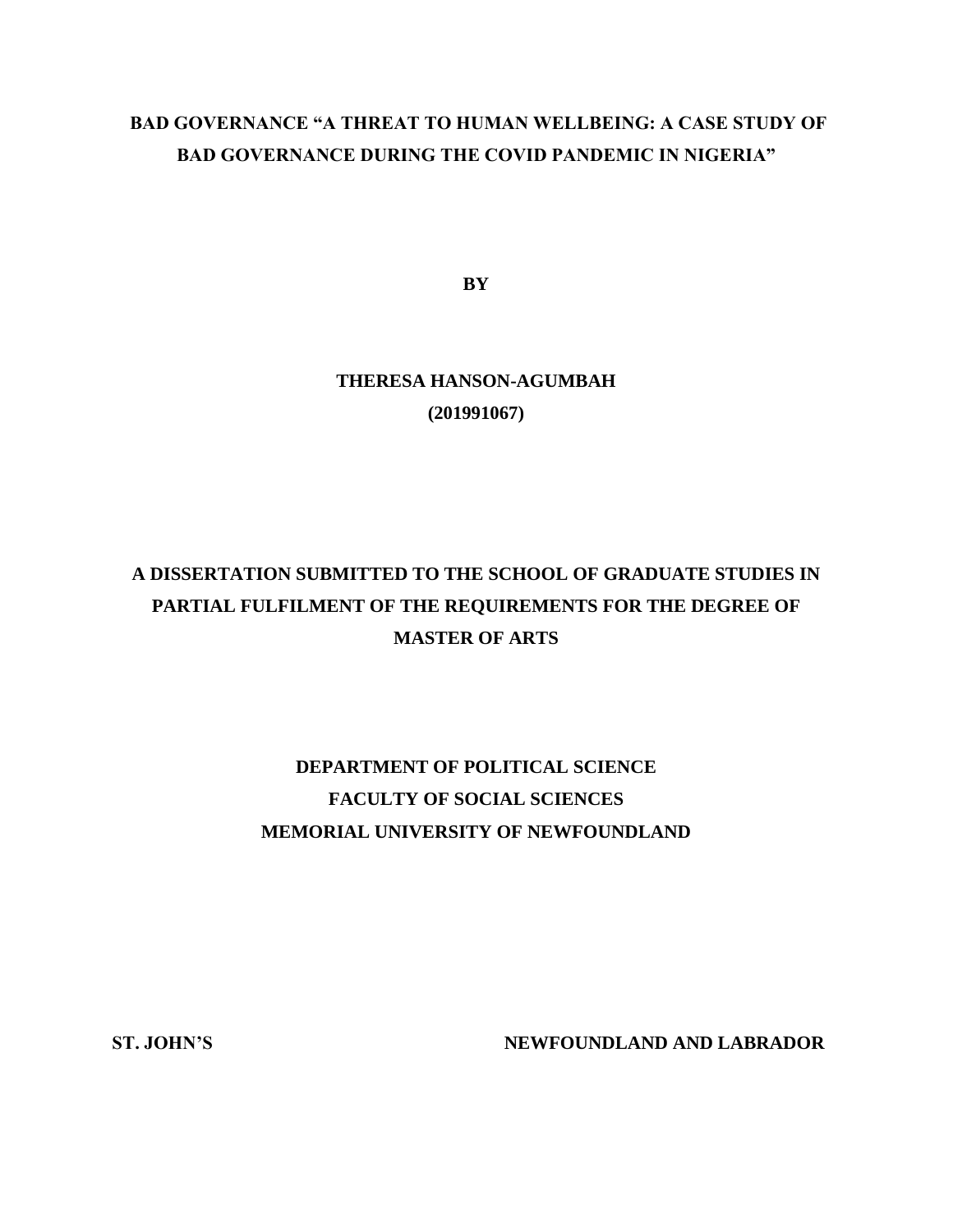### **ABSTRACT**

Despite the ongoing substantial evolutions in human progress, the search for appropriate administration and governance that is focused on advancement, general welfare, and the wellbeing of citizens in developing countries has become disreputable and ironic, in the sense that it has been clouded with corruption, embezzlement, poor service delivery and appears to differ from what is expected by the citizens. However, the results of good or bad governance are ultimately felt by those within the scope of which the authority has been exercised. This study titled bad governance "a threat to human wellbeing: a case study of bad governance during the covid pandemic in Nigeria" is aimed at determining how the leaders in Nigeria have failed in their duties and how the advent of the covid-19 pandemic worsened bad governance in Nigeria. Though Nigeria has been plagued by terrible leadership in the past, the advent of the Covid-19 pandemic highlighted more the government's failures to its citizenry. This study draws mainly from secondary sources.

The findings from the study reveal that the welfare of the people is no longer the priority of the state as can be seen in the poor health, education, lack of basic infrastructures, non-payment of workers' salaries, insecurity, and high rate of unemployment. It was further revealed from the study that strengthening checks and balances, building broad-based support for reform, and paying close attention to incentives are ways to ensure good governance. The study recommended citizens' participation and engagement, institutionalizing the rule of law, ensuring responsiveness and consensus orientation, equity, and inclusiveness as well as efficient social service delivery.

Keywords: Governance, Threat, Covid-19,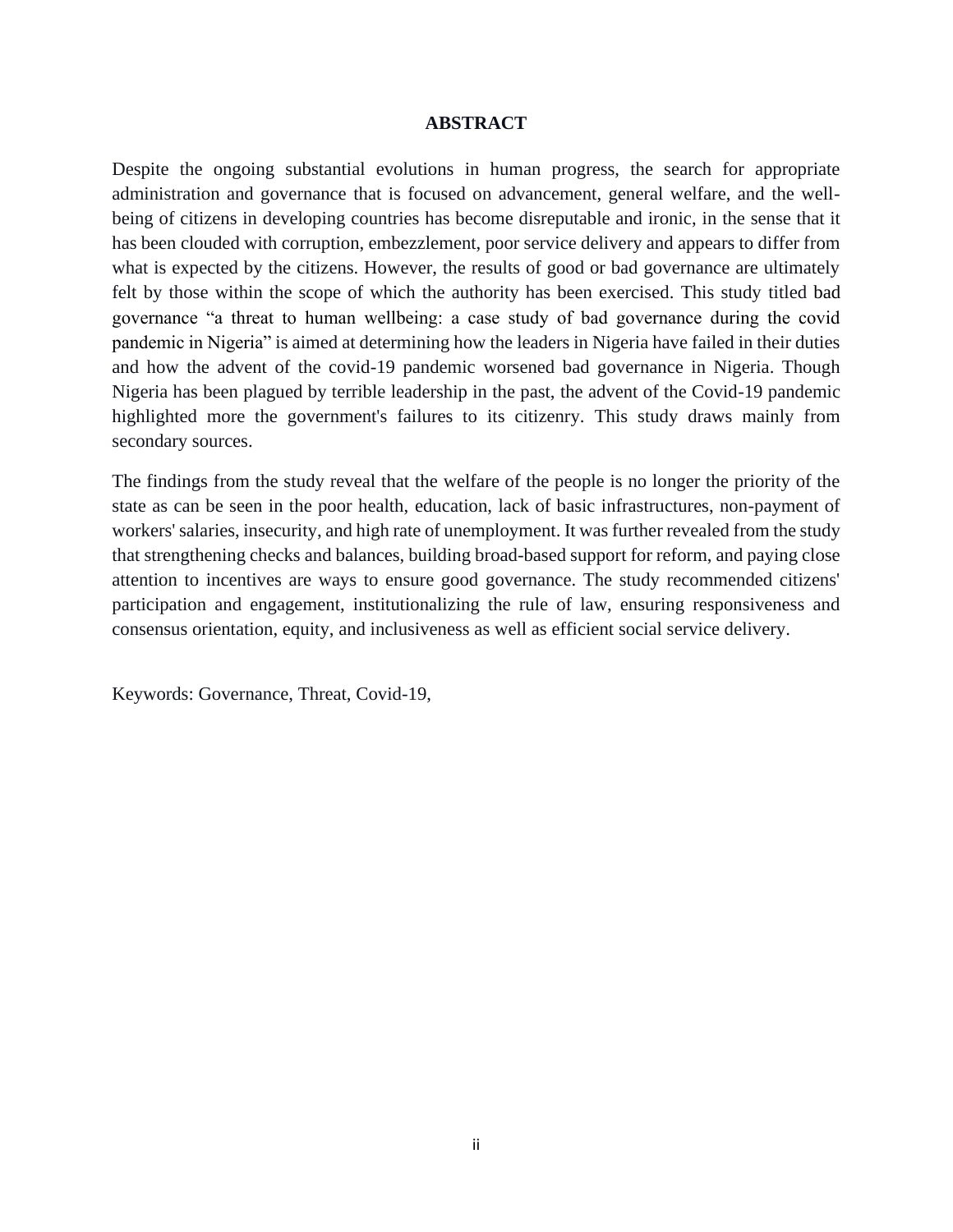## **DEDICATION**

This research work is dedicated to my mother (Lady Elizabeth Abiamiri), who died because of bad governance during the Covid-19 pandemic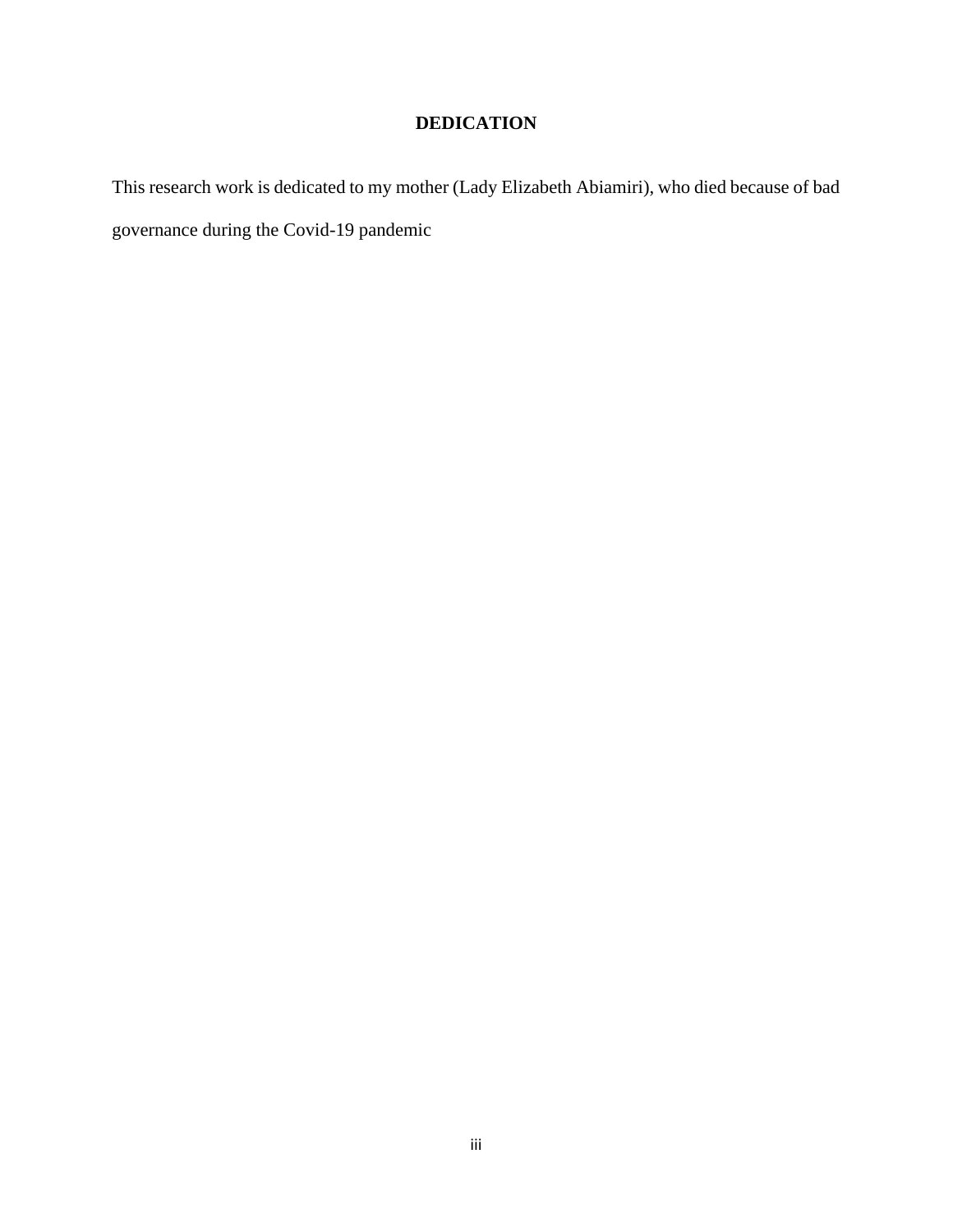### **ACKNOWLEDGEMENTS**

I first and foremost wish to thank God for the strength to complete this research.

I also wish to express my sincerest appreciation to my wonderful supervisor, Prof. Luke Ashworth, for providing valuable guidance and feedback throughout my studies and this research. Without him, this work would not be a success.

My next gratitude goes to the Department of Political science, the Memorial University of Newfoundland for offering me all the support I needed during the time of my study and equipping me with the necessary tools for successful research. I am also most grateful to the professors and staff at MUN as well as everyone who contributed to the completion of this work.

I also thank my husband (Hanson) and my children (Hanson Jnr., Sharon and Favour) for their support and company during my studies. Also, I wish to express my warmest gratitude to my family (my dad, my siblings, and in-laws), friends, and classmates for the diverse ways they helped me.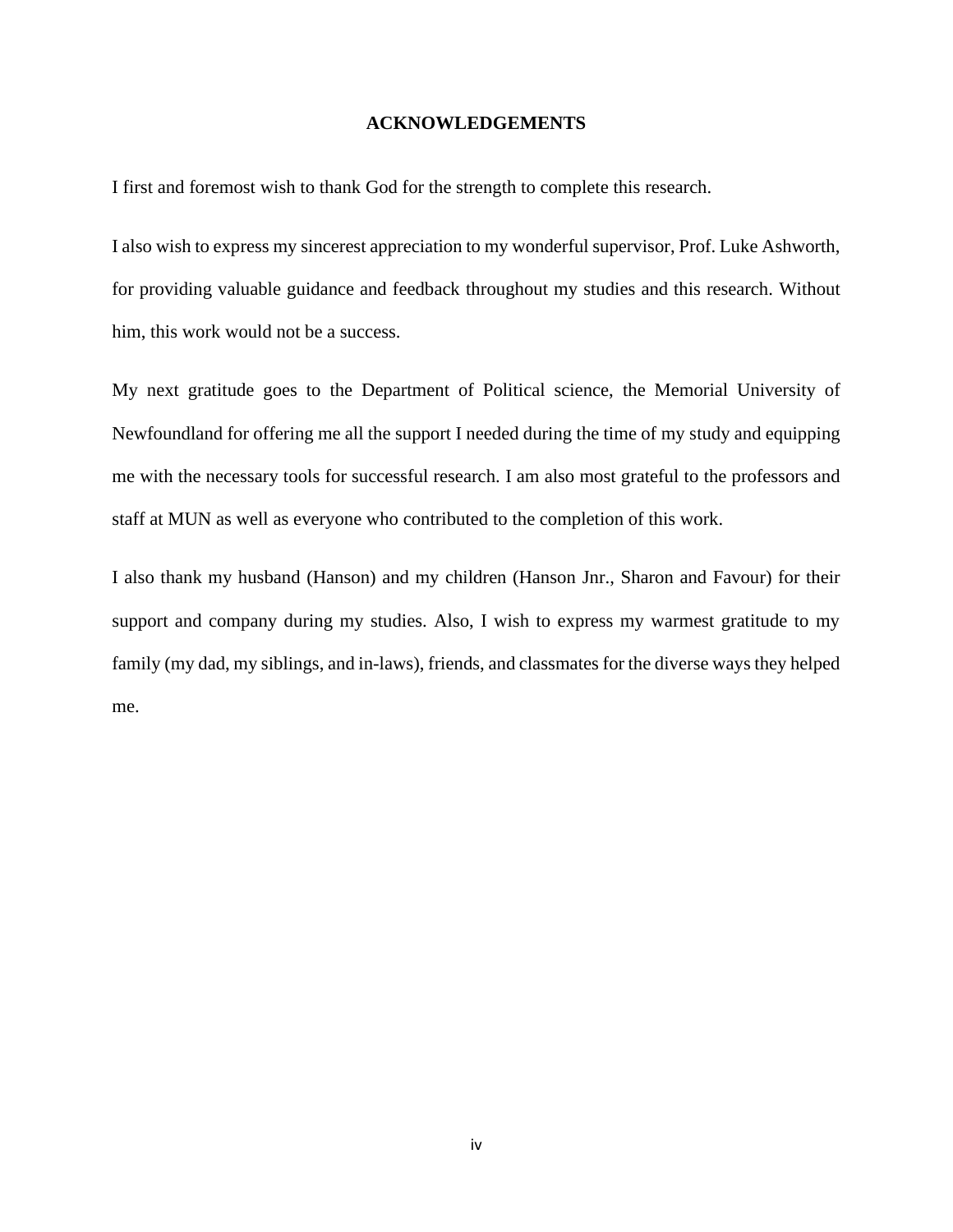## **TABLE OF CONTENT**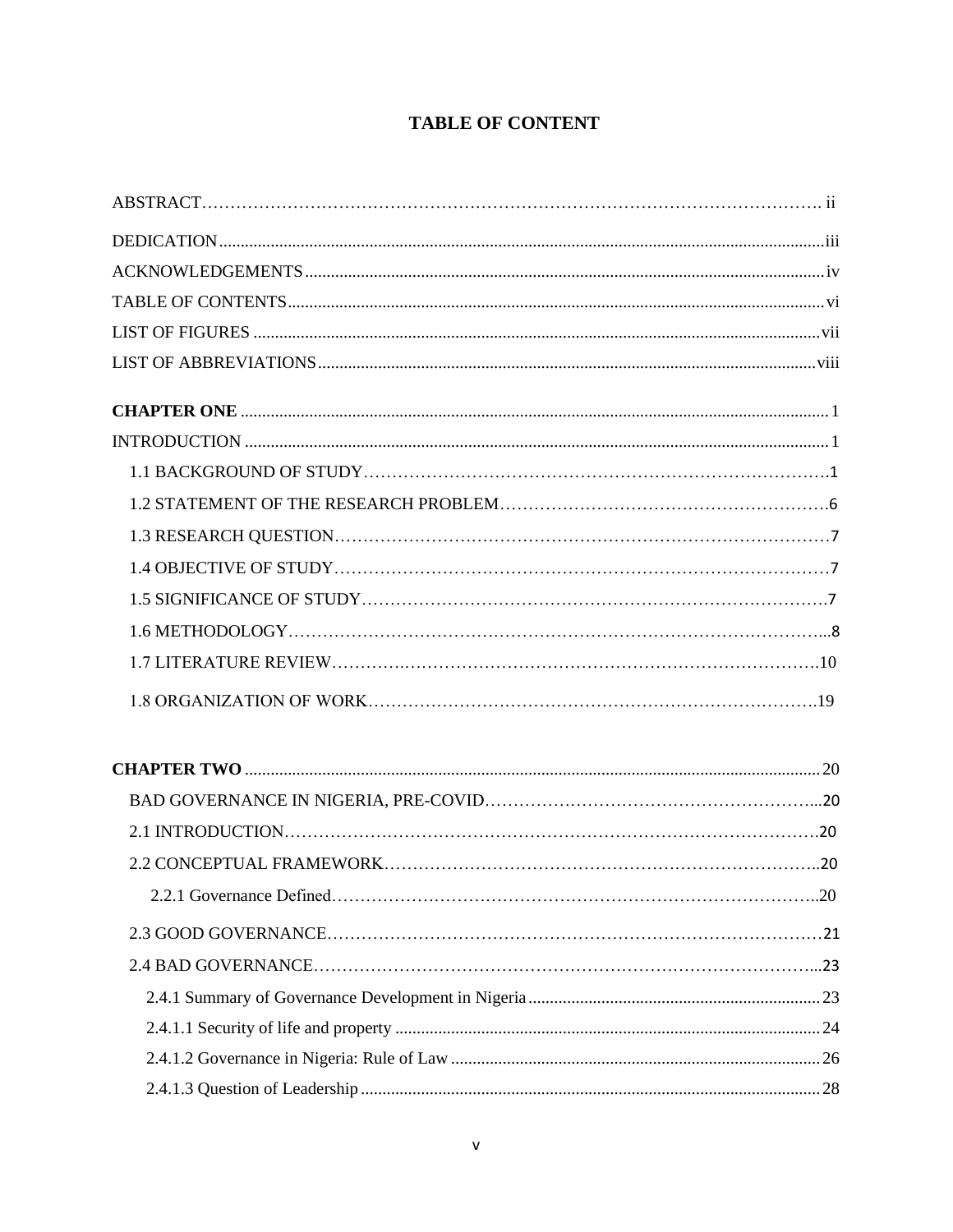| COVID-19 AND THE AMPLIFICATION OF BAD GOVERNANCE IN                  |  |
|----------------------------------------------------------------------|--|
|                                                                      |  |
|                                                                      |  |
|                                                                      |  |
|                                                                      |  |
| 3.3 COMPARISON OF GOVERNANCE IN SOME AFRICAN COUNTRIES TO GOVERNANCE |  |
|                                                                      |  |
|                                                                      |  |
|                                                                      |  |
|                                                                      |  |
|                                                                      |  |
|                                                                      |  |
|                                                                      |  |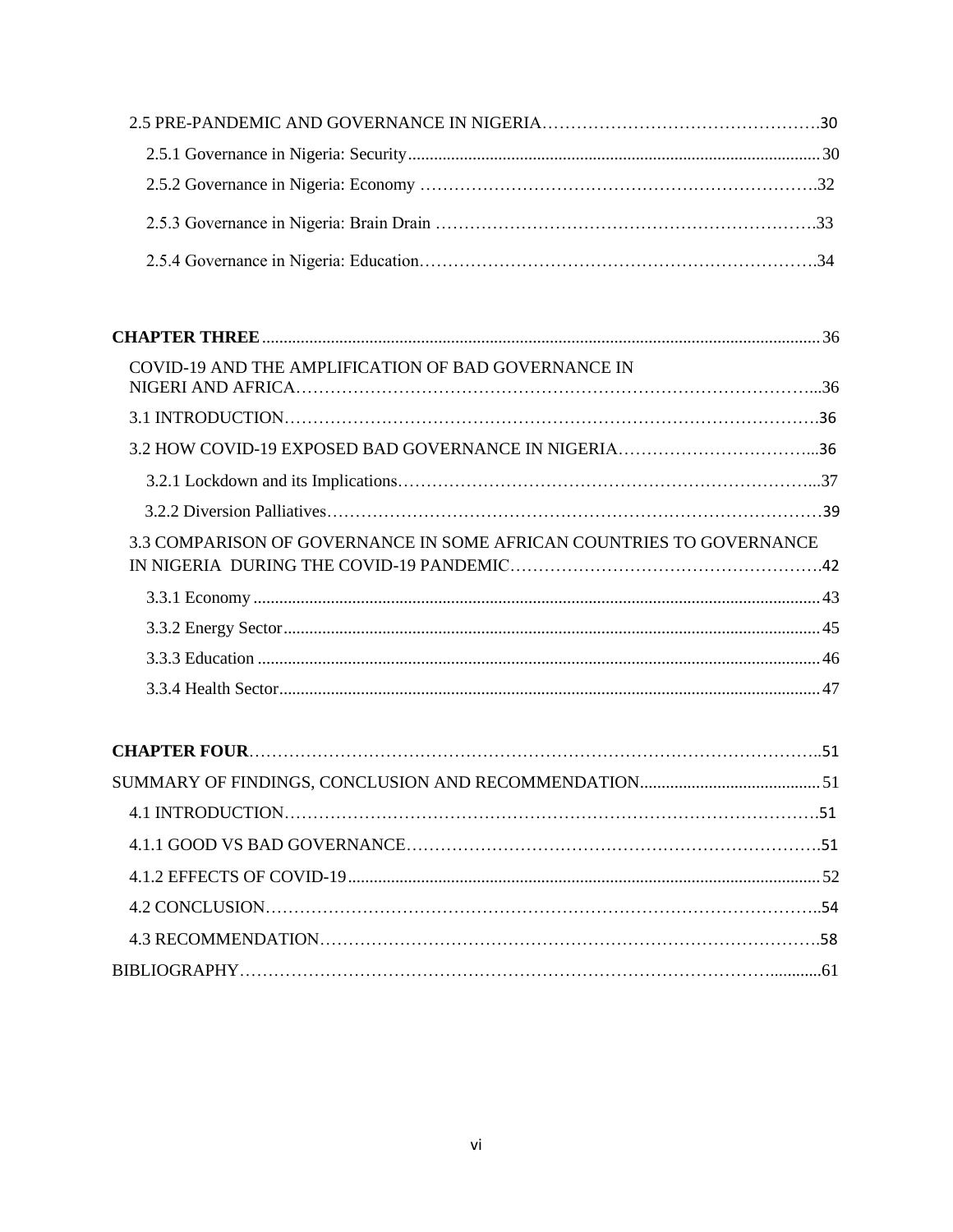## **LIST OF FIGURES**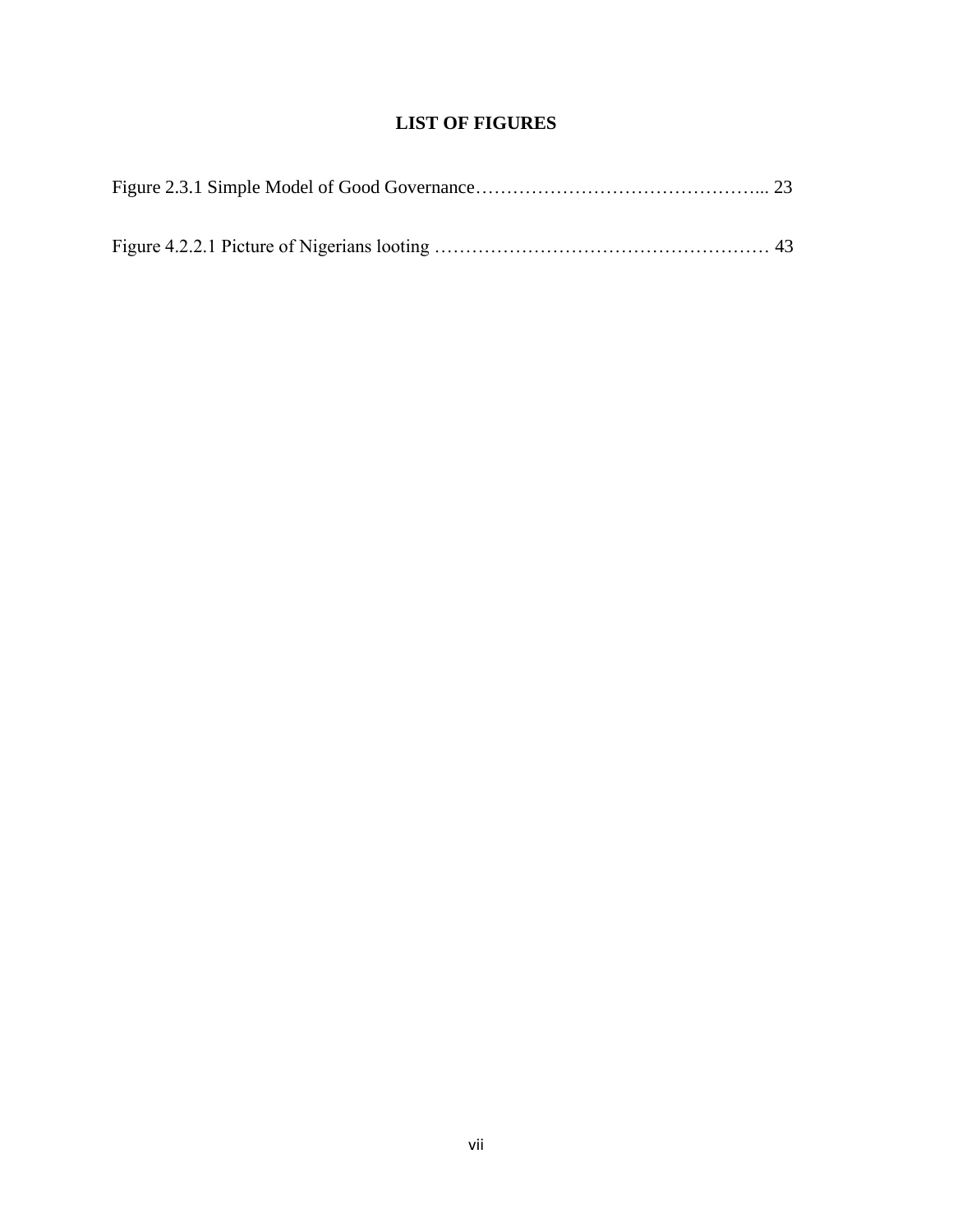## **LIST OF ABBREVIATIONS**

| <b>EFCC</b>  | ECONOMIC AND FINANCIAL CRIMES COMMISSION                       |
|--------------|----------------------------------------------------------------|
| <b>INGO</b>  | INTERNATIONAL NON-GOVERNMENTAL ORGANIZATION                    |
| OECD         | ORGANISATION FOR ECONOMIC CO-OPERATION AND DEVELOPMENT         |
| <b>UN</b>    | UNITED NATION                                                  |
|              | UNESCAP UNITED NATIONS ECONOMIC AND SOCIAL COMMISSION FOR ASIA |
|              | AND THE PACIFIC                                                |
| <b>UNECA</b> | UNITED NATIONS ECONOMIC COMMISSION FOR AFRICA                  |
|              |                                                                |

**WHO** WORLD HEALTH ORGANIZATION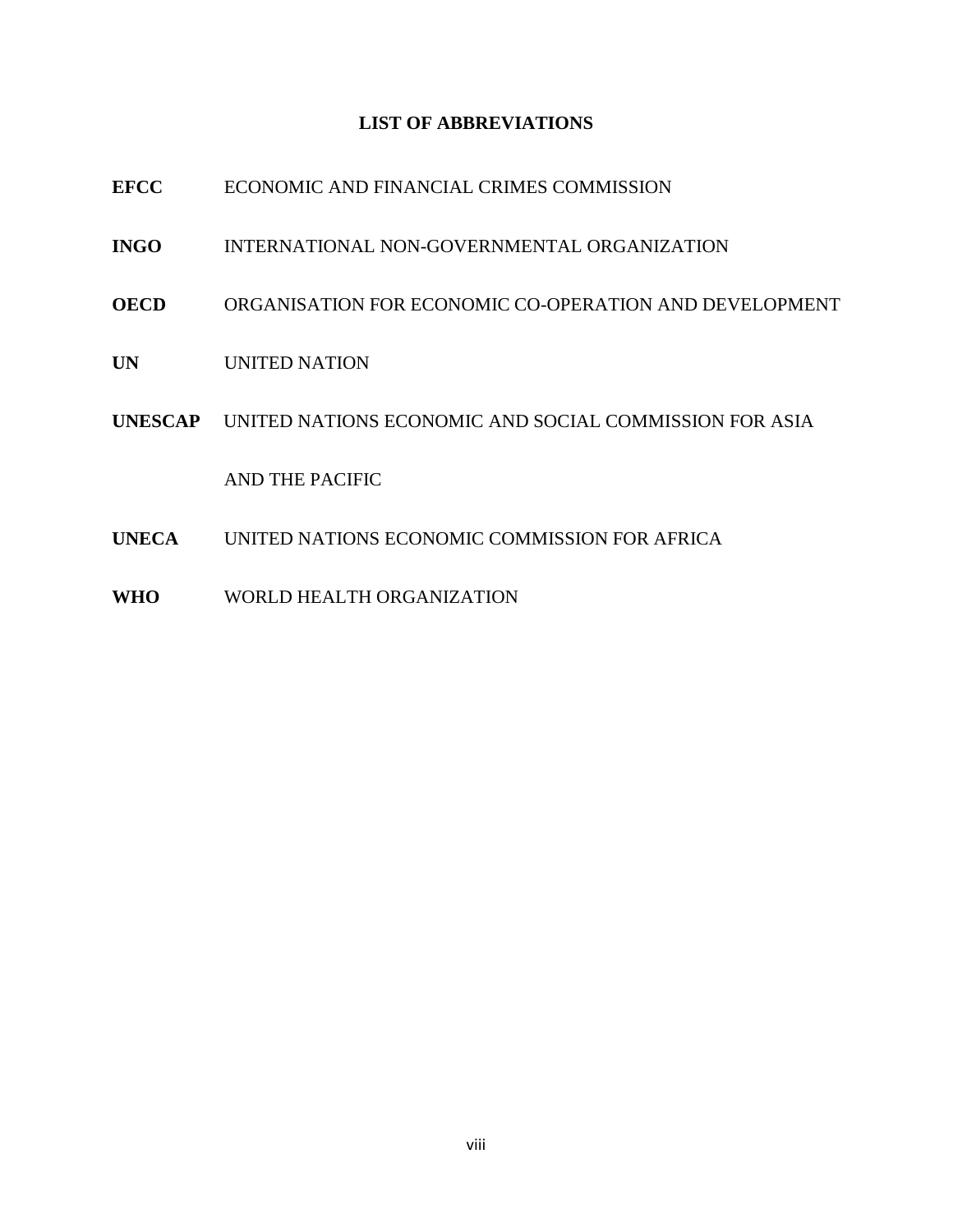## **CHAPTER ONE**

### **INTRODUCTION**

#### **1.1 BACKGROUND OF THE STUDY**

Despite the ongoing substantial evolutions in human progress, the search for appropriate administration and governance that is focused on advancement, general welfare, and the wellbeing of Africans has become disreputable and ironic (Anyanwu, 1998) and this has been explained to mean that governance in Africa is clouded with scandals, failures, mismanagement of funds, insecurity, etc. and does not reflect what the expectations of the people are. Due to the pervasiveness of the governance trend in modern times, most Africans like Mo Ibrahim ("Mo Ibrahim's Sobering Report," 2013) and some global intergovernmental institutions, such as the World Bank, the World Health Organization (WHO), and the United Nations Economic Commission for Africa (UNECA), are working towards establishing good governance in various countries of the world. Their goals include but are not limited to seeing Africa attain a governance system that will have the needs of citizens as a priority. Furthermore, they prescribe and assert that leadership restructuring is the key to Africa's economic and social progress (Essien, 2012). The results of good or bad governance are ultimately felt by those within the scope of which the authority is been exercised (Towah, 2019). However, bad governance impacts negatively on the citizens but felt more by the marginalized and less privileged in the society, making it a bane of peace and threat to livelihood and wellbeing of many individuals and these are evident in several studies (Coker and George-Genyi, 2014; Essien, 2012).

Using Nigeria as a case study and building upon several works, this research will extensively illustrate how the Covid-19 pandemic worsened bad governance in the country under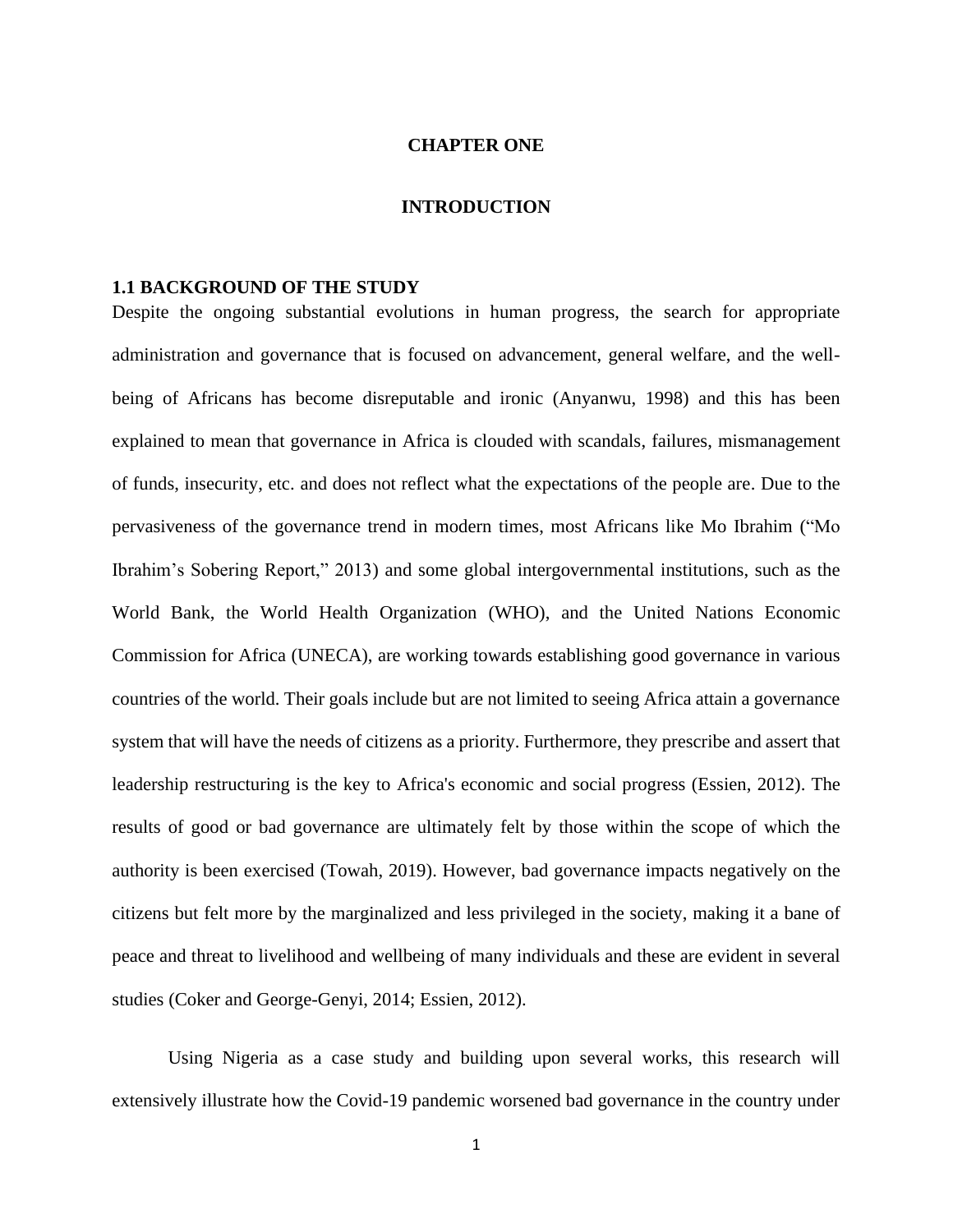study. The views of different researchers on what bad and good governance means will be explored to help us understand more how the advent of the Covid-19 pandemic exposed the failures and weaknesses of governance in the country under study.

 The issue of governance is a multilayered and comprehensive notion that functions at all levels of society, including the home, village, city, country, territory, and worldwide. However, creating a governance system that encourages, supports, and nurtures social development, particularly for the impoverished and most marginalized, is a problem for all nations today (Essien, 2012). Moreover, it is sufficient to state that the topic of governance is a repeating element in the African economic predicament (Nunnenkamp, 1995).

 It is imperative at this point to discuss the advent of the Covid-19 pandemic and how it vastly disrupted human activities both in developed and developing countries. Nations, institutions, agencies, corporations, individuals among others had their plans for the year 2020. Budgets were made at national, state, corporate and individual levels. Plans were matched with actions with many working towards assessing with first-quarter results by April 2020. The news of Wuhan and the ravaging effects of the novel coronavirus (COVID-19) outbreak were making the rounds. National governments, especially in Europe and America had difficulties in dealing with the virus in their healthcare systems, while making efforts to curtail its spread. Following the WHO declaration of the virus as a pandemic, national governments in Africa and the rest of the world took preventative measures to stop the spread of the virus that has claimed several lives. According to the World Bank (2020), the rapid and large shock of the corona virus pandemic, as well as mitigation measures will cause a deep economic recession in many nations. Nigeria is on set to experience its worst economic downturn in four decades (Nigeria Development Update, 2020).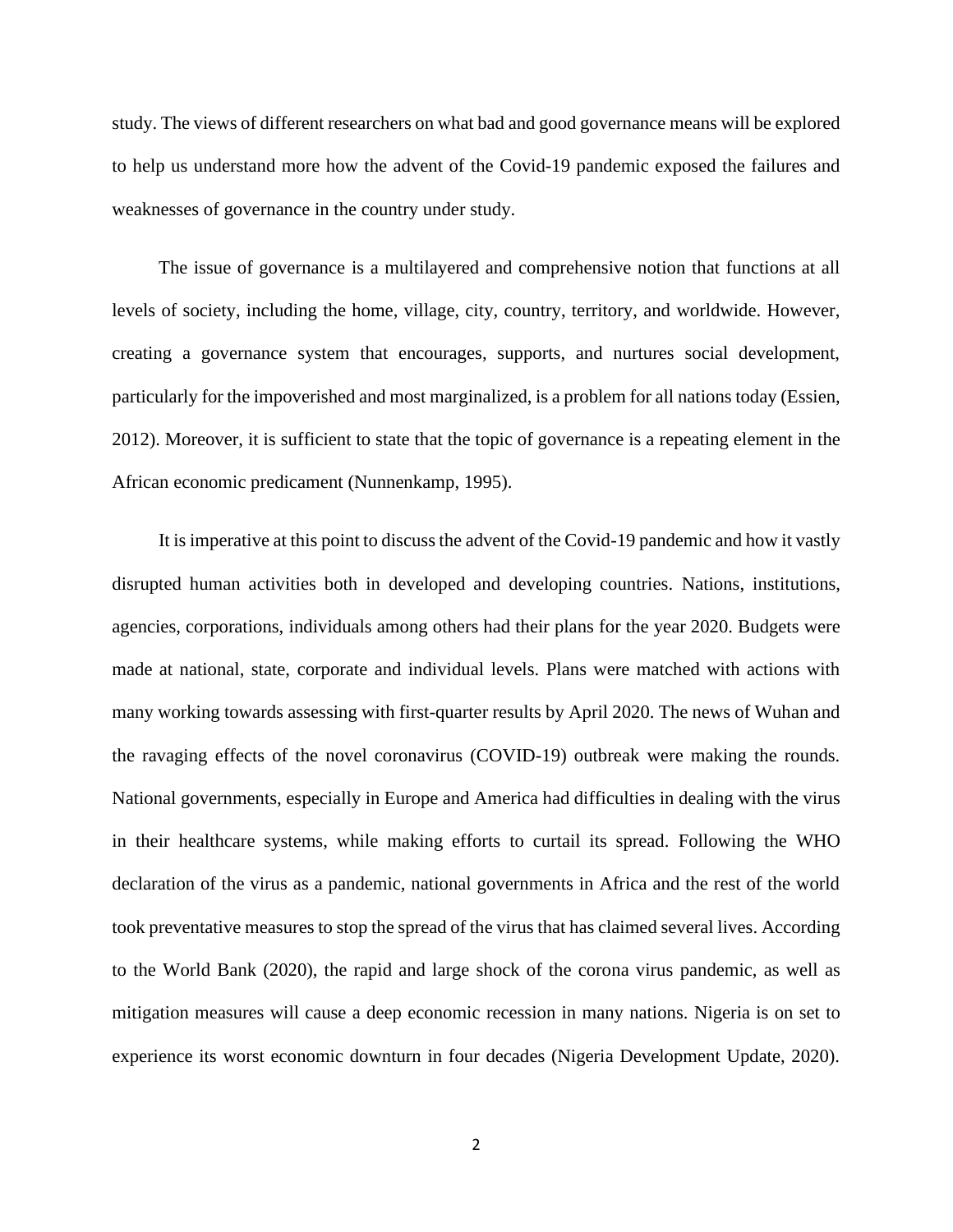The coronavirus outbreak was a watershed moment in Nigeria's socioeconomic and political landscape, as it sparked panic in states.

Some notable studies have indicated that due to many cities serving as entry sources for much international commerce and travel, they became epicenters of the COVID-19 virus (Helbrecht, 2020; WHO, 2020; Asante and Mills, 2020). In Africa, urban areas including Abuja (Nigeria), Accra (Ghana), and Johannesburg (South Africa), have seen the maximum number of instances of COVID-19 infection, which disrupted people's daily social, commercial, and political life (Kazeem, 2020).

 The COVID-19 pandemic expanded at an alarming rate, afflicting millions of people, and bringing economic output to a stall as countries implemented harsh mobility constraints to stop the virus from spreading (World Bank, 2020). The world came to a halt, borders were closed, economies were shut down, all gatherings were canceled indefinitely, schools were closed, states of emergency were declared in some parts of the world, and everybody was mandated to stay home (Van der Ploeg 2020; Wong 2020). Policies ranging from travel restrictions to social distancing and closing of businesses, schools, mosques, churches every facet of life came to a standstill. All these were measures put in place to minimize the spread of the virus [\(Szmigiera,](https://www.statista.com/aboutus/our-research-commitment) 2021). Despite all these measures, the Covid-19 pandemic affected all spheres of human well-being, especially in developing countries. Nigeria as a developing country was hit hard by the advent of the Covid-19 pandemic.

 It is however imperative to this study to trace the political landscape of Nigeria in the historical context, this is aimed at illustrating how governance has been under the different administrations after independence and to help readers understand more about governance in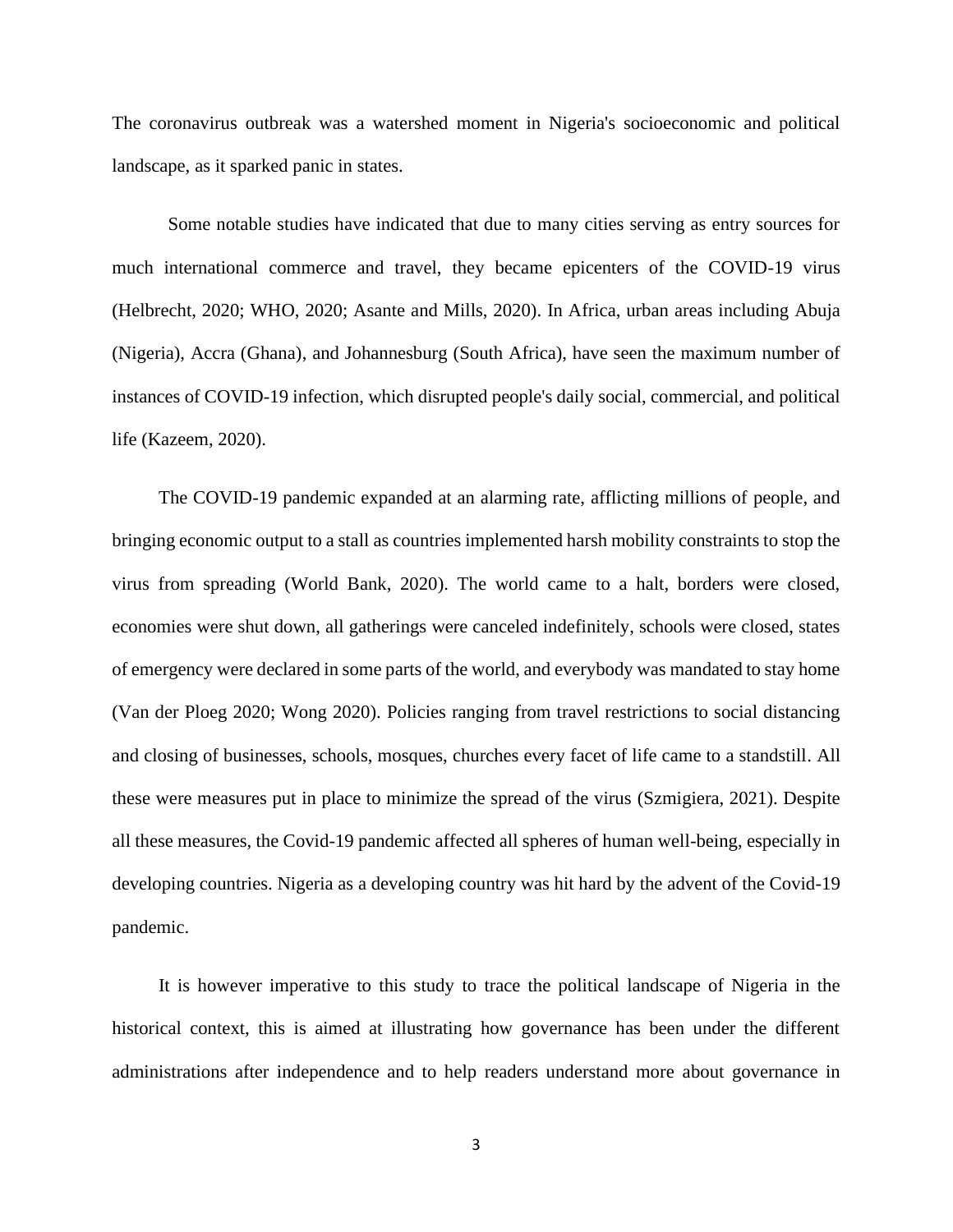Nigeria. After gaining independence in 1960, Nigeria faced leadership issues that have impeded the growth and resulted in brain drain (Anetoh, 2020). The security challenges are egregious as well as the rot in government. These were the glaring challenges bedeviling the country (Anekwe, 2020). There were a series of coups with the plotters claiming to be forced to act in the 'nation's interest'. The first of such coups was the January 15<sup>th,</sup> 1966, the coup of Major Chukwuma Kaduna Nzeogwu (Dummar, 2002). According to Adebayo, (2013), the 1966 revolutionary council's goal was to build a powerful, united, and prosperous country that is free of corruption and internal strife. The manner to achieve this is absolutely through armed services and the council was however resolute and demanded that every Nigerian give their full cooperation by assisting the administration and not disrupting the calm while the changes occur. The sorry state of the nation before the coup was aptly captured by Ademoyega, (1981:28) where he observed among other things that:

> "Economic, social, educational, and political problems were not solved. Corruption was ripe and nepotism was the order of the day. The safety valves of the nation were reposed in such institutions as the courts, the census commission… But the sanctity of those institutions was being politically assailed… They were fast losing their credibility".

Ngozika and Paul (2016) asserted that the 1966 January  $15<sup>th</sup>$  coup marked the beginning of a Nigeria where ethnic chauvinism, nepotism (Feit, 1968), maladministration, unquestionable corruption, and consolidation of poverty. It is against this background and many other factors that the Nigeria-Biafra War came after the countercoup and the subsequent events that characterized the polity and this was argued to be the consequence of bad governance by some scholars (Falola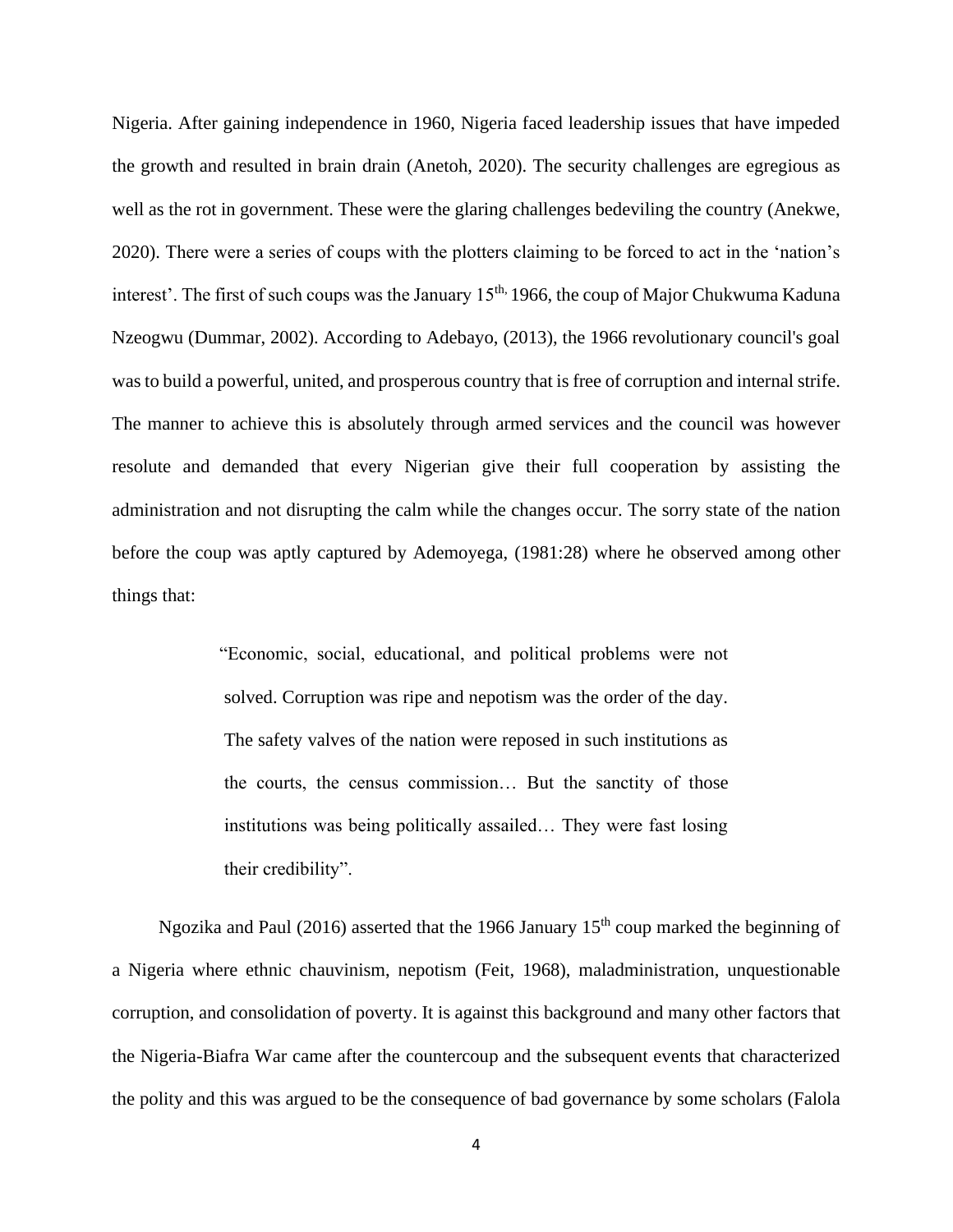and Ezekwem, 2016; Bello, 2017). In the south-east, it was the quest for the sovereign state of Biafra, in the south-south, it was an agitation by the Niger Delta militant for resource control, in the Middle Belt area, and it was security challenges orchestrated by Fulani herdsmen killing of farmers without government provision of security (Nyangoro, 1993). In the west, it is operation Amotekun, a regional security outfit aimed at countering the criminal activities of the herdsmen. In the northeast, the ravaging effect of the activities of the Boko Haram terrorists has undermined development in the zone while the inadequacy of the government to motivate the soldiers and the corrupt enrichment of some, prolonged the war against terrorism in the area. All these maladies are because of bad governance. The military held sway for some time and when they finally relinquished power, all thought that liberal democracy would set Nigeria on the path of development (Nyangoro, 1993). As evident in many democratic regimes which have been toppled with a coup, the aftermath is the suspension of the constitution and military junta regime with the decree (Harding, 2021). Consequently, the suspension of the constitution saw the use of martial law in the administration of the country, and this energized corruption and corrupt persons. It was from one military administration to another truncated democratic process until 1999 (Noibi, 2003).

 In 1999, retired General Olusegun Obasanjo was inaugurated as Nigeria's elected president with Alhaji Atiku Abubakar as his vice. That administration made effort at salvaging Nigeria's ruined image in the international arena by embarking on a series of foreign trips as well as setting up an anti-graft agency, the Economic and Financial Crimes Commission (EFCC), whose goal was to entice foreign investors by assuring them that their investments in Nigeria would be safe and that they would receive large returns. However, that government was implicated in several bribery schemes. Subsequently, in 2007, there was a successful transition that saw the emergence of Umaru Musa Ya'Adua and Goodluck Jonathan. The Niger Delta crisis was rife, and the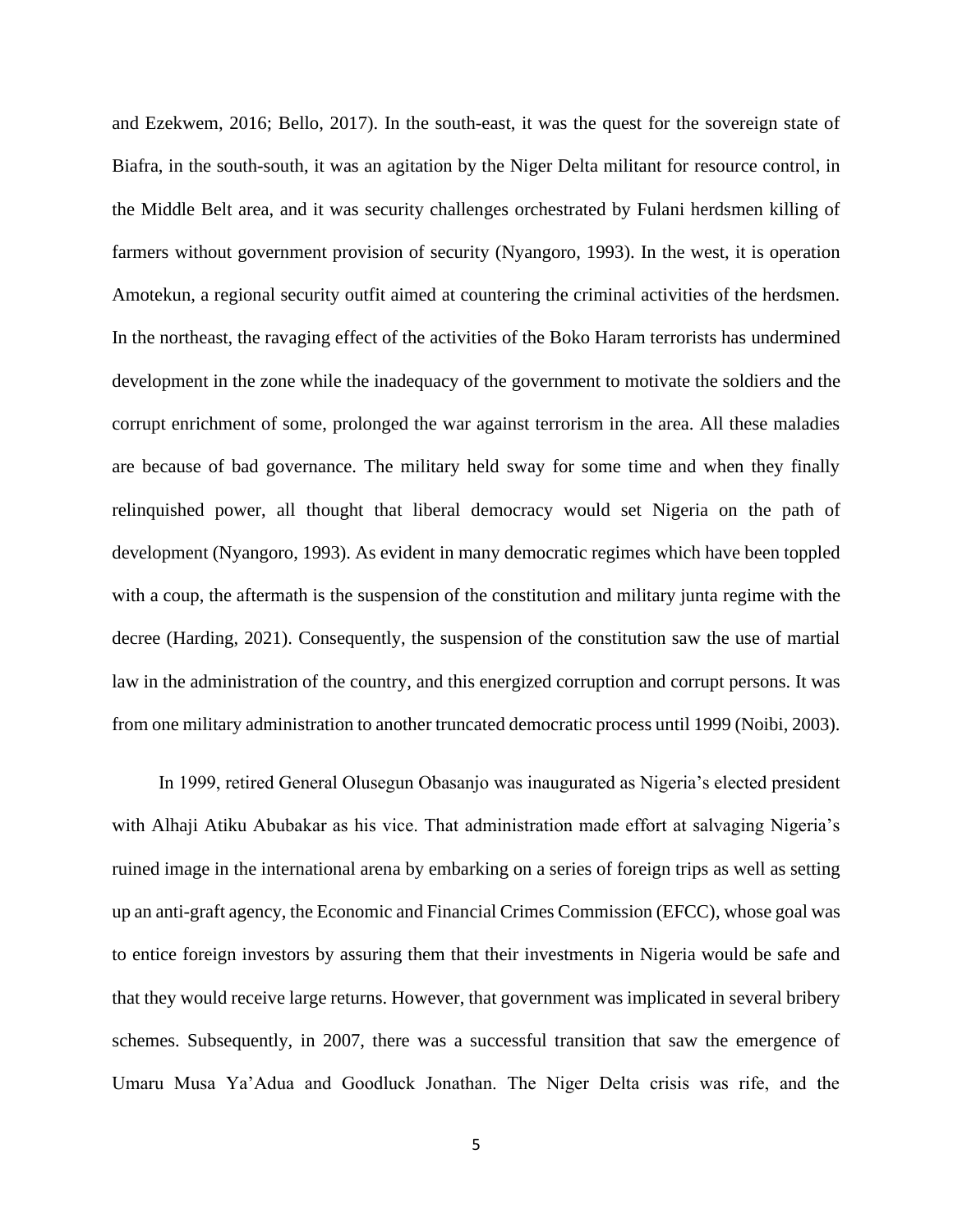administration came up with its amnesty program to ensure uninterrupted production of oil from the region. Following the death of Ya'Adua, Goodluck Jonathan took over and completed his principal's tenure. The administration began to grapple with the activities of Boko Haram and endemic corruption in almost all facets of national life (Habiba, 2018).

 Conclusively, this section gives a general overview of governance and the corona virus pandemic narrowing it down to the background of Nigeria's political background and how bad governance triggered agitations which saw the military taking over leadership with the aim of bringing back good governance for all. Also, the discussion above sets the tone for further discussing how bad governance poses a threat to human well-being and how the advent of the covid-19 pandemic exposed bad governance in Nigeria.

### **1.2 STATEMENT OF THE RESEARCH PROBLEM**

 Nigeria scores poorly in areas of governance accountability, rule of law, stability in terms of social and political, corruption, and the existence of terrorism (World Governance Index). Odeh (2015) further argues that given the considerable resources invested in the execution of policies aimed at improving governance in Nigeria, there have been no discernible changes in citizens' living standards. However, the outbreak of coronavirus in 2020 worsened bad governance in Nigeria, this further exposed how maladministration has made Nigeria and Nigerians so vulnerable. Where the government claimed to have made provisions under government controls, such was tainted with corruption. Few studies have been able to examine the impacts of COVID-19 on governance in Nigeria, it is against this context that this study seeks to examine how the advent of Covid-19 worsened bad governance in Nigeria and thereby making it a threat to human well-being.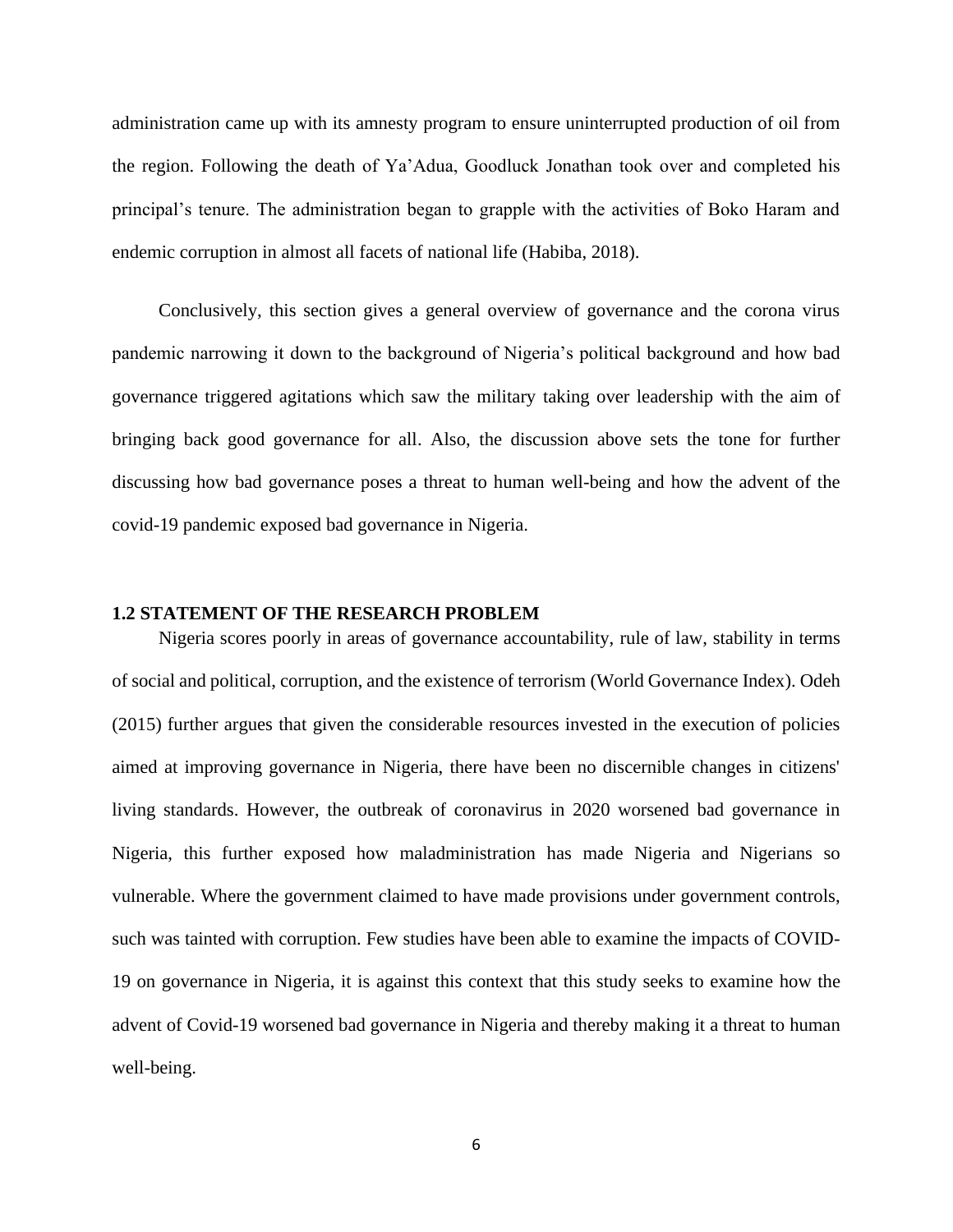### **1.3 RESEARCH QUESTION**

How has the COVID-19 pandemic worsened bad governance in Nigeria?

How is bad governance a menace to human well-being?

## **1.4 OBJECTIVE OF THE STUDY**

The objective of this study includes: to examine how Covid-19 worsened and exacerbated bad governance and its impact on the well-being of Nigerian citizens.

To explore how institutions can be strengthened to ensure good governance.

Discuss and make suggestions based on the findings of how covid-19 worsened bad governance, thereby making it a threat to human well-being.

## **1.5 SIGNIFICANCE OF THE STUDY**

Governance is fundamental to the socioeconomic well-being of every citizen, therefore leaders in the helms of affairs must exercise the authority given them judiciously for the greater good of those they govern. Several scholars have studied and examined bad governance and its impact on Nigerians taking into consideration the elements that consist of bad governance and how this affects the citizens, but few studies have been able to examine the impacts of COVID-19 on governance in Nigeria. In Nigeria, bad governance is a widely known phenomenon, however keen attention has not been paid to what constitutes bad governance and how these components pose a threat to human well-being. Based on this implication, this study would be evident in the components that constitute bad governance by examining bad governance and its impact on the well-being of Nigerian citizens and exploring how institutions can be strengthened to ensure good governance. This research will contribute to the existing knowledge on governance, and its impact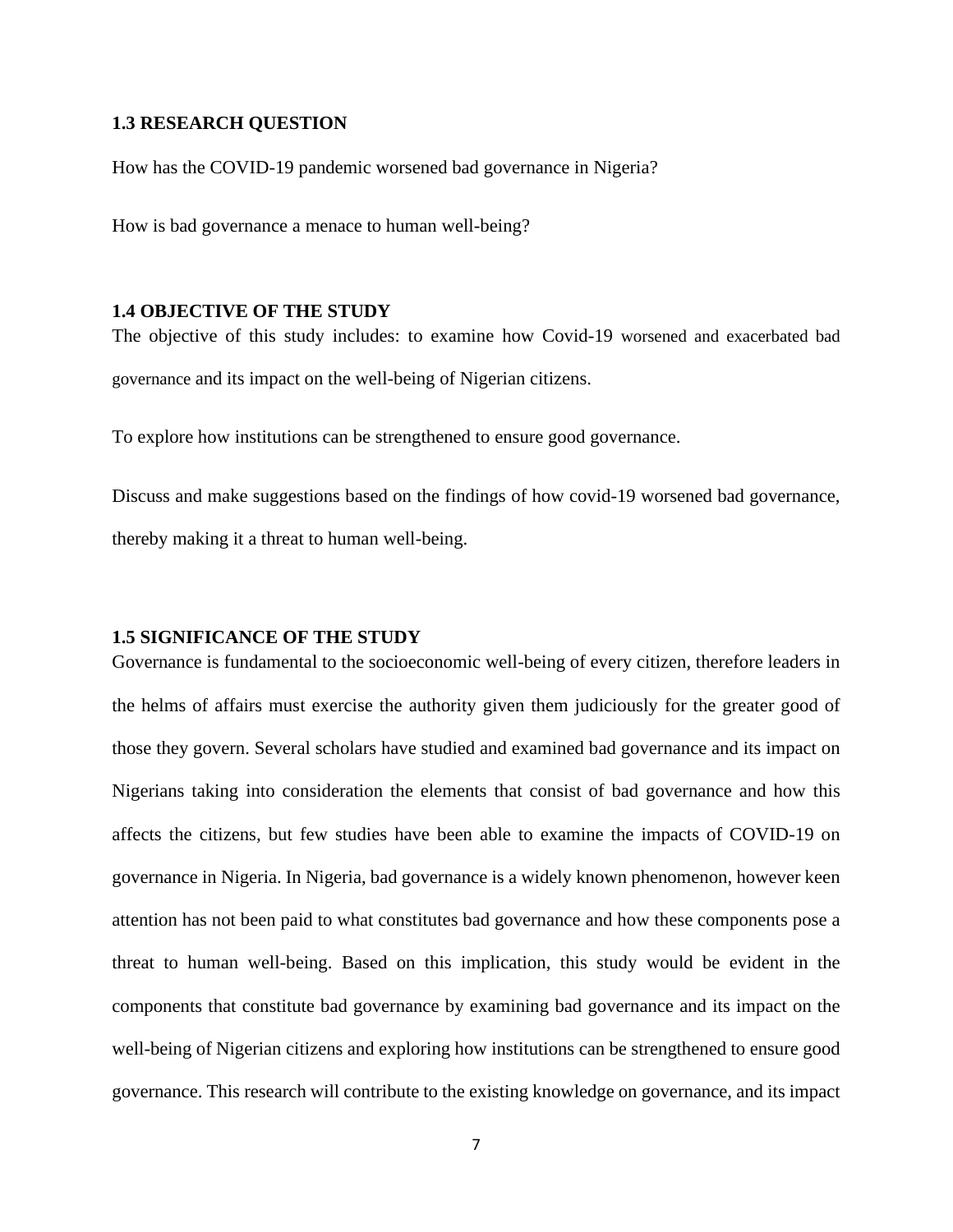in Nigeria. It would contribute to the discourse on improving good governance in Nigeria through the implementation of appropriate strategies within the public service, and the need to put the right people into government positions for a people-oriented policy.

## **1.6 METHODOLOGY**

According to Cresswell (2008), research design refers to the plans and procedures for research that span the decisions from broad assumptions to detailed data collection and analysis methods. This study adopts the qualitative research method. Qualitative research is a means for exploring and understanding the meaning that individuals or groups ascribe to solve a social or human problem (Cresswell, 2008). Qualitative research design provides an accurate profile of situations, people, or events to the researcher. Rahi (2017) succinctly conceptualized qualitative research design as a method to collect in-depth details on a particular topic. Reinard (1994) added that qualitative methods make passing reference to statistics, even though statistics are primarily secondary.

One of the designs in qualitative research is the case study. A case study seeks to understand a person, group, or phenomenon in its original context (Reinard, 1994). A case study is especially effective in obtaining specific information about populations' values, opinions, behaviors, and social contexts. The case study method is used because it allows for a thorough investigation of a specific event, group, or individual in their natural setting. Case studies reduce the burden of a large study size that could hamper study effectiveness in understanding the problem. In this study, Nigeria was selected as a case study to allow the researcher to understand the phenomenon of bad governance and its effects within the context of the Nigerian political experience. Even though case studies are limited to specific cases and, therefore, not the findings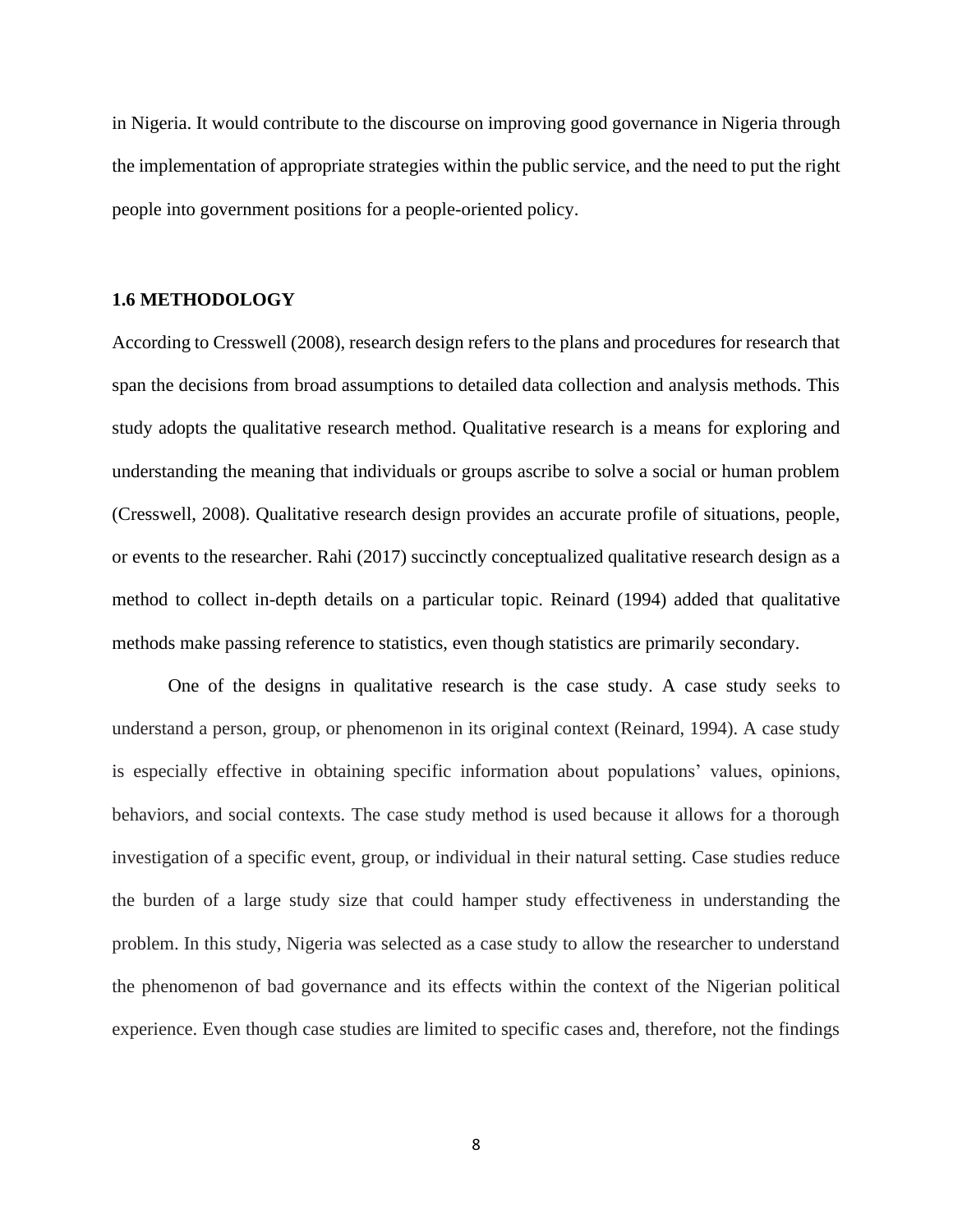of case studies are not generalizable, the fact that case studies provide evidence of possible outcomes and solutions that could be inferred to other situations like the case is undeniable.

I selected Nigeria as a case of bad governance for two significant reasons: geopolitical reasons and historical antecedents. For the geopolitical factor, Nigeria is the most populated country in Africa, and it is endowed with rich mineral resources that provide it with resounding revenue. Despite the good economic feats, the country is one of the most indebted countries with the lowest per capita income. Geopolitically, it is the hub of the West African region of Africa and one of the economic giants of Africa (Boyce, J. K., & Ndikumana, L. (2001). Such a country is noted to be a trailblazer that others are modeling, yet there are several instances of bad governance, making its fortunes rather misfortunes. Historically, since independence in 1963, Nigeria has had eight coups that toppled its democratic government. Coupled with coups are the incessant activities of Boko haram (terrorism) and social unrest such as SARs menace, civil wars, oil-related conflicts, and high poverty rate. The antecedents such as high revenue and low per capita income are signs of a hole in the pockets of the Nigerian economy, a hole created by bad governance.

The current study relied heavily on secondary data. The secondary was elicited from official peer-reviewed journals that publish information on the African continent's political, historical, and social issues. Aside from these journal articles, other sources such as news articles, documentaries, and accessible public documents were collected and analyzed to collaborate with the secondary data.

A document analysis, which is a form of qualitative research that relies on systematic procedures to analyze documentary evidence, was used to analyze secondary data. In carrying out these, I defined the environment by listing my external and document source requirements. In so doing, the scope of my study was factored into the considerations and the resulting requirements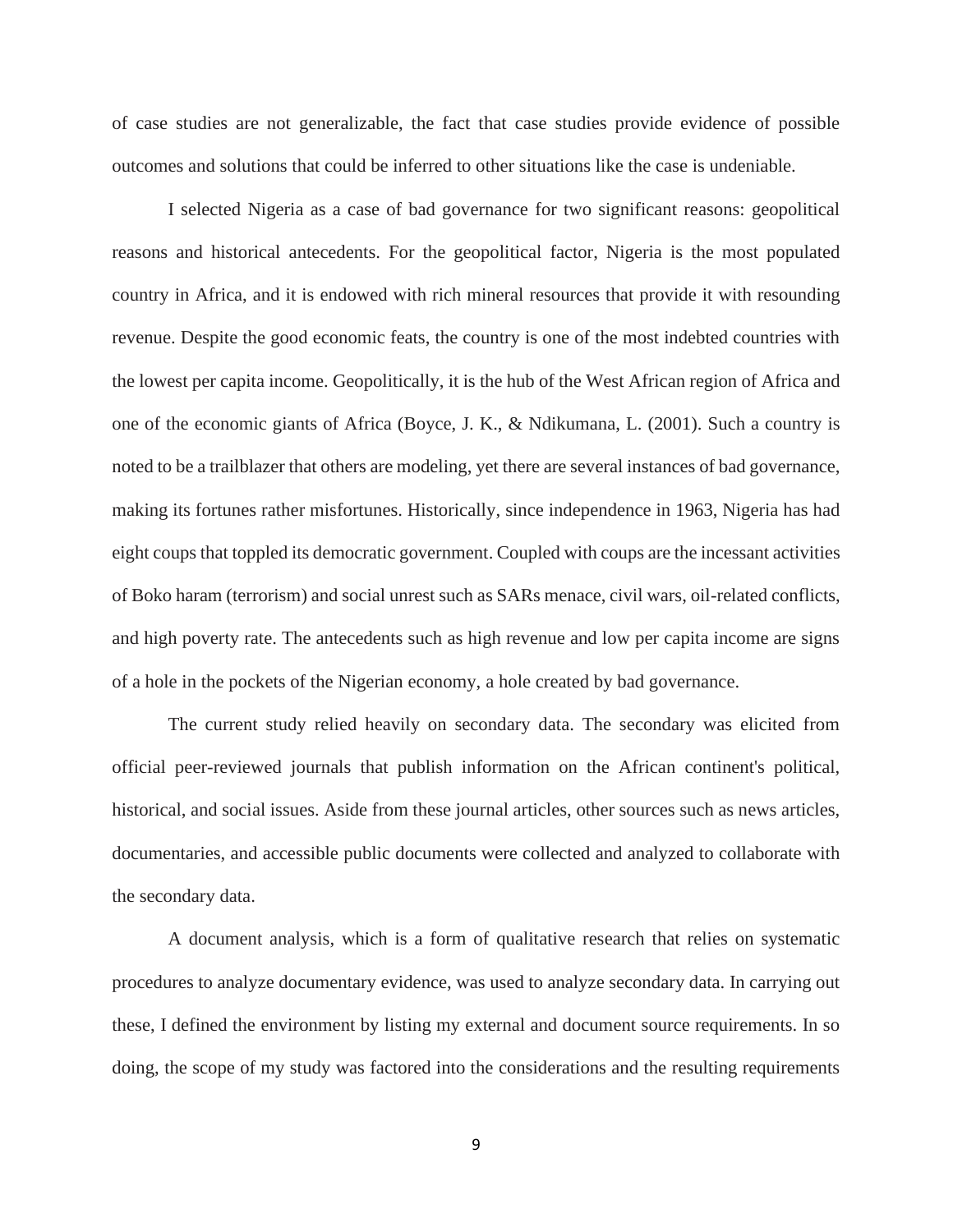needed. Afterward, I further defined and outlined the textual features of my secondary data sources of interest. This kept my focus in line with my research questions and the core objective of my study. I supplemented my secondary data when and where necessary with information gathered from my literature review. For instance, I used research findings from recent studies to complement some of the data that I had from my document analysis.

### **1.7 LITERATURE REVIEW**

The works of literature that were used range from varied secondary sources and were narrowed down to the year of publication and how relevant they are to the current study

 Osaghe (1994), in his view, sees the penchant for wealth acquisition as the reason for bad governance and false accumulation of wealth. He opined that; the material perception of the state has made the political elite seek power mainly to enrich themselves and members of their groups. The reason people seek power is not to further ends of the people and community but that of self. In tandem with the argument of Osaghe (1994), argued that since independence in 1960, most Nigerian leaders have not demonstrated a sense of genuine national development. According to them, most African leaders, plunder, defraud, embezzle, and mismanage their country's human and natural resources with so much impunity. They are possessive, egoistic, selfish, individualistic, callous, greedy, and secretive that transparency and accountability have no place in this administration and management of common and collective wealth.

 As have been pointed out, the problem associated with governance in Nigeria is the problem of governance; Achebe in his book; *The Trouble Nigeria* did a meticulous examination and analysis of the leadership problems in Nigeria and with all elements of certainty he concluded that;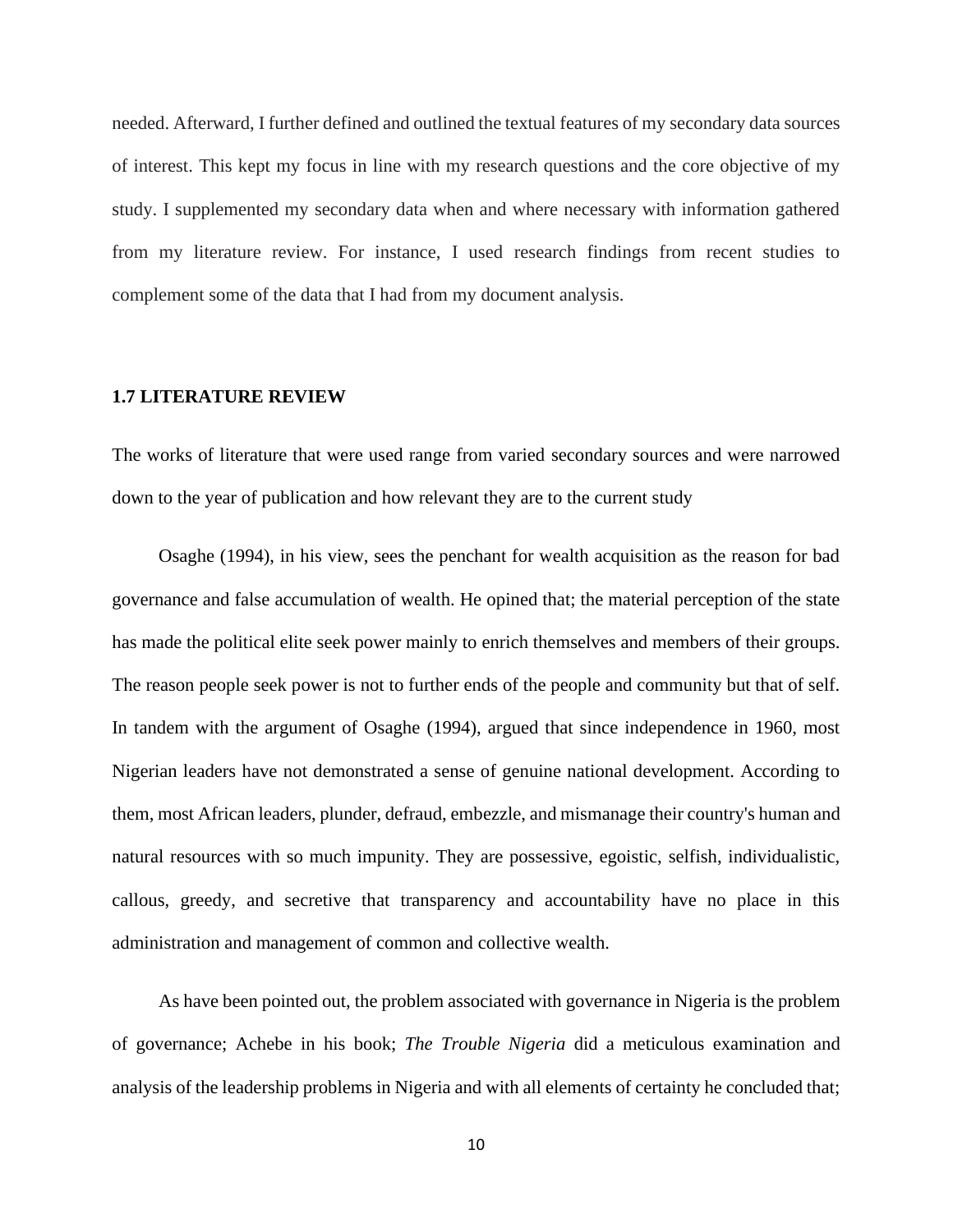the trouble is simply and squarely a failure of leadership. There is nothing with the Nigerian land or climate or water or air or anything else. The Nigerian problem is the unwillingness or inability of its leader to rise to its responsibility, to the challenge of personal example which is the hallmark of true leadership (Achebe 1984).

 Karl Maier (2000) observed the many ills bedeviling the development of Nigeria from independence. He examined the military regime under Abacha era. According to him, "Billions of dollars were siphoned off into overseas bank accounts controlled by Abacha, his family, or his cronies, while the masses simmered in anger in the deeding poverty. Millions of Nigerians had fled into economic and political exile (5). Under Abacha, Nigeria became a pariah state and was accordingly isolated by the international community due to a series of sanctions and the inability of the military to enthrone democracy. Maier notes that during Obasanjo's inaugural address as president in May 1999, the new head of state observed that "the greatest single bane our society today is corruption" (2000:20).

 The inability of Nigerian leaders to address such basic needs of the people like access to quality health facilities, good roads, electricity, pipe-bone water, quality education among others were made more manifest in the face of the covid-19 pandemic. Achebe adds more by implying that so many Nigerians engage in corrupt practices because the system under which they live today makes corruption easy and profitable, they will cease to be corrupt when corruption is made difficult and inconvenient (Achebe, 1984:38). All these anomalies in Nigeria are the result of the failure of leadership which in effect leads to bad governance.

 There is no doubt that Covid-19 exposes how governance has failed in Nigeria. Though Nigeria has in the past been bedeviled by bad leadership, the coming of Covid-19 enormously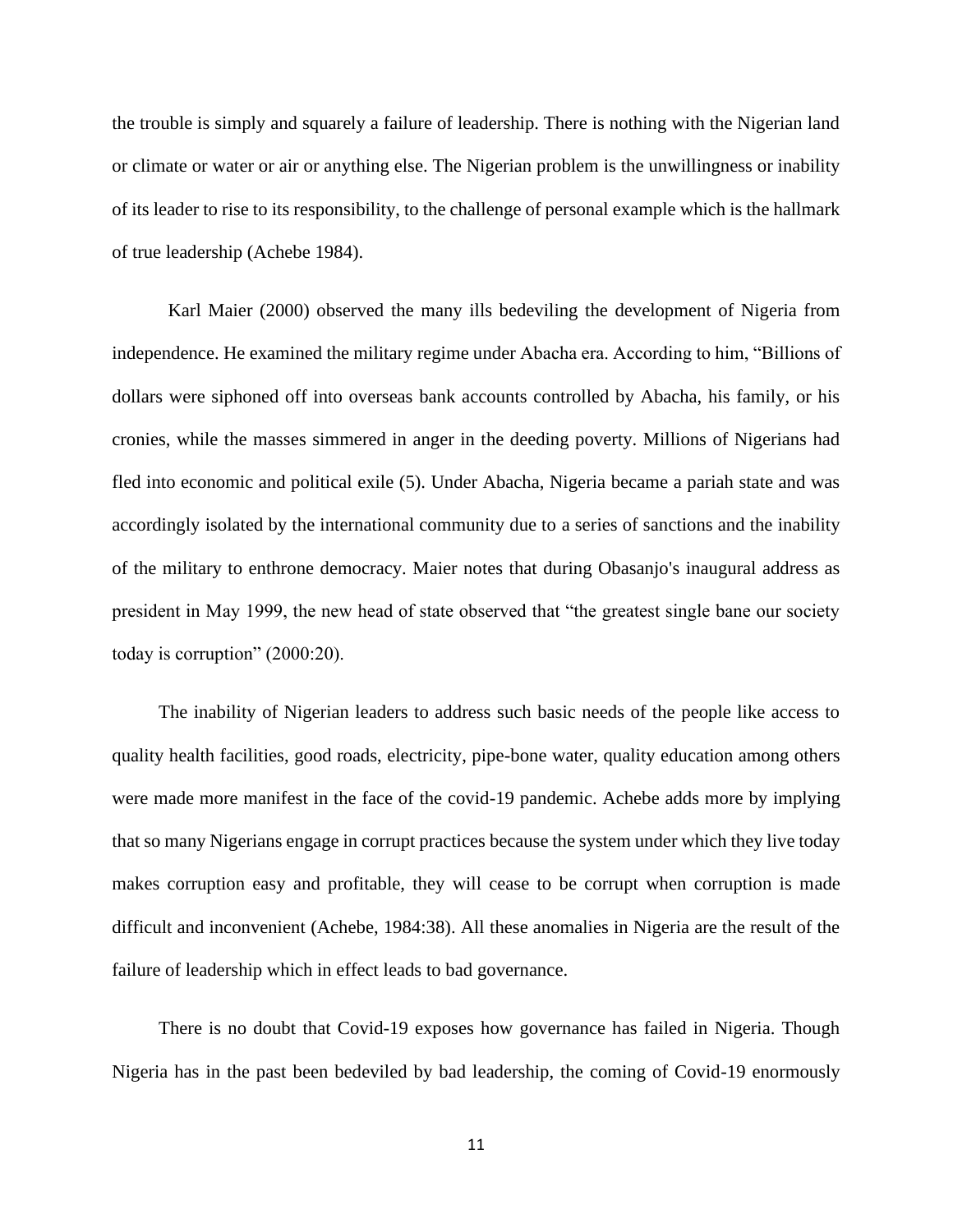exposed how the government has failed its citizens. Governance in some countries, especially the developed countries today may not be excellent, but they prioritize the well-being of their citizens especially during the lockdown caused by the Covid-19 pandemic. For instance, in Canada, residents both permanent and temporary who are low-income earners benefited from the CERB program initiated by the government to relieve her citizens of the difficulty caused by the pandemic (Yawney, J., & Gadsden, S. A. (2020). These developed countries like Canada, the United States of America, etc. have good leaders, stable political structures, and a functional system. They provided basic amenities for their citizens, human lives are greatly valued, but the case is different in developing or underdeveloped countries especially in Nigeria and most African countries where the leaders due to corruption and their selfish interest have failed to provide adequately for the socio-economic wellbeing of citizens.

 From the literature, it was noted that the ideals of good governance according to Akhakpe (2014), assure that bad governance is minimized, the views of minorities are considered, and that the voices of the most vulnerable in society are heard. The accompanying protection of civil liberties and human rights should make for an open and transparent government and provide a check on abuse of power (Odinkalu, 2010). Odinkalu in his argument was of the view that if bad governance is eschewed and civil liberties and human rights protected, it will give rise to transparency and check excess of the ruling class. Accordingly, Ciulla (1978) argued that leaders must operate at higher need and value systems and play the role of raising people's consciousness. In essence, therefore, transforming leaders are reputed for their strong values and moral ideals which they do not water down by consensus but elevate people by using conflict to engage followers and help them reassert their values and needs.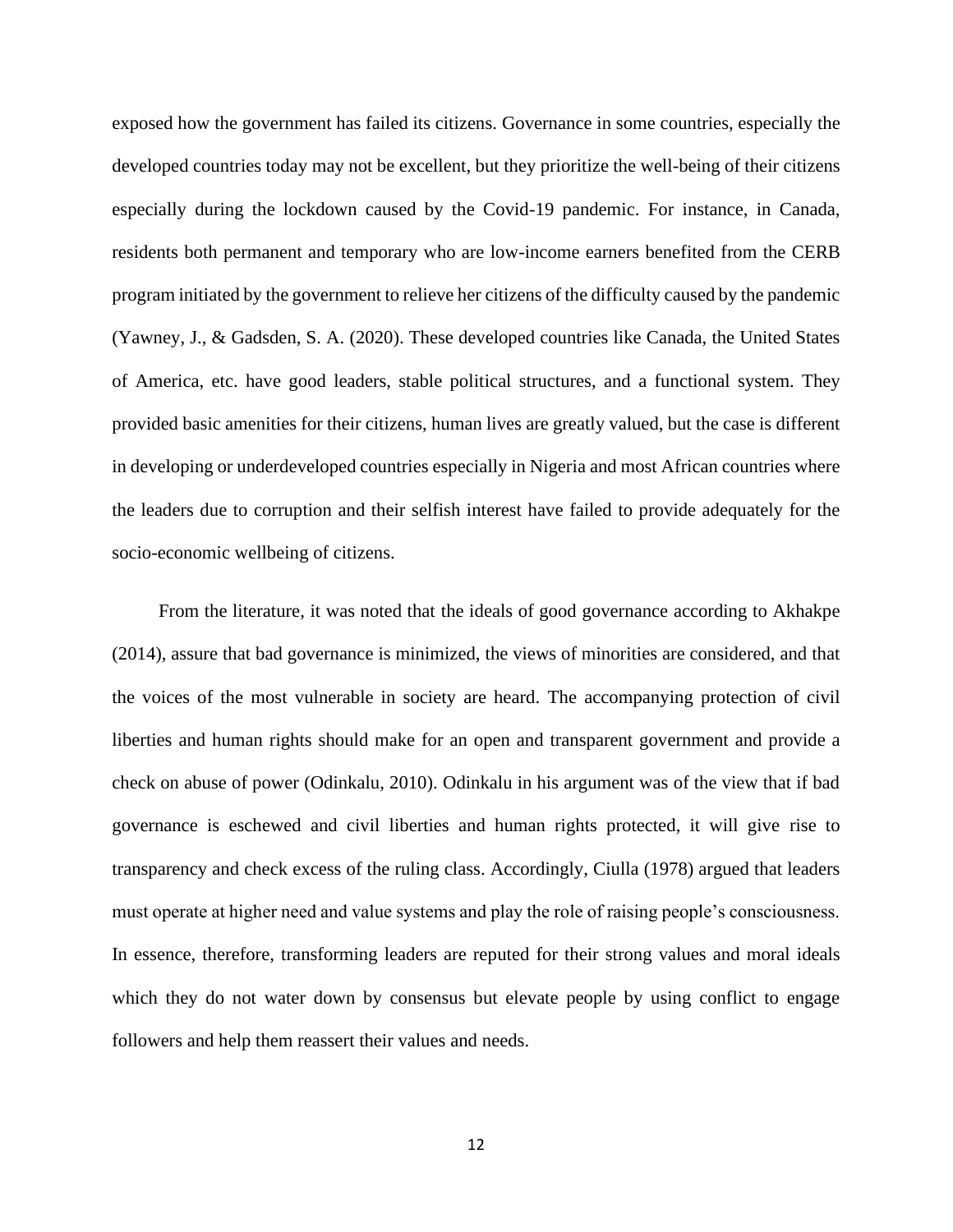An analysis of what is needed for good governance will be discussed subsequently. Hitherto, the phrases "governance" and "good governance" have recently become more popular in development literature. In our communities, bad governance is progressively being seen as one of the core causes of all evil. Major donors and international financial institutions are frequently stipulating that "good governance" improvements be implemented in exchange for aid and loans. It has been argued by many scholars that key indicators are needed to ensure good governance, and these include but are not limited to transparency, responsiveness, rule of law, and participation (Arndt, and Oman, 2006; Biersteker, 2010; Berman, 2007). Accordingly, transparency refers to how policies are made and how they are implemented under the rules and regulations. It also implies that information is publicly available and accessible to individuals who may be impacted by such decisions and their implementation. It also implies that sufficient information is presented in easily understandable formats and mediums (Biersteker, 2010). With regards to responsiveness, state institutions and processes must strive to serve all stakeholders within a reasonable timeframe as part of good governance (Arndt, and Oman, 2006). Finally, Good government necessitates the participation of both men and women. Direct participation or participation through legitimate intermediary entities or representatives is both viable options. It's vital to note that representative democracy does not always imply that the interests of society most vulnerable are considered when making decisions. Participants must be well-informed and well-organized. On the one hand, this entails freedom of association and expression, while on the other; it entails a well-organized civil society (Arndt, and Oman, 2006).

 Rotberg (2004) observed that achieving good governance required that the Nigerian state provide adequate qualities and quantities of the prime political goods of security, rule of law, political freedom, economic opportunity, access to infrastructure, education, health, and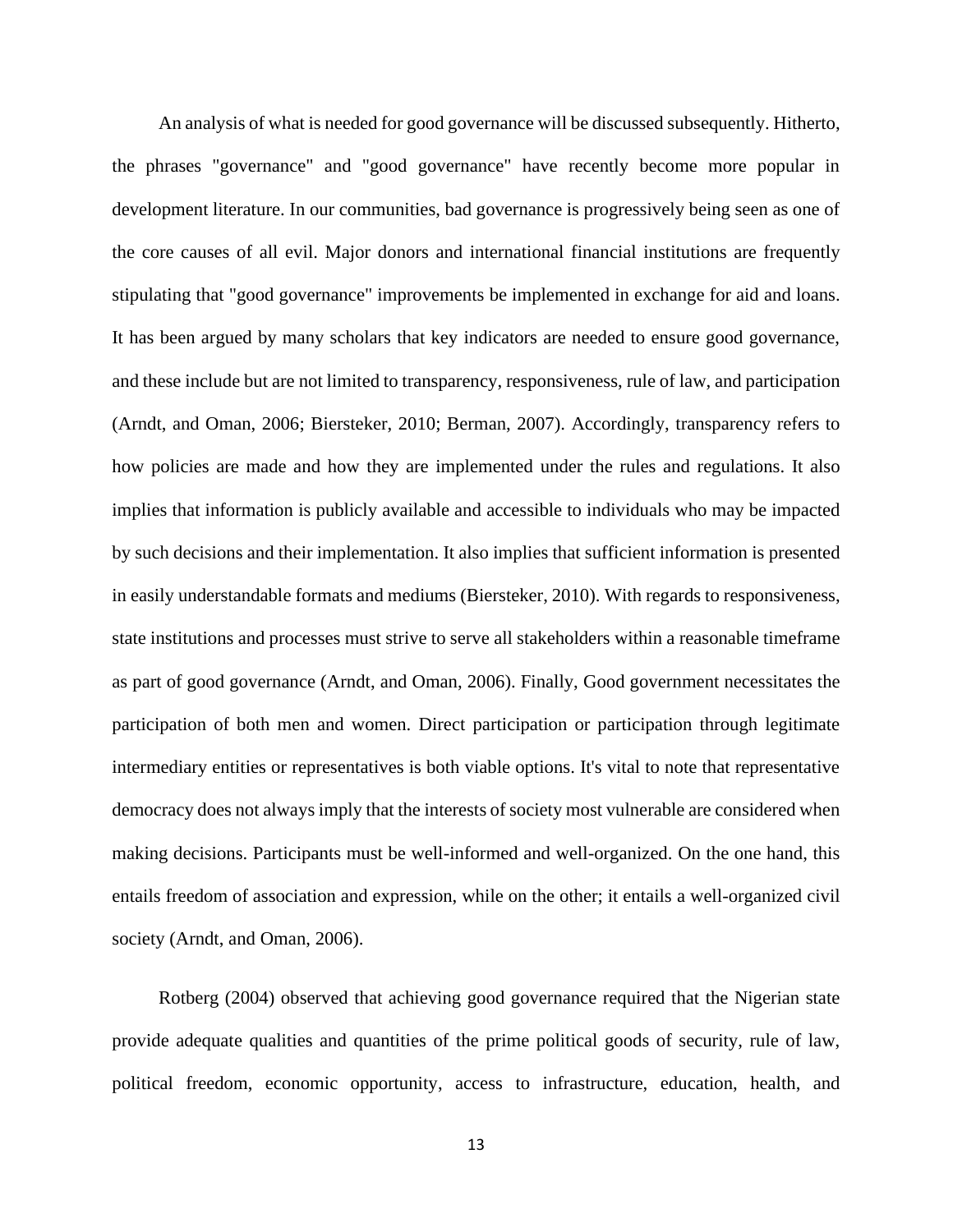empowered civil society. In all these, what is obtainable in Nigeria is the opposite of good governance which, in the context of this study, is bad governance.

Adebayo (2021) studied good governance, bad governance to coronavirus pandemic in Nigeria to show the intrinsic relationship between good governance, bad governance, and coronavirus pandemic in Nigerian democracy, while my study examined how the coronavirus pandemic worsened bad governance. Adebayo further argued that bad governance is responsible for the poor management of the coronavirus pandemic in Nigeria. And because of this, it is difficult for the government to formulate policies and implement them for the protection of its citizenry. The paper is qualitative and depended only on secondary sources of data. The analysis of the data showed that there is a yawning gap in trust and accountability between citizens and the government because the feet need of the citizenry have often been ignored and neglected by the government as evidenced in the noncompliance of the fundamental induces of good governance and leadership. The paper recommended good governance which will promote participatory governance, Consensus-driven, accountable, and transparent, responsive, effective, and efficient, equitable, inclusive and rule of law. This study is apt because it shows the adverse effects of bad governance in the management of the coronavirus pandemic and the promotion of the welfare of the citizenry.

 Similarly, Wachiri (2021) was concerned with the reaffirmation of the importance of good governance and effective status in Africa in the COVID-19 era. The paper, which has the objective of showing the importance of good governance in the handling of COVID-19 maintained that in the responsibility to govern, states should provide political, social, and economic goods and services to the people. The paper is narrative. It concluded that the experience and lessons emerging from the COVID-19 pandemic in Africa indicated that without efficient, transparent, accountable, inclusive, and participatory governance, it will be extremely difficult to address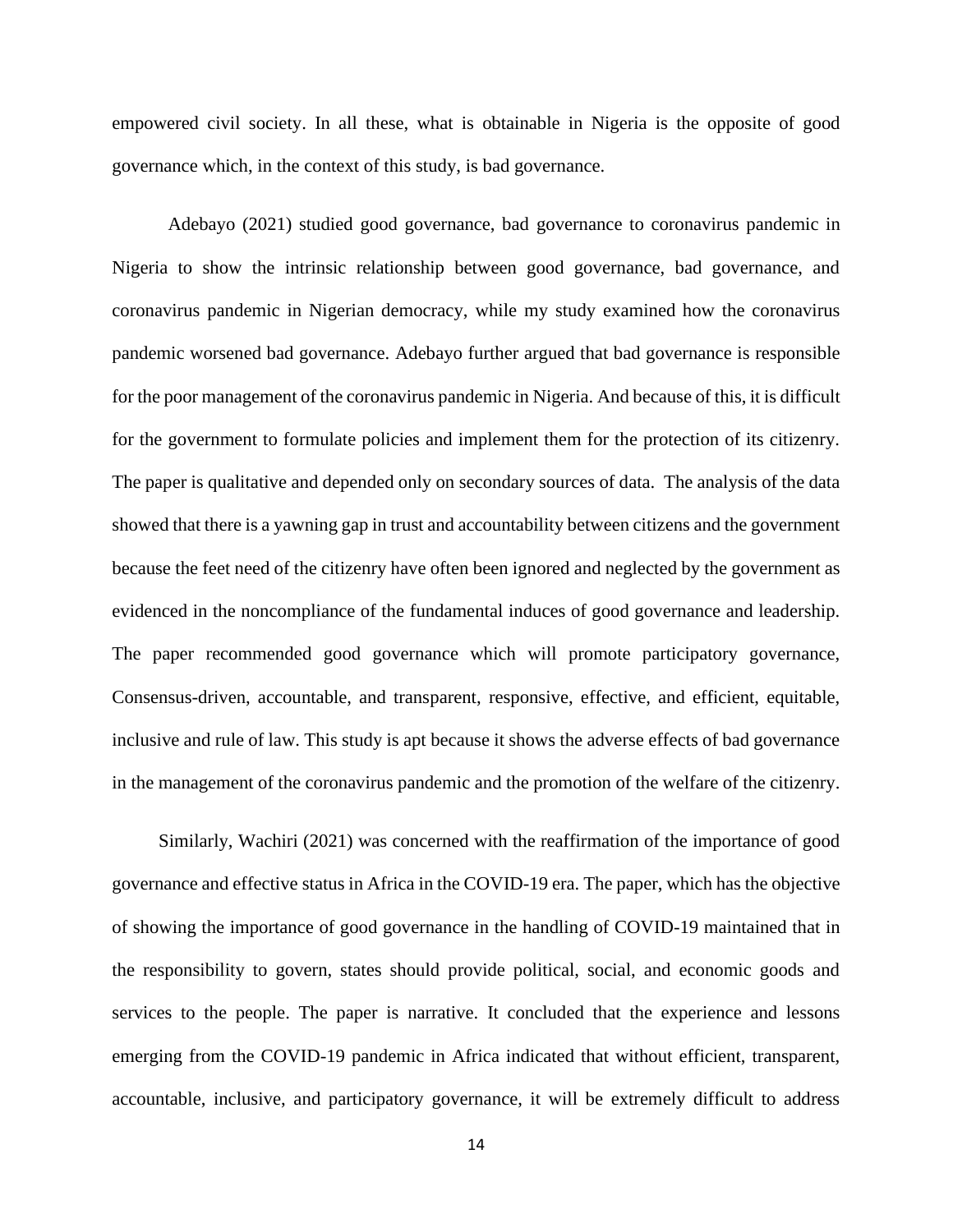contemporary and emerging challenges such as the COVID-19 pandemic. The paper, therefore, called for effective state governance anchored on solidarity, cooperation, and collaboration of regional and global actors. This paper is relevant to our study because of its ability to show the role of the state in governance in Africa and the need for global and regional partnership and collaboration in alleviating the socio-economic costs of COVID-19, among others. On the other hand, the study is more generalist as it failed to concentrate on the study of one or two nations for more emphasis. Using one or two nations as a case study will greatly aid the understanding of the research.

 In another development, Ezeibe, Ilo, Ezeibe, Oguonu, Nwankwo, Ajaero, and Osadebe (2020) In Nigeria, the focus was on political distrust and the growth of COVID-19. The goal of the study was to see how political distrust affected the propagation of the COVID-19 pandemic in Nigeria. The study used a qualitative dominant mixed methods strategy that included phone interviews and a survey of 120 educated Nigerians purposively picked from four of the COVID-19's most afflicted states: Lagos, Oyo, and Kano, Federal Capital Territory Abuja, and Rivers State. Utilizing primary sources of data, the study's analysis demonstrated that political corruption fuels widespread political distrust, undermining public compliance with government norms, limiting the effectiveness of government countermeasures to COVID-19, and aiding the virus's spread in Nigeria. Improved trust and accountability, according to the paper increased citizens' compliance to COVID-19 safety measures are necessary steps required to reduce the spread and effects of the pandemic. The study's importance lies in showing how the spread of COVID-19 in Nigeria was aided by health sector corruption, a weak healthcare system, a huge immune-compromised population, misinformation, and the prevalence in the densely populated slums, and how political distrust has escalated the spread of the virus.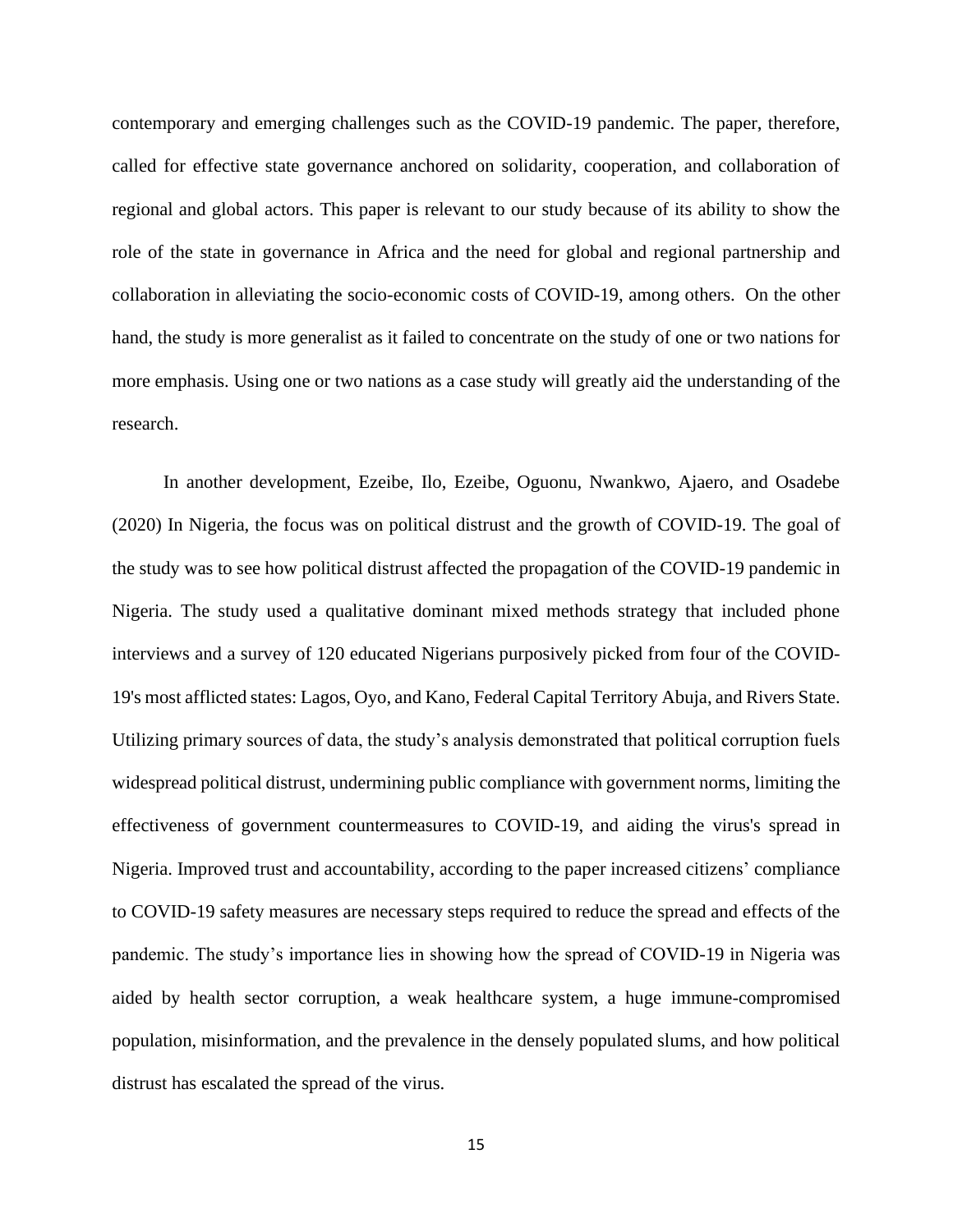In the same vein, Onyishi, Ejike-Alieji, Ajaero Mbaegbu, Ezeibe, Onyebueke, Mbah, and Nzeadibe (2020) argued from a political Economist viewpoint through their research, which was conducted on the COVID-19 epidemic and informal urban government in Africa. The goal of the research was to evaluate the COVID-19 extraneous protocols and responses about urban governance principles. The paper argued that the outbreak of coronavirus is probably the most serious global challenge since World War II. Hence, research has neglected the social, economic, and political dimensions of the pandemic. Relying on the analysis of data on trends of COVID-19 infections the World Health Organization and Africa's Disease Control and Prevention Centres, and a rapid review of available international and national policy/program documents on COVID-19 control responses in Africa, the study adopted a political economy framework, to drive the argument that the social conditions of informal labor and business activities during the COVID-19 pandemic are explored with accession to the social habitus of informality. The paper discovered that the COVID-19 pandemic is a pervasive health problem and poses a social and politicaleconomic challenge given the largely informal nature of urbanism in Africa. The study stated that in the fight against COVID-19 in Africa, urban governance that includes collective organization, community groups, non-state and informal actors is more effective. The report advocated for a rethinking of African urbanism in line with the global campaign's ideals on urban governance.

 Madueke, Iheonu, and Ololo (2020) were concerned about the consequences of the post COVID19 epidemic in Nigeria for good governance and development. The authors aimed at unraveling the implications of a post-COVID-19 pandemic on good governance and development in Nigeria. They maintained that Nigeria is facing a challenging time due to the devastating effect of the COVID-19 pandemic as adequate measures have not been put in place to contain the pandemic which exposed the Nigerian government inefficiencies amid the COVID-19 pandemic,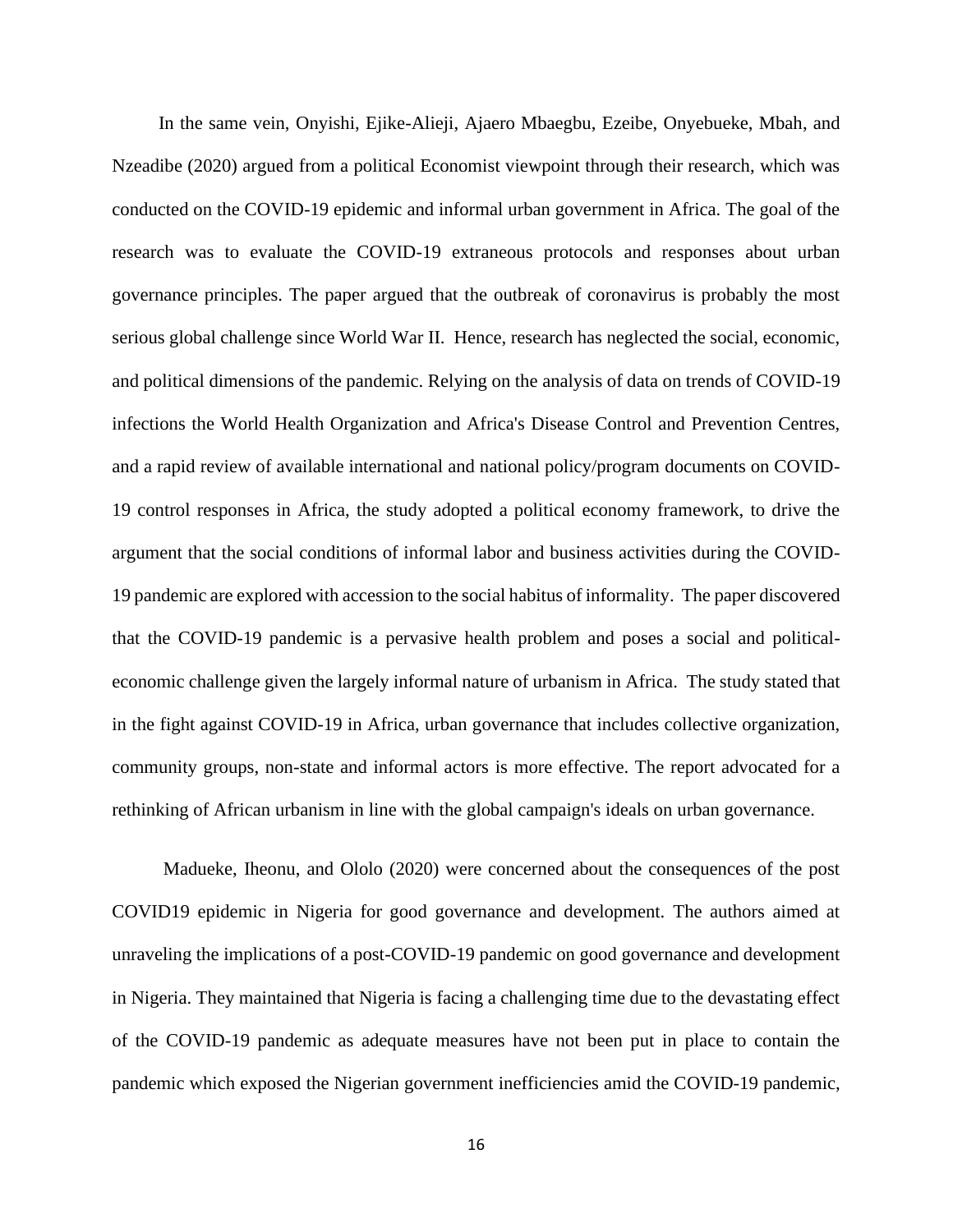because of police/military brutality, malnutrition, and famine, many Nigerians have died. The structural-functional theory of Herbert Spencer, Talcott Parsons, and Gabriel Almond was used in this paper to discover the link between the many social institutions and structures that make up society, which, according to the theory's proponents, is a system with interdependent pieces that work together to maintain the whole's stability. The paper concluded that Nigeria has all it takes to move up the ladder of development, but lack of efficient and effective leadership and strong institutions has undermined its efforts in the harnessing of its resources for most of the people. The paper recommended strong institutions and the broader of Nigerian various sectors of the economy to make for a strong economic base as well as address infrastructural decay, corruption, and other related vices. The study is interesting because it provided a historical background of the COVID-19 pandemic concerning the political and socio-economic factors in Nigeria. However, the time frame for the research was so short and may not provide a valid and reliable generalization.

 Studying the COVID-19 pandemic and the Nigerian primary healthcare system, Obi-Ani, Ezeaku, Ikem, Isiani, Obi-Ani, and Chisolum (2021) claimed that the spread of the COVID-19 pandemic in Nigeria, as well as its local dispersion caused by a lack of medical personnel and supplies because of a decade of neglect of the health care system, is concerning. According to a study that used secondary sources of data, the sad condition of the Nigerian healthcare system has been increasingly apparent since the outbreak of the COVID-19 epidemic. It is saddening to know that the ineffective and inactive administration, as well as the outdated health institutions typified by poor working conditions and incentives, are alarming and frightening. The study recommended among others overhauling of the healthcare system and good leadership practices and values. The importance of this study stems from its capacity to highlight the link between Nigerian leadership failure and the neglect of the primary healthcare system.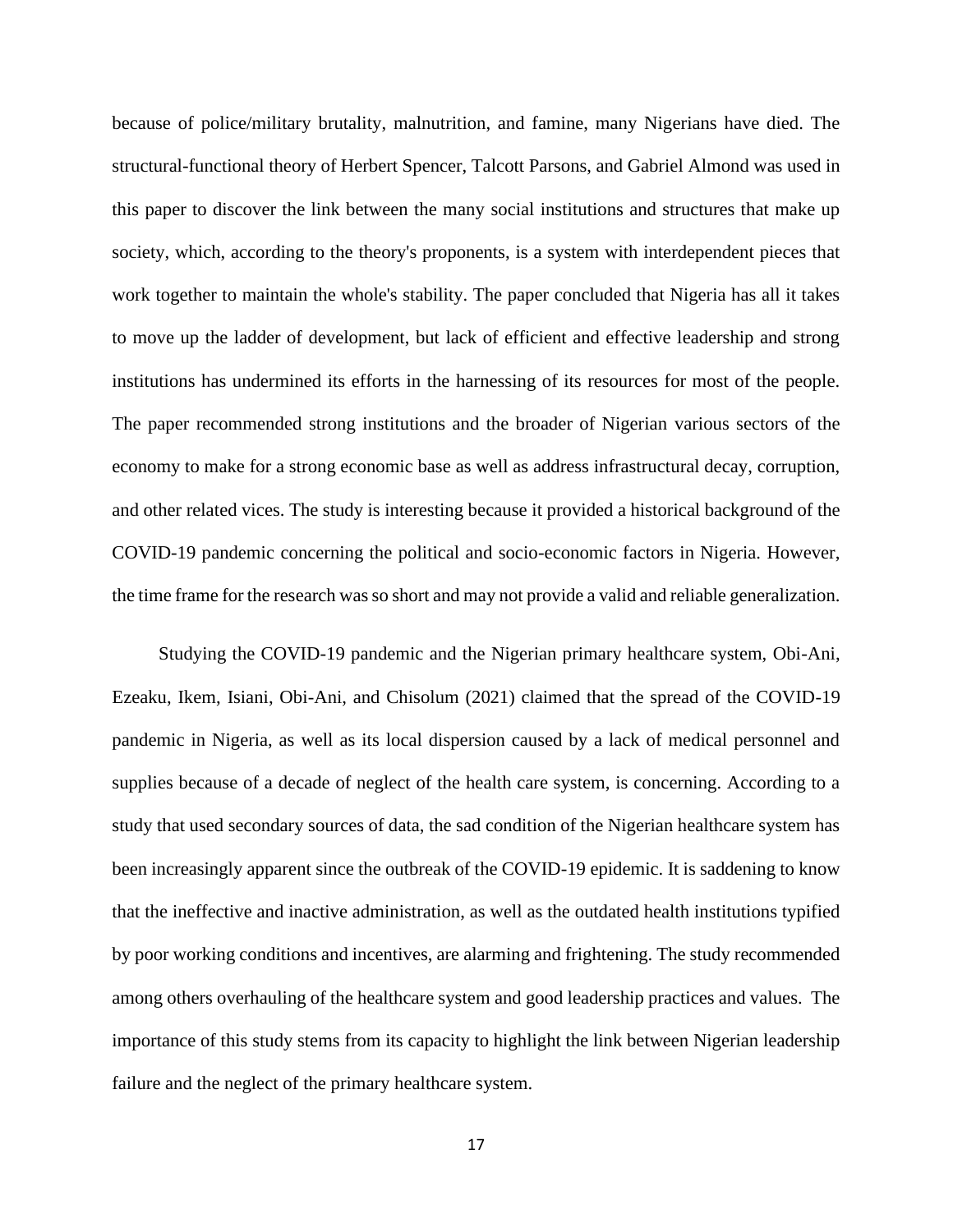Yagboyaju and Akinlola (2019) examined the Nigerian state and governance crises to investigate the condition of governance in Nigeria as well as assess the factors impeding the promotion of public good and effective service delivery in the country. The study argued that the Nigerian state, like its counterparts in Africa and other emerging nations, has underperformed for decades due to a lack of state ability to deal with contemporary governance problems. The paper's methodology is quantitative, and it relies on secondary data and the authors' observations of occurrences in Nigeria. The paper's findings revealed that Nigerian governance and political leadership are driven by self-interest and other primordial reasons that take precedence over public well-being. It was also discovered that the state has failed tremendously in three important areas: the security of people and property, the promotion of the rule of law, and the provision of visionary leadership. For good governance, the study called for a positive shift in the character and personalities of political leaders.

 Okere and Okoroafor (2018) studied good governance and corruption in Nigeria regarding President Muhammadu Buhari's government. The paper argued that the declaration of war against corruption in Nigeria was to pave way for good governance, as the search for good governance is more undermined by the factors of corruption. The paper utilized a quantitative research method based on secondary data. It employed the social contract theory of the state, propounded by Jean Jacque Rousseau. The theory states that government is a product of a social contract that is guided and predicated on the general will. The findings of the study proved that Nigeria's biggest challenge in the achievement of good governance and leadership is corruption. The paper recommended a credible poll, a review of anti-corruption laws and policies, a total restructuring of anti-corruption agencies and the judicial institution to ensure the sustainability of good governance. The paper is relevant for showing that corruption is the bane of good governance.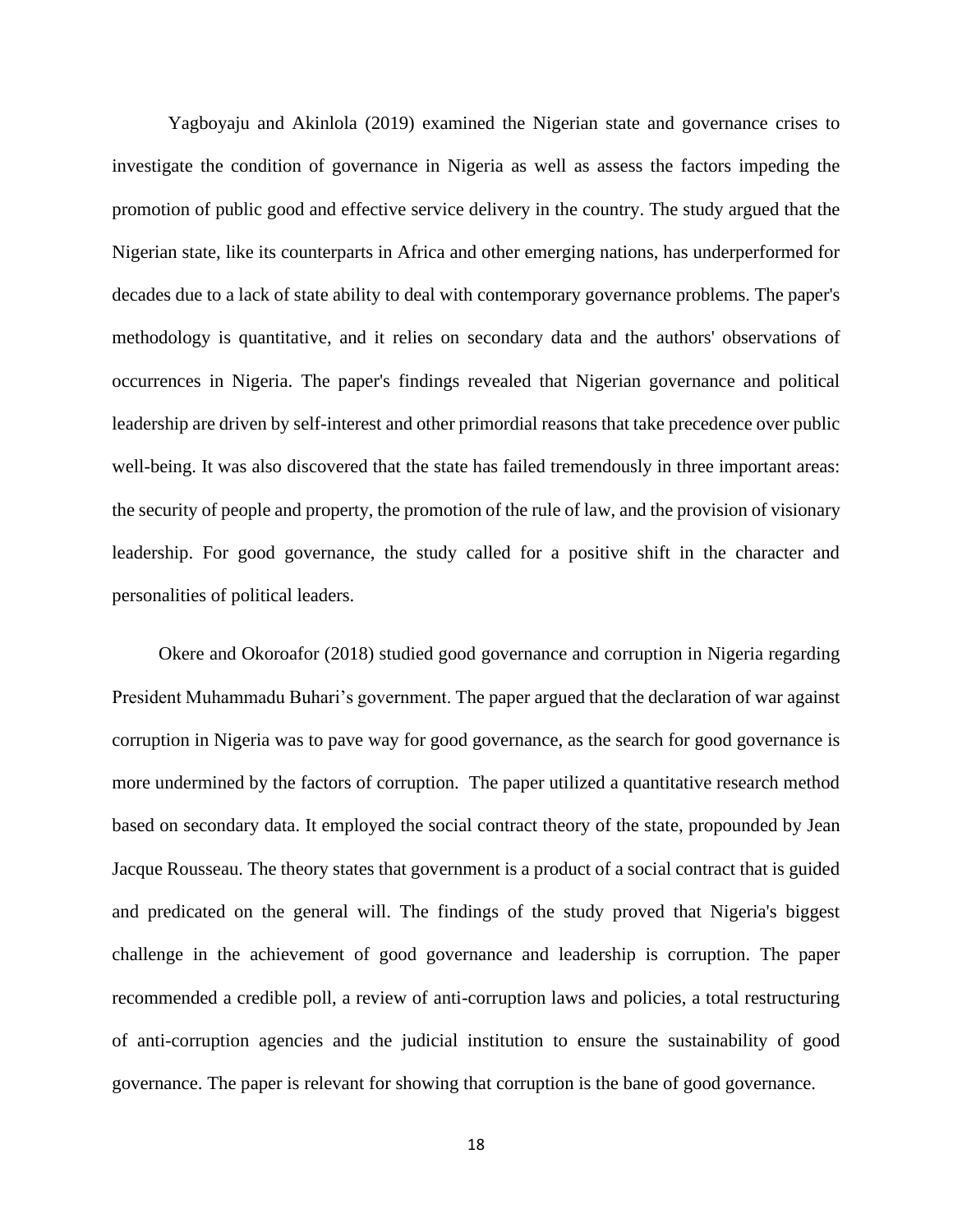Adeleke (2017) was involved in researching good governance as a catalyst for national peace, stability, and development. The paper argued that good governance, which is the determinant of peace and stability has remained a mirage in Nigeria due to corruption and several other challenges. The paper described the present administration as riddled with graft, bribery and corruption, and abuse of office. The paper used an analytical tool as the conclusion revealed that the government can only build trust in the polity by ensuring probity, accountability, and eschewing all forms of indices for good governance and sustainable development in Nigeria.

#### **1.8 ORGANIZATION OF THE STUDY**

The research is grouped into four chapters. The first chapter introduces the study and specifies its organization (background of the study, statement of the research problem, research question, purpose of the research, and importance of the research, methodology,). Chapter two will explore existing and relevant literature that discusses bad governance in pre-covid Nigeria. The third chapter will be an in-depth analysis of how covid-19 worsened governance in Nigeria and thereby making a threat to human well-being. It will further discuss relevant literature that will advance the argument of this study to achieve the intended objectives. Chapter four will discuss the conclusions and recommendations for the study.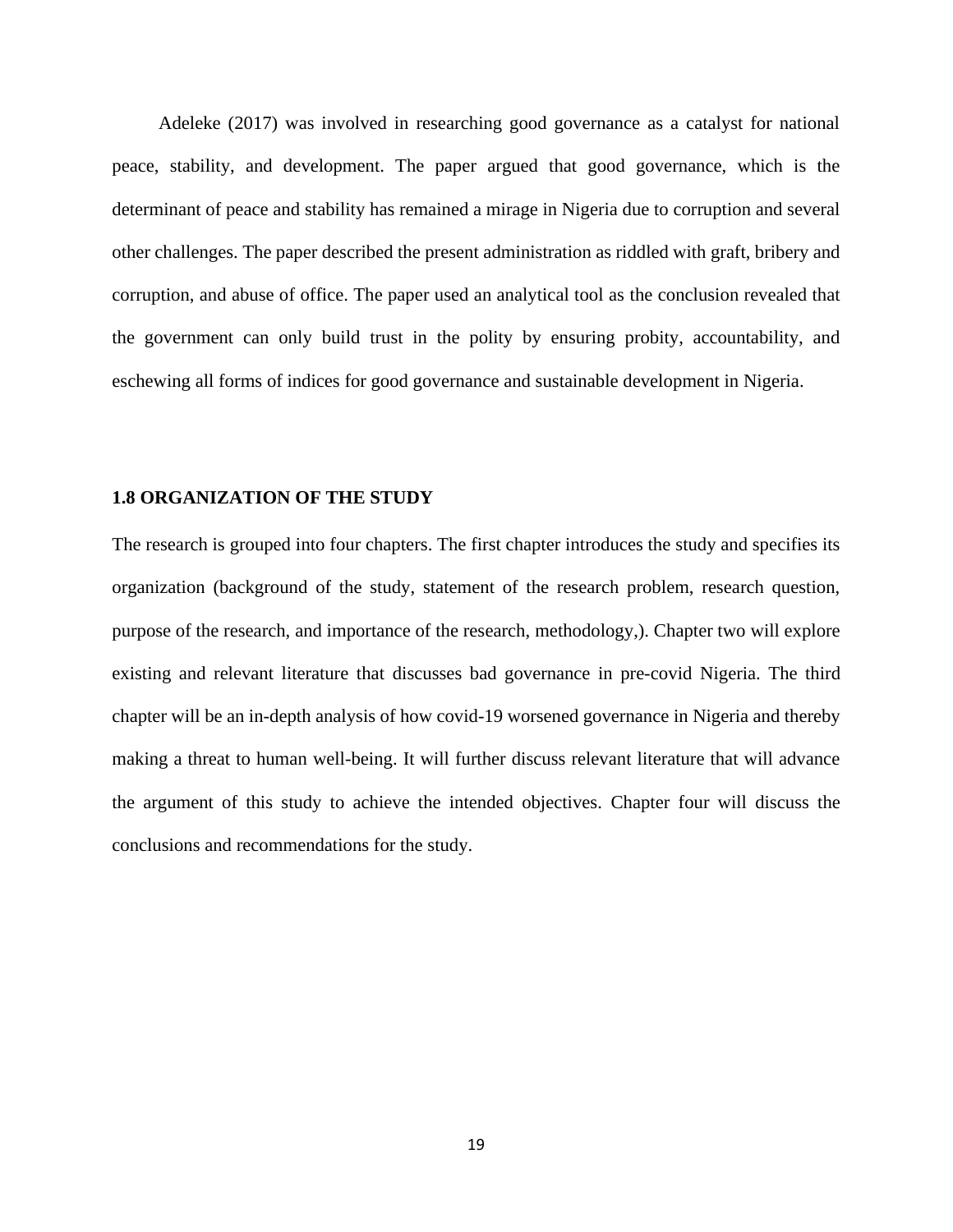### **CHAPTER TWO**

### **BAD GOVERNANCE IN NIGERIA, PRE-COVID**

### **2.1 INTRODUCTION**

The chapter is divided into themes. The first highlights the background of Nigeria's political setting and governance in the post-covid Nigeria. The second focuses on the scope and defining what constitutes good and bad governance. Subsequently, the elements that constitute bad governance and its threat to well-being would be discussed.

## **2.2 CONCEPTUAL FRAMEWORK 2.2.1 Governance Defined**

The subject of governance has arisen as a key idea within the contemplation of society as a tool to achieve development (Essien 2012). The World Governance Indicators (WGI) project defines "governance" as comprising of "the traditions and institutions by which authority in a country is exercised" (World Bank 2014, p. 1). This includes how governments are appointed, monitored, and replaced, as well as their ability to detail and implement sound strategies, provide public types of assistance, and gain the respect of residents and institutions that determine monetary and social connections (Kaufmann 2010). The six key governance predictive factors by the WGI are 1) political stability and the lack of violence, 2) government competence, 3) institutional quality, 5) rule of law and 6) corruption check, and given these actions, Nordic states in Europe, for example, Sweden, Denmark, and Norway have an exclusive standard of governance (Asefa and Huang, 2015). From the definition, governance is more than a way of achieving the collective good; it is also linked to the government's aim to serve individuals in achieving individual happiness and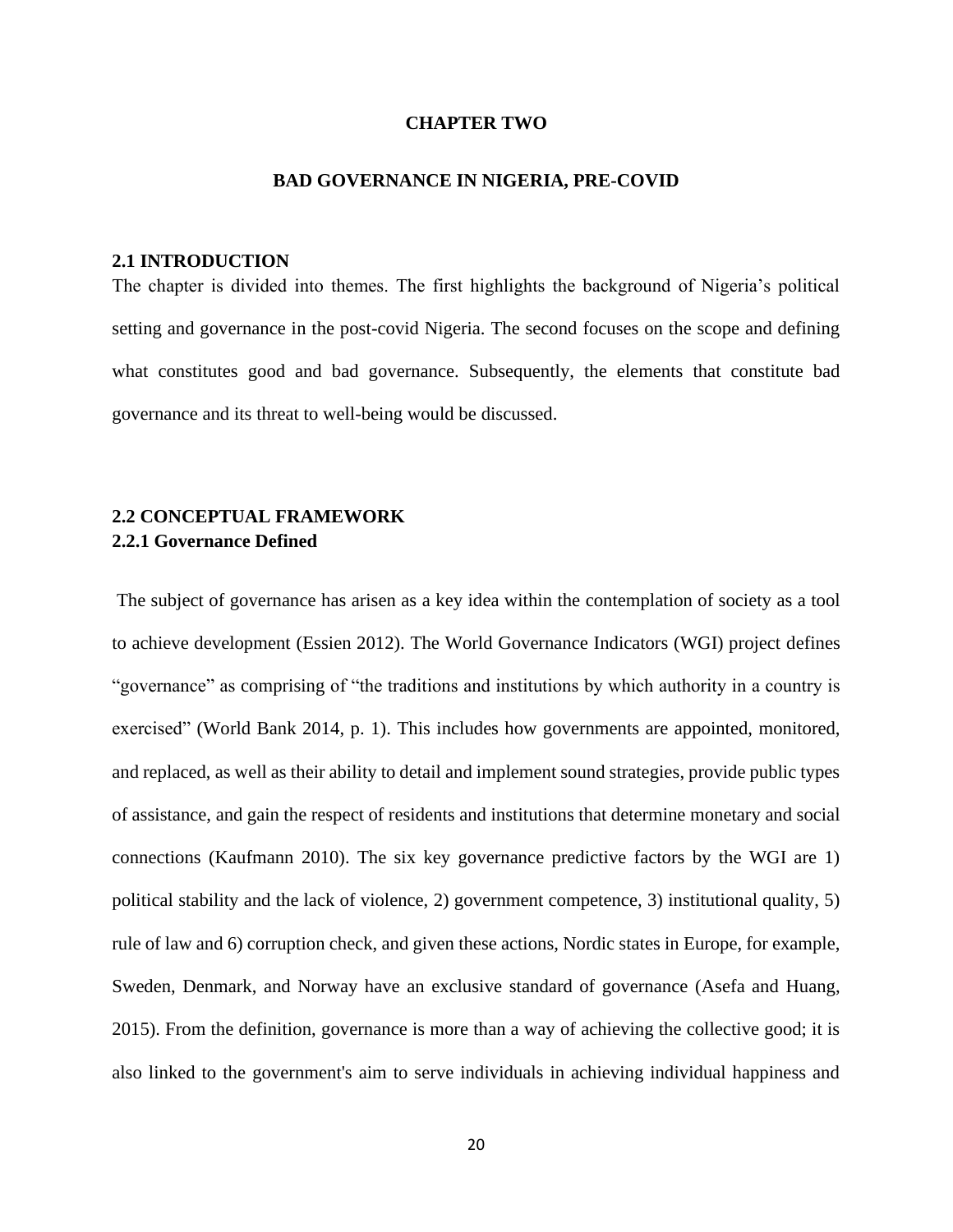monetary success. As a result, governance may be equated to the administration, distribution, and delivery of political commodities to the people of a nation-state.

### **2.3 GOOD GOVERNANCE**

Good governance is defined as efficiently offering high-quality and essential services by a state to its inhabitants and this is achieved when it distributes and manages resources to react to communal challenges (Essien, 2012). As a result, nations should be judged on the quality and quantity of public services they offer to their inhabitants (Rotberg 2004). From a broad perspective, good governance is seen as an institutional principle of public administration and administrative law that requires the State, nation, or government organs to execute the tasks in a way that encourages the principles of system performance, non-corruptibility, and civil society adaptiveness (Essien, 2012). Consequently, it is a concept that's closely linked to statesmanship. While the government is not practically required to deliver every essential service for citizens, it must focus on ensuring that the mechanisms for identifying and delivering such provisions are constructive in terms of (i) being sensitive to public expectations; (ii) being honest in resource distribution; and (iii) being fair and equal in the distribution of goods and services. Human rights, democratization and democracy, openness, engagement and decentralized power exchange, competent public service, integrity, rule of law, efficacy, equity, and strategic vision are all concepts that drive the process of providing essential services in every community. The graphic in Figure 3.3.1 depicts some common features of excellent governance.

 According to Asefa and Huang, (2015), good governance consists of political accountability, regular elections, and participation by all, rule of law, independence of the judiciary, bureaucratic accountability, freedom of information, transparency, efficient and effective administrative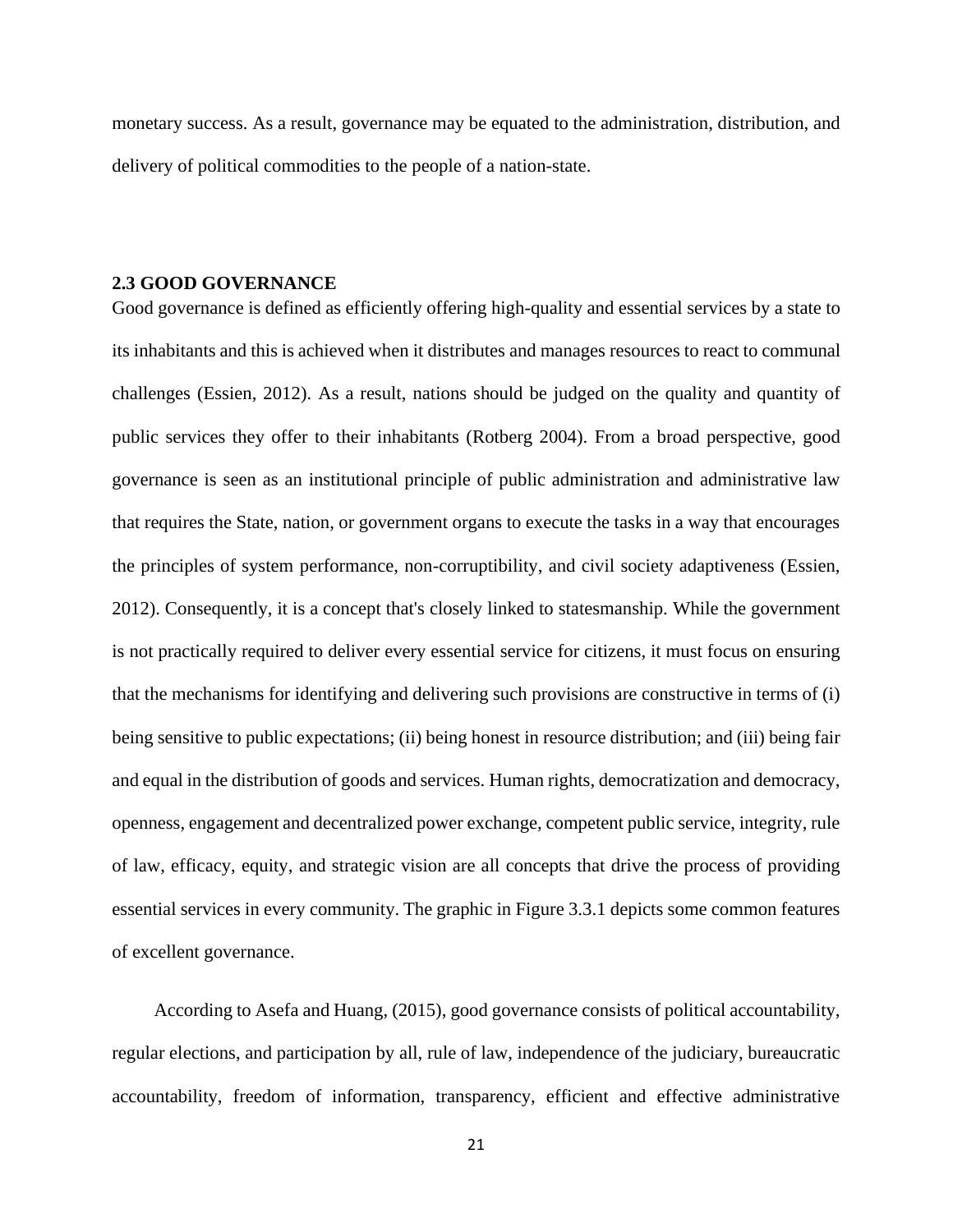system, and cooperation between government and the civil society. It assures that corruption is minimized, the views of minorities are considered, and that voices of the most vulnerable in the society are heard in decision-making. It is also responsible for the present and future needs of society. They further asserted that these features are not usually met by dysfunctional and authoritarian governments.



**Fig. 2.3 Model of Good Governance** 

Figure 2.3.1 Simple Model of Good Governance (Collier, 2007)

 Kola, Nnawo, and Olasumbo, (2017) also noted that good governance is the technique of efficiently managing a state's affairs in the areas of public transparency, fiscal responsibility, administrative and political responsibility, sensitivity, and transparency, all of which must reflect the interests of the governed and leaders. Odo, (2015), espouses that the execution of proper management, in which all important stakeholders are permitted to have a say in the decisionmaking process, is one of the core elements of effective and good governance. In effect, the purview of governance is broad since it encompasses all the government's day-to-day operations, such as the exercise of authority on economic, political, and administrative levels at all stages of the country (Kola, Nnawo, and Olasumbo, 2017). Again, institutional and policy arrangements,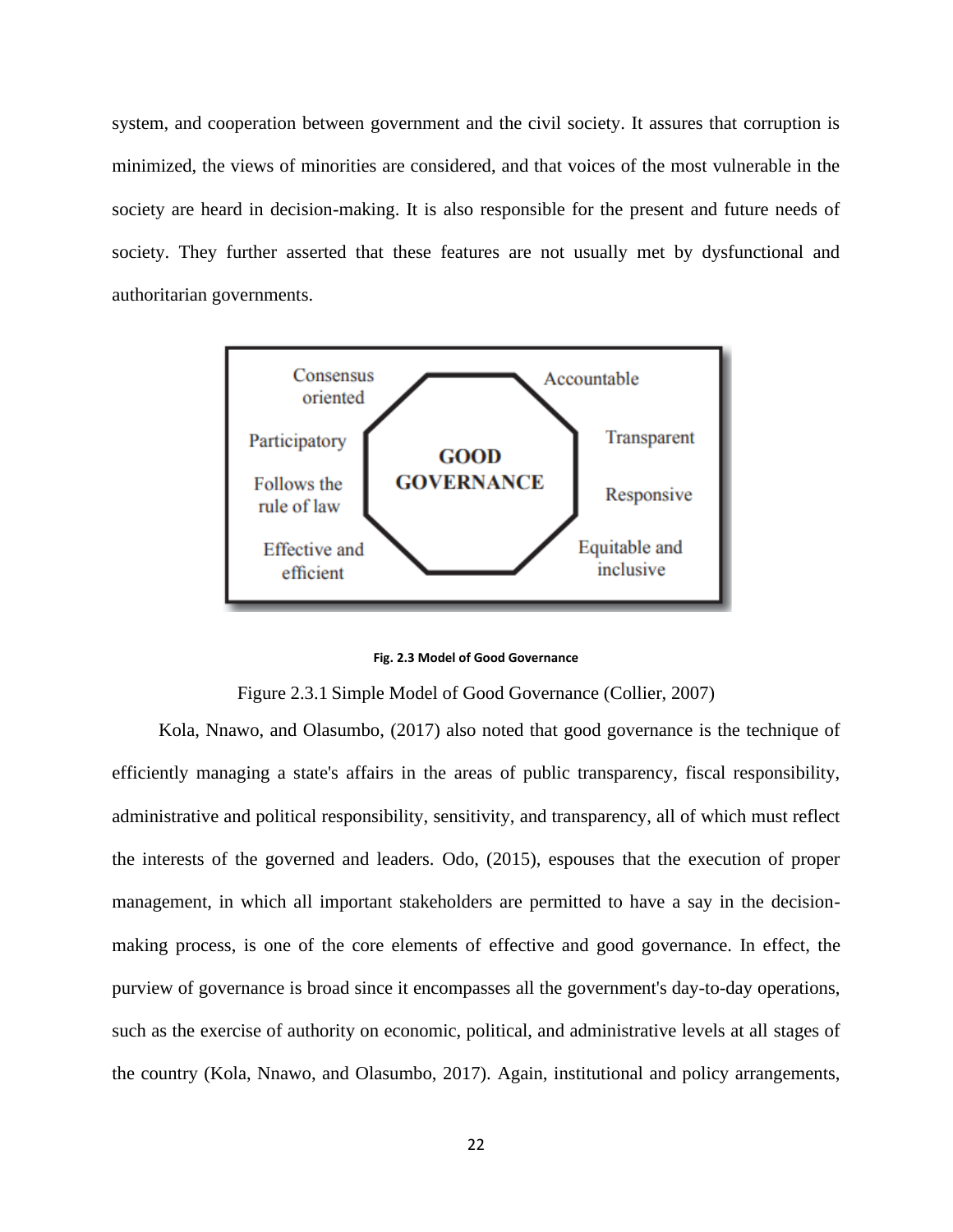decision-making procedures, strategy formulation and execution capabilities, people development, information flow, and the type and style of leadership are all elements of good governance, according to Odo, (2015).

 Conclusively, good governance is a method of administration that aims to build a system based on justice and peace while safeguarding people's human rights and civil freedoms. It also connotes instances where governments are being sensitive to public expectations, being honest in resource distribution, and being fair and equal in the distribution of goods and services. Also, good governance will ensure that there is an open and flexible economy where jobs are created, educational and necessary social infrastructures are in place to uplift the livelihood of the less privileged and marginalized.

## **2.4 BAD GOVERNANCE 2.4.1 Summary of Governance Development in Nigeria**

According to Aning, (2016) bad governance is the failure of a government to satisfy the demands of society while making the best use of all resources available; failure of a public institution to handle public affairs and state funds. In governmental bodies, it is distinguished by corruption, criminality, and a lack of freedom of expression, among other things. Subsequently, having discussed the concept of good governance above, I will juxtapose it against my discussion of the key elements of bad governance espoused by Essien (2012); Odeh, (2015); Kola, Nnawo, and Olasumbo, (2017); but with specific reference to governance development in Nigeria. However, even if efforts are made to discuss all governance indices in Nigeria time and poor reportage of issues as well as undocumented events will be constraints to the analysis (Yagboyaju and Akinola, 2019) hence the need to focus on key areas of safeguarding life and property, corruption, leadership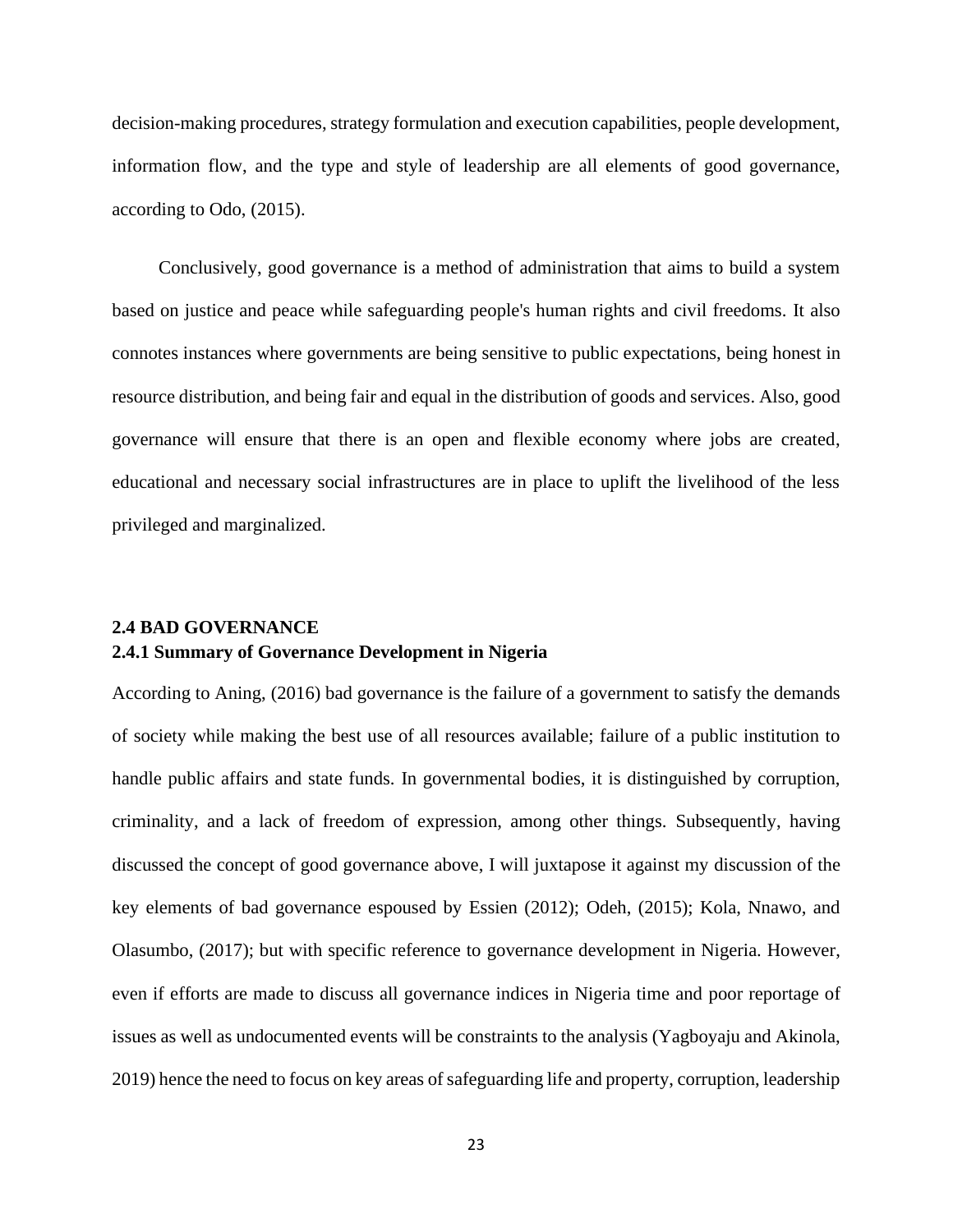question, rule of law and poverty alleviation as posited by Aning, (2016) and Yagboyaju and Akinola, (2019).

### **2.4.1.1 Security of life and property**

According to Yagboyaju and Akinola, (2019), security plays a critical role in all country's development aspirations and goals. Researchers have often emphasized the link between security and development (Akinola, 2011; Shanum, (2013). Furthermore, Shanum (2013) argues that no nation can experience permanent peace if its inhabitants are impoverished, especially if that nation is seen as having the potential and resources to offer development and provide a high quality of life. Unfortunately, Nigeria's story is similar. It's a story of bad government, instability, and poverty in a land where there is abundance. Nigeria has been classified as one of the world's "19 poorest, unhappiest, unhealthiest, and most dangerous countries" ("National Assembly's Amendment of CCB Act Cannot Stand," 2016, p. 24) due to its obvious bad governance.

 Consequently, the security-advancement assembly clarifies why each progressive government, since Nigeria's freedom in 1960, has repeated the significance of security as the center objective and basic role of government. Police officers, the Army, the Navy, and the Air Force are among the public security organizations and agencies tasked with providing security in Nigeria. The National Intelligence Agency (NIA), the Department of State Services (DSS), and the Defense Intelligence Agency (DIA) are all federally regulated entities (Yagboyaju, (2016a). Besides, there is also the National Youth Service Corps (NYSC) program, in which new graduates from higher institutions participate in various exercises, some of which are security related (Yagboyaju and Akinola, (2019).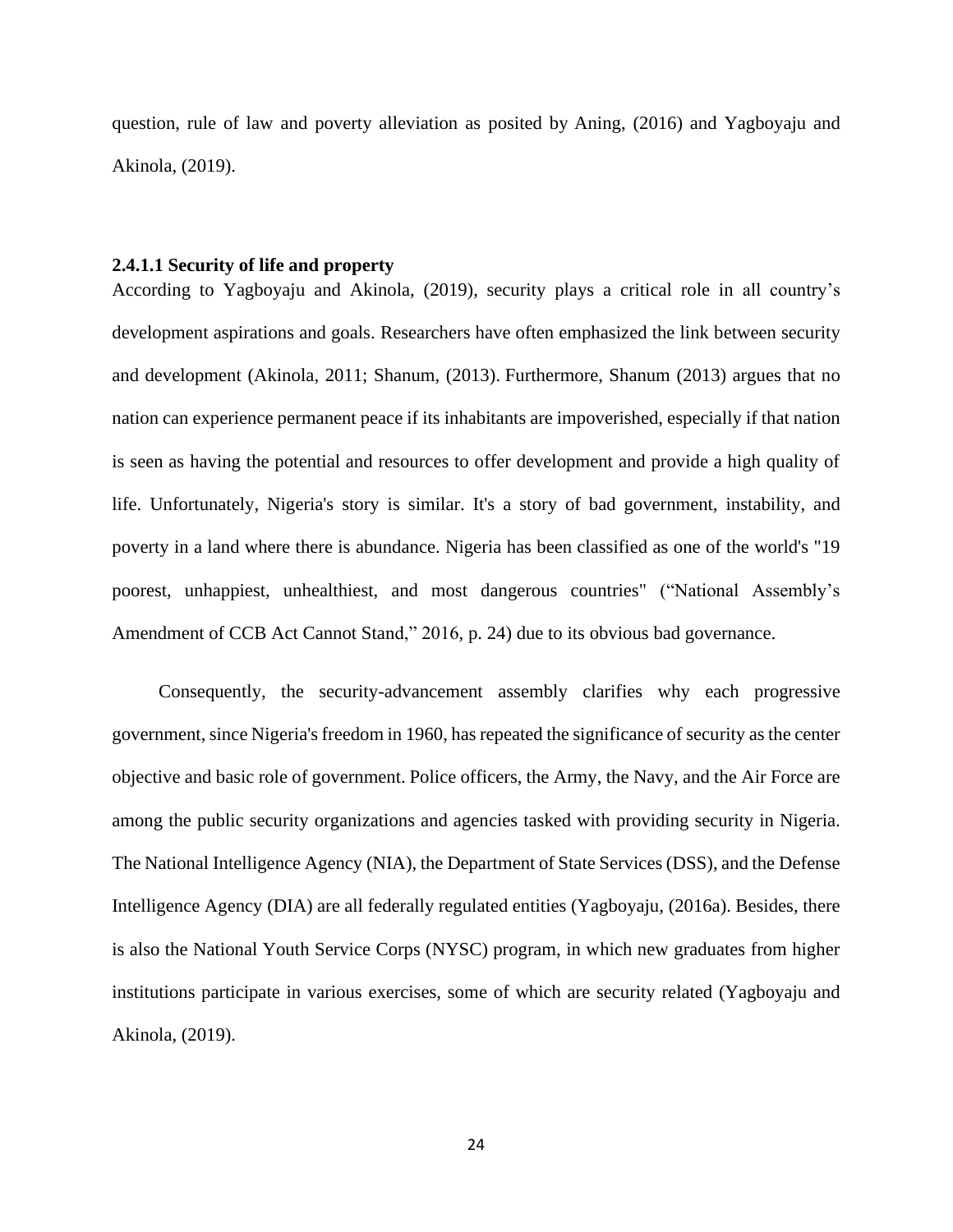Moreover, despite all of these, the lives and property of the public, particularly ordinary individuals can scarcely be secure. For example, in the wake of the disputed voting results in Western Nigeria in 1965, the country's First Republic crumbled due to political turmoil. Other types of violence had preceded this, including the 1962 national census issue, the contentious 1964 federal election, and the 1960 and 1964 Tiv insurrection, the latter of which had reverberations throughout the country's whole north-central political zone (Anifowose, 1982). These developments resulted in the collapse of Nigerian law and the military's subsequent takeover of the recognized government. Whereas the number of casualties and lasting disabilities caused by these violent incidents is alarming, it is much more so since "many of the instances remain sometimes unsolved several years later" (Yagboyaju, 2016b, pp. 58-59). As a result of the agitated high-profile instances of Dele Giwa, a cutting-edge journalist killed in 1987, and Chief Bola Ige, a serving Minister of Justice and Attorney General of the Federation killed in 2001, it should not shock anyone if normal residents' resort to self-improvement at whatever point they feel offended. According to Yagboyaju and Akinlola, (2019), abusive behavior at home, intercommunal hardship, political deaths, uprisings, and, most recently, illegal intimidation are largely normal events. Whenever left overlooked for a long time, self-improvement is a solution for political agitation, the rule of law breakdown, and grave threats to the wellbeing of individuals and property (Yagboyaju and Akinola, (2019). Using the observations discussed above concerning safeguarding human life as an element of good governance, it is a story of bad government, instability, and poverty in a land where there is abundance.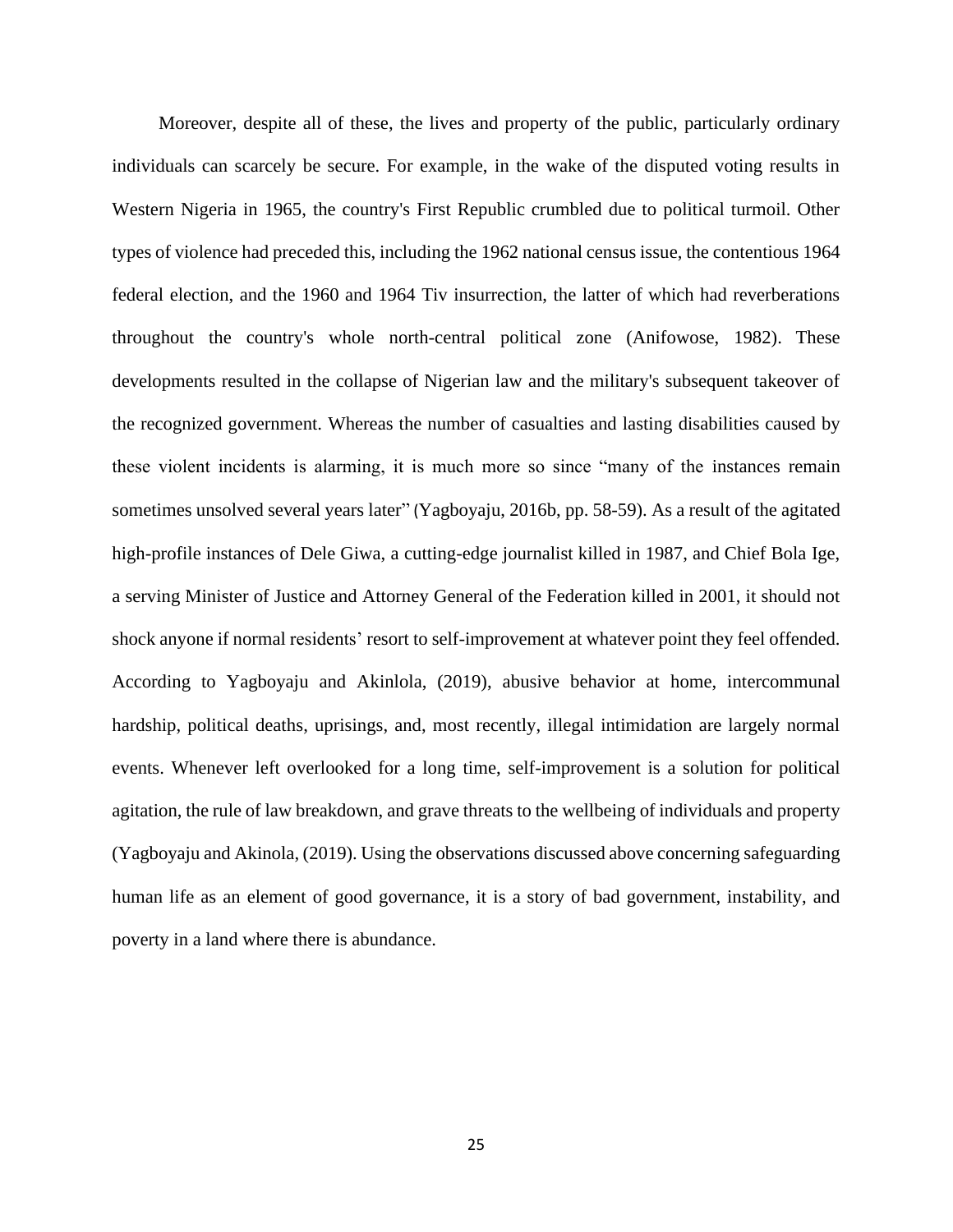### **2.4.1.2 Governance in Nigeria: Rule of Law**

The principles of constitutionalism and the rule of law are essential for successful governance and protecting the community. One of the benefits of democracy is the rule of law. Governance is more than just the rule of the people. It represents a serious and broad contest for public posts, as specified by the legislative framework of the country in question, through periodic, free, and fair elections (Towah, 2019). The rule of law as opined by Adamolekun, (2016), supports an impartial judicial system that entails a workable legal structure that aids in the resolution of disputes between the private and the public on the one hand, and between people or organizations on the other. It also helps to guarantee that property rights and contracts are respected, as well as preventing the government and powerful individuals from behaving arbitrarily. The court also acts as a check on the other branches of government, particularly the executive branch, through its supervisory duties (Yagboyaju and Akinola, 2019).

 To begin with, there is enough evidence of a tumultuous relationship between the executive and the court throughout the nation's First Republic. It should be emphasized that, rather than checking the government's abuses, the judiciary seemed biased in numerous cases. For example, it played a part in the treason trial of Chief Obafemi Awolowo, the main opposition party Action Group (AG) in the First Republic. This was also shown in the conduct of the Western region election of 1965, in which a breakaway faction from Awolowo's AG won a contentious win with apparent backing from the federal government (Anifowose, 1982); Yagboyaju and Akinola, (2019). Throughout Nigeria's lengthy period of military rule, the lack of judicial independence and its accompanying evils, which are a formula for bad governance and maladministration, notably by the executive branch of government, grew more evident. Because of military rulers' lack of faith in the normal legal system, successive military regimes have reduced the function of regular courts, particularly in corruption-related matters (Yagboyaju and Akinola, 2019). However,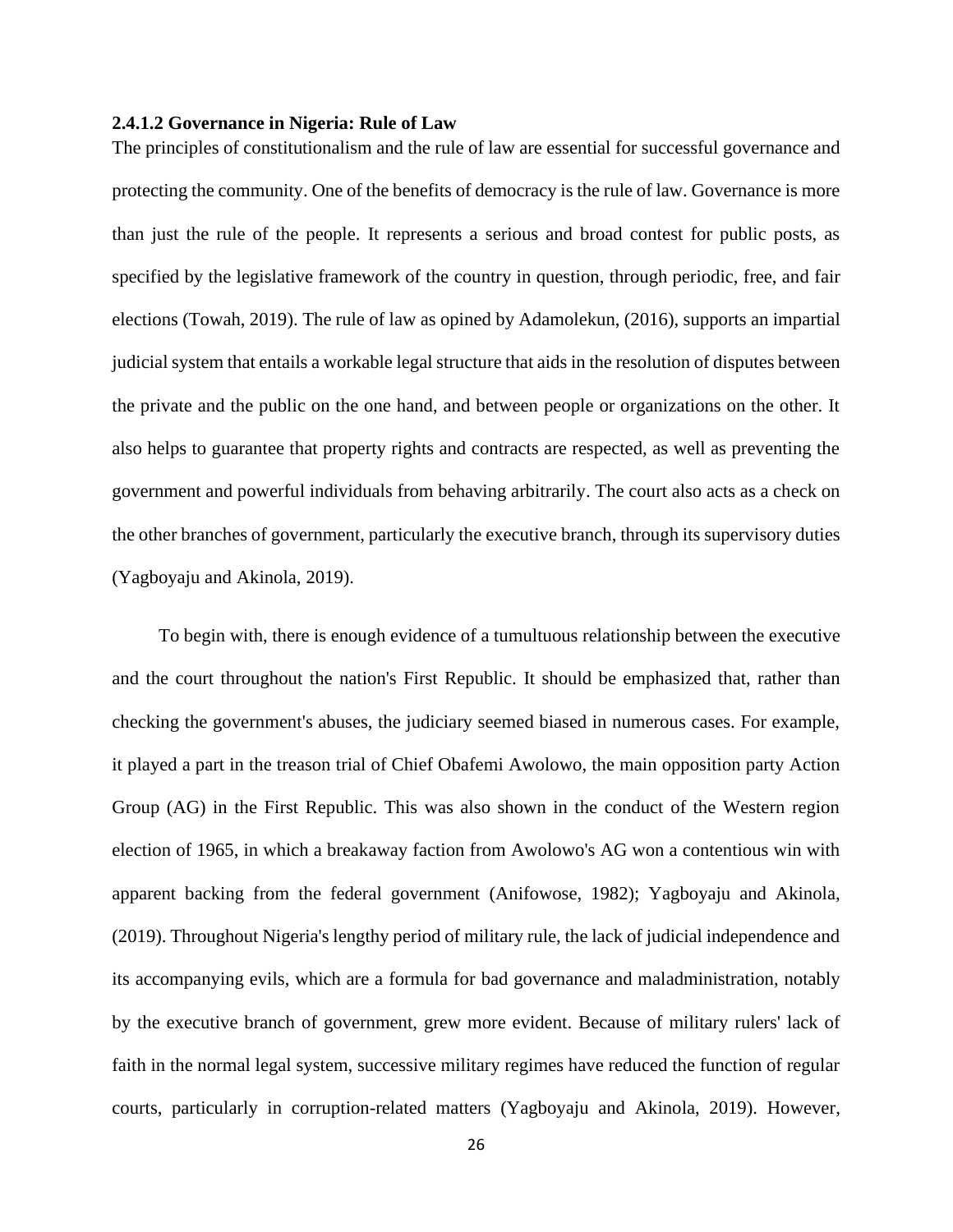because the composition of the specialized military courts, like that of numerous other organizations whose membership is selected by the military dictator's discretion, was arbitrarily chosen, their actions were compared to "combating corruption with corrupt practices" (Akinseye-George, 2000, p. 53).

 Considering the broad and deep correlations between legislation and adjudication, it is relevant to use examples from the activities of Nigerian legislators, particularly at the federal level, to further demonstrate the links between governance and the impact of the rule of law in the country. For example, instead of focusing on the almost 200 legislations pending in the National Assembly since 2012, some of which have been deemed critical to the economy, the 8th Assembly, which was inaugurated in 2015, seemed to be more concerned with self-serving objectives ("National Assembly's Amendment of CCB Act Cannot Stand," 2016). Consider, for instance, the Railways Amendment Bill, which intends to revoke the provincial Railway Act of 1955 and clear a path for private financial backers, just as the Petroleum Industry Bill, "whose mystifying deferral has obstructed interests in the basic oil and gas area," and the Minerals Bill, which will likewise "open the conduits to private double-dealing of sand and minerals" ("National Assembly's Amendment of CCB Act Cannot Stand," 2016, p. 24) has been perused in the selfish interest of the assembly (Yagboyaju and Akinola, 2019).

 Moreover, The Code of Performance Bureau and Code of Conduct Tribunal Act, also known as the CCB/CCT Act, enacted to combat corruption, require public officials to declare their assets, and maintain the highest level of moral virtue in the actions of government operations was changed by lawmakers ("National Assembly's Amendment of CCB Act Cannot Stand," 2016, p. 24). Evidently, in most areas of the sophisticated democratic world, senior managers are encouraged to disclose information about their holdings to maintain a level of morality and transparency in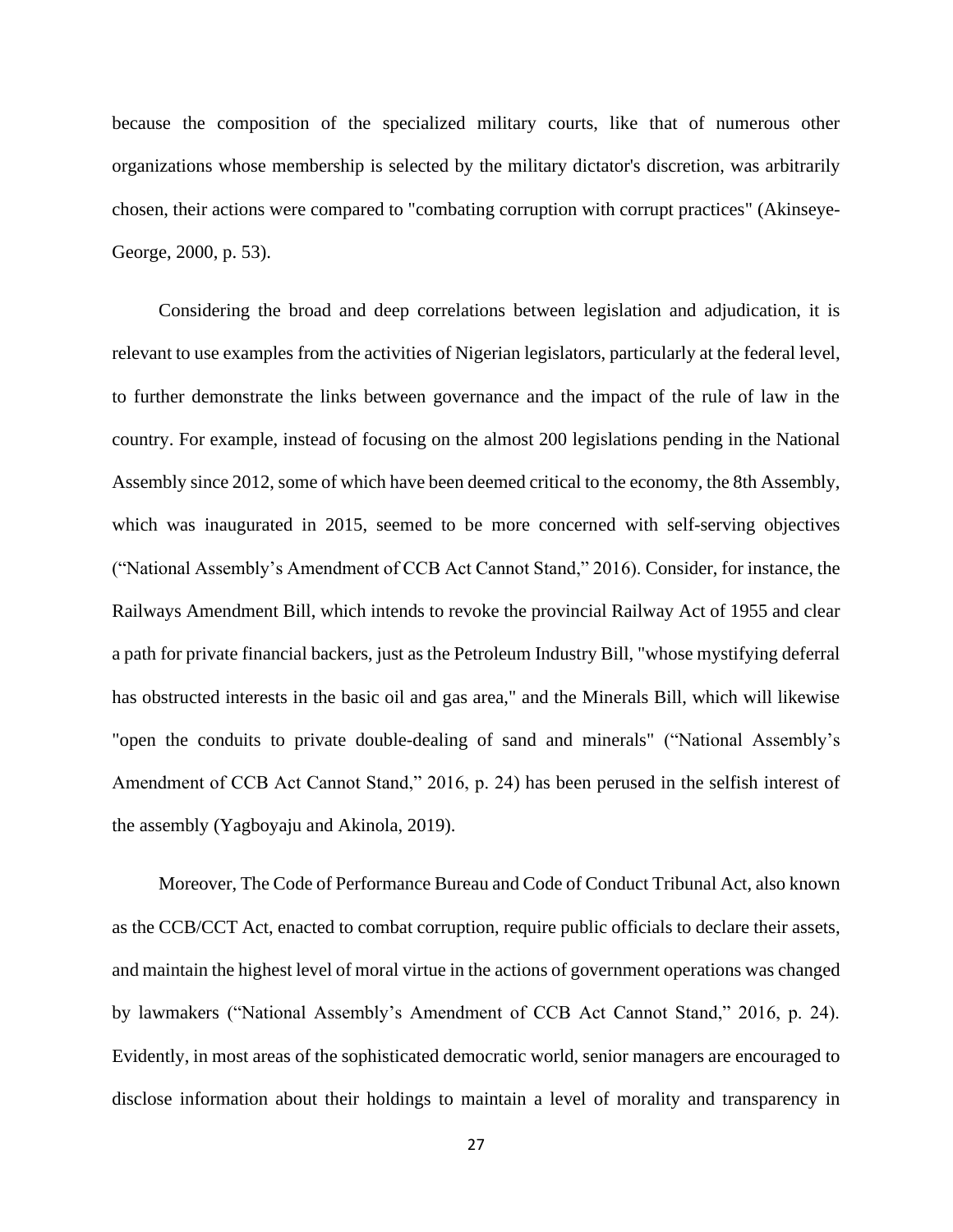government companies. Surprisingly, the National Assembly began this amending procedure while one of its most powerful officers, Senate President Bukola Saraki, was on trial before the CCT for making a fraudulent asset disclosure (Yagboyaju and Akinola, 2019).

## **2.4.1.3 Question of Leadership**

Without a question, leadership plays an important role in all aspects of public administration and social management. In the context of this, Nigeria's inability to achieve efficient administration that tackles issues such as corruption, human rights, and the deployment of people and material resources for long-term development is often attributed to bad governance (Achebe, 1988; "Mo Ibrahim's Sobering Report," 2013). Agulanna, (2006), asserts that politics in Nigeria has failed to provide the desired results due to the political elites' poor knowledge of what governance entails. Moreover, Shanum, (2013) argues that the growth of every nation is determined by the magnitude or quality of its leadership and how they may apply it to the wellbeing of the country and its citizens. Agulanna, (2006), further noted that as a result, the state is required to fulfill servicedelivery obligations, such as building society's facilities, such as roads, postal, and telecommunications, as well as water, sewerage, and energy assets. Surprisingly, the Nigerian state has failed to meet these objectives. Indeed, if a political system is controlled by visionless politicians, the country may struggle to achieve stability and progress indefinitely. "Many African governments have proved either criminally ignorant to, or unwilling to rectify, the terrible reality of life for most of their citizens. It can be deduced that one of the most profound underpinnings of state incompetence and bad governance in Nigeria is an administrative failure.

 Furthermore, with regards to the oil economy, has been the largest in Nigeria, the export value averaged 2 million barrels per day in 2016, but due to bad governance, the industry was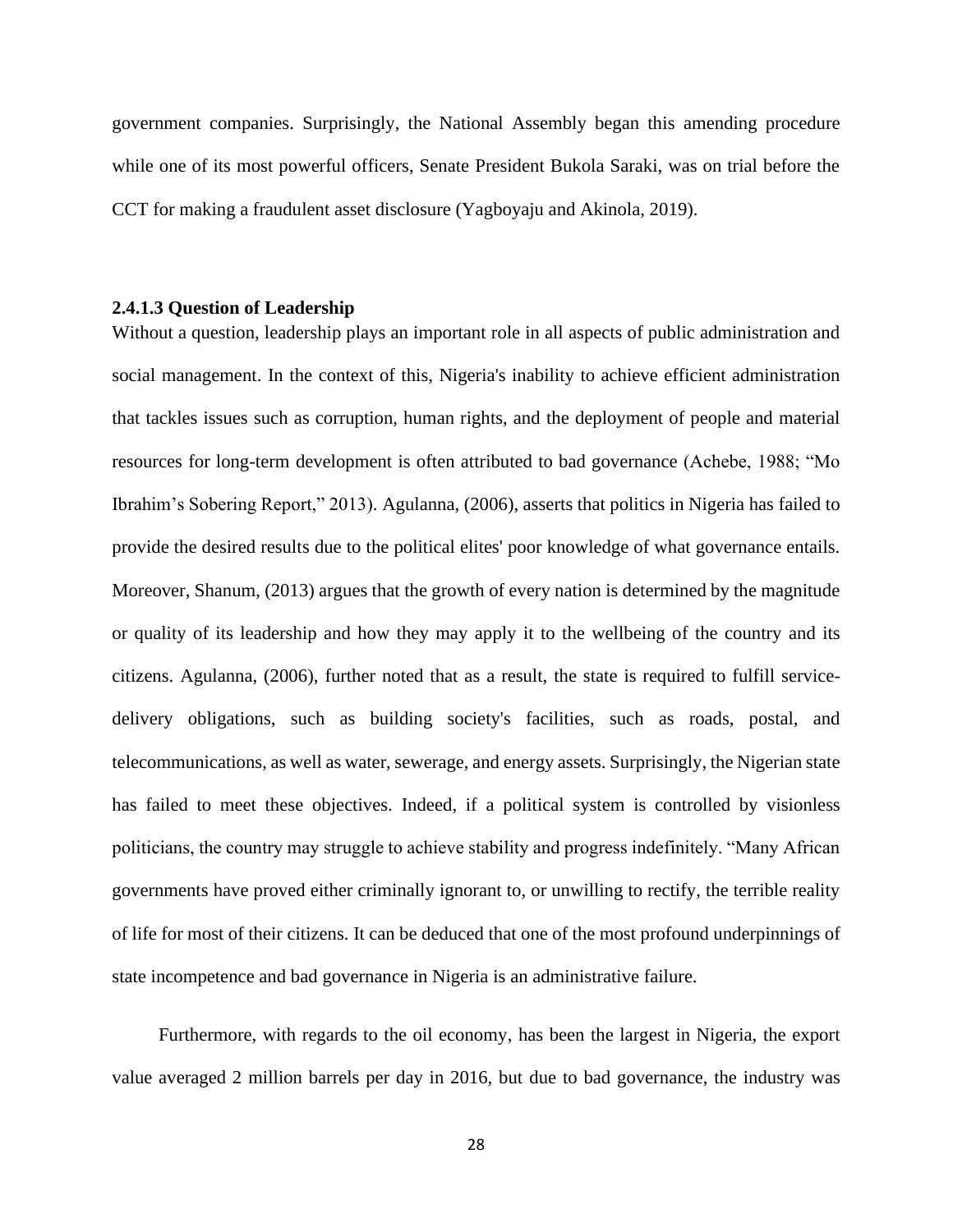unable to properly account for its revenues, as well as put its four oil refineries to "10.4% capacity utilization" ("May 29: Wasted Years of Civil Rule," 2015, p. 22); Yagboyaju and Akinola, 2019). Notwithstanding the nation's oil wealth, most Nigerians still live in poverty, which underlies the nation's open hostility to any sort of gasoline rise (Akinola, 2014). According to Agbaje, Onwudiwe, and Diamond, (2004), Nigeria has been described as a wealthy country with an impoverished population, and this assertion according to Yagboyaju and Akinola, (2019), is due to bad governance. Suberu, on the other hand, feels Nigeria is the "greatest single developmental disaster in the world today... the symbol extraordinaire for a catastrophic developmental experience" (Suberu, 2004, p. 31). Moreover, its failed socioeconomic reforms, such as the oil sector reform, are noteworthy. As a result of the failure to sustain refinery efficiency, the inadequacy of oil governance machinery, and inadequate leadership, completed petroleum products were imported and a criminally questionable fuel subsidy system lasted until 2015 (Akinola, 2014; Akinola and Wissink, 2018; "Swallowing the Bitter Pill of Fuel Deregulation," 2016, p. 22).

 The imbalanced federal frameworks, with centralization of authority as opposed to initial post-independence local autonomy (1960-1966), and administrative deficiencies exacerbated Nigeria's leadership difficulty and governance crises. The military's entry into politics threw the Nigerian federal system into disarray and provided the groundwork for individuals to rise above government agencies. Undoubtedly, the political leadership took advantage of Nigeria's federalism and institutions' fundamental flaws (Akinola and Wissink, 2018). Following the fall of the First Government (1960-1966), the new political class emerged self-serving, incompetent, and motivated by tribalism and benefactor politics (Akinola, 2009). Again, the army's effect on the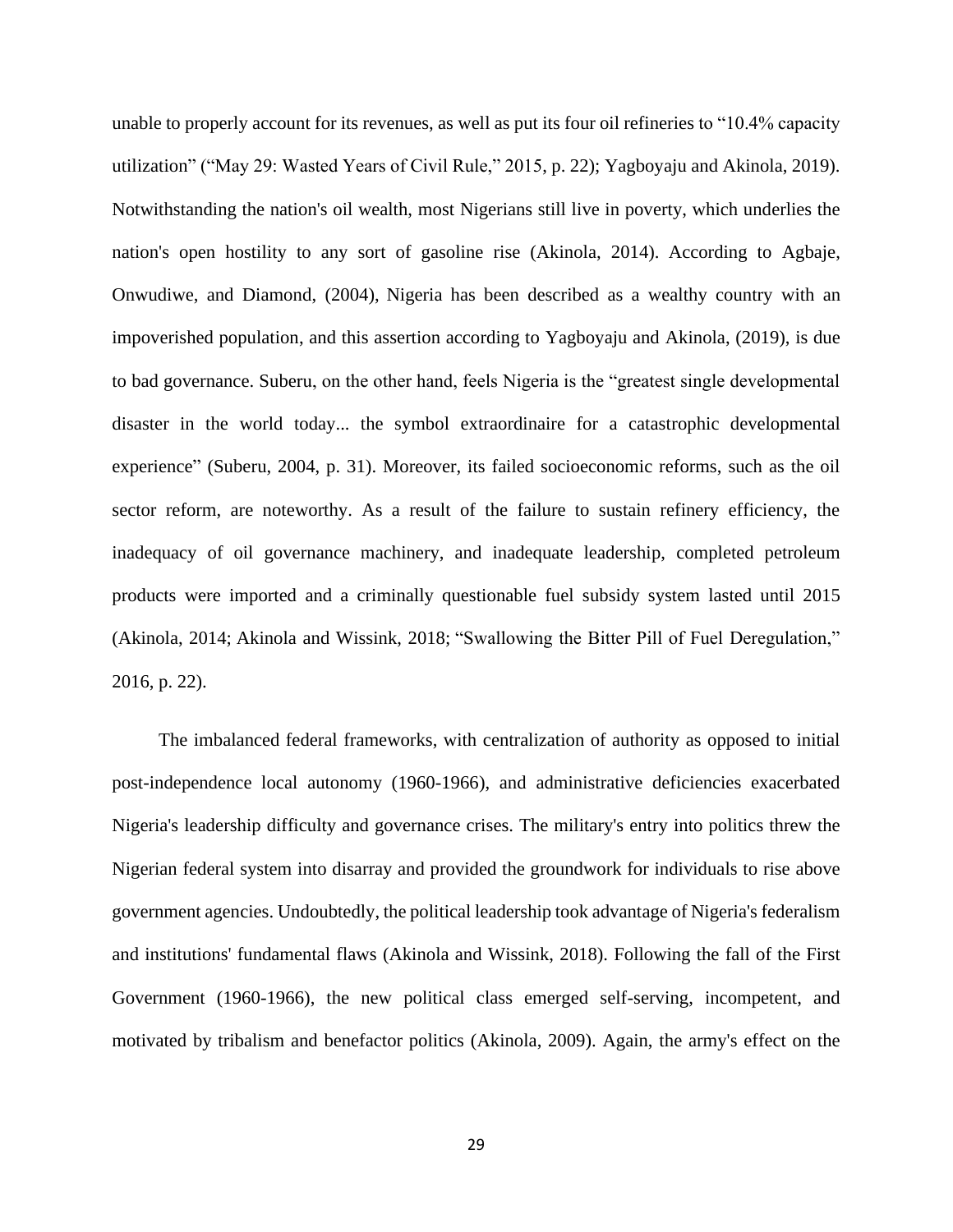political elite was detrimental, particularly during the undemocratic character of consecutive liberalization processes from the late 1990s.

 Conclusively, from the argument thus far, the military's entry into Nigeria's political atmosphere was one of the most significant impediments to good governance and the rule of law in the country. The armed services, which lacked leadership and governance skills, set out to dismantle constitutional governance structures and subjugate public institutions to an authoritarian hierarchy. For Nigerians, provision of services, human rights, and socioeconomic growth have all become high goals. The public service was military, and the government imposed poor governance through corruption, which has plagued the Nigerian state and Nigerians to this day.

# **2.5 PRE-PANDEMIC AND GOVERNANCE IN NIGERIA**

The following will be discussed considering the main objective of the study which seeks to illustrate how bad governance was worsened by the advent of the Covid-19 pandemic. The selected themes under consideration are security/insecurity, economy, brain drain, and education.

#### **2.5.1 Governance in Nigeria: Security**

Human security is an important part of the world's political and development agenda. It is based on two ideas: first, the safeguarding of individuals is a strategic concern for national and international security; and second, security conditions for people's development are not limited to traditional national defense, law, and order issues, but rather include all political, economic, and social issues that enable a life free of risk and fear (Shanum, (2013). Even though the roots of this notion have been agreed upon, there is presently no unambiguous definition of human security. The United Nations Commission on Human Security, the United Nations Development Programme, the World Bank, the OECD Development Assistance Committee, and the national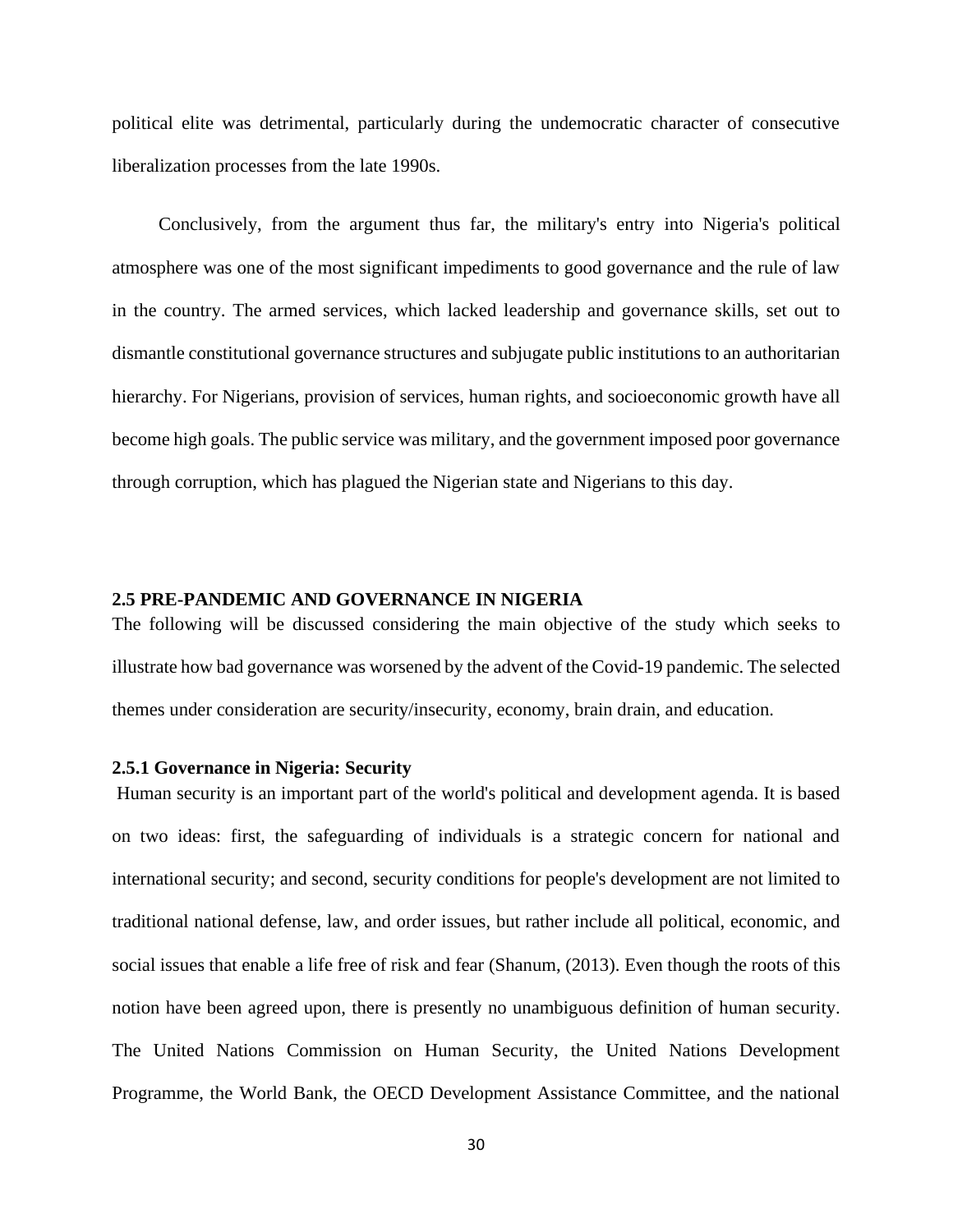governments of Japan, the United Kingdom, Canada, and others have been working to define its essential components since the mid-1990s. Nevertheless, definitions remain wide, emphasizing the preservation of individuals and society from a range of dangers, ranging from personal to communal vulnerabilities, and from physical to political, economic, social, or environmental hazards.

 According to Udeh et al (2013), the definition of insecurity is quite the opposite of security; it is the inability to protect lives and properties. Insecurity is commonly seen as the "fear of the unknown", it is a feeling of unsafe or vulnerability. Security issues in a country poses threat to people's lives and properties, obstruct business operations, and deter local and foreign investors, all of which have an impact on a country's socio-economic growth. Group violence that causes insecurity in a country always stems from the government's failure to effectively provide for the socio-economic well-being of the people. Human and drug trafficking are two more activities that have increased insecurity in Nigeria. Porous borders, allowing illegal immigration, guns and ammunition, ethnoreligious disputes, political violence, and so on to infiltrate. Furthermore, a study by Walker (2012) revealed that Boko Haram is a group founded by Mohammed Yusuf in 2002, who are opposed to Western Education, and they have severally unleashed terror on Nigerian citizens since 2009. The Boko Haram is being referred to today in Nigeria as the deadliest group in Nigeria because they are getting stronger by conquering more communities, taking over the bushes where they lay ambush for road travelers, they kidnap and kill both the poor, the rich, the educated, the uneducated, the women and children. Before the pandemic, Boko Haram carried out several attacks for instance; on May  $29<sup>th</sup>$ , 2011, they detonated 3 bombs at the Army barracks in Bauchi state, 14 people were killed. On June  $13<sup>th</sup>$ , 2011, the first suicide bombing took place outside the Nigerian police headquarters in Abuja, killing 5 people. Also, on January  $20<sup>th</sup>$ ,  $2012$ ,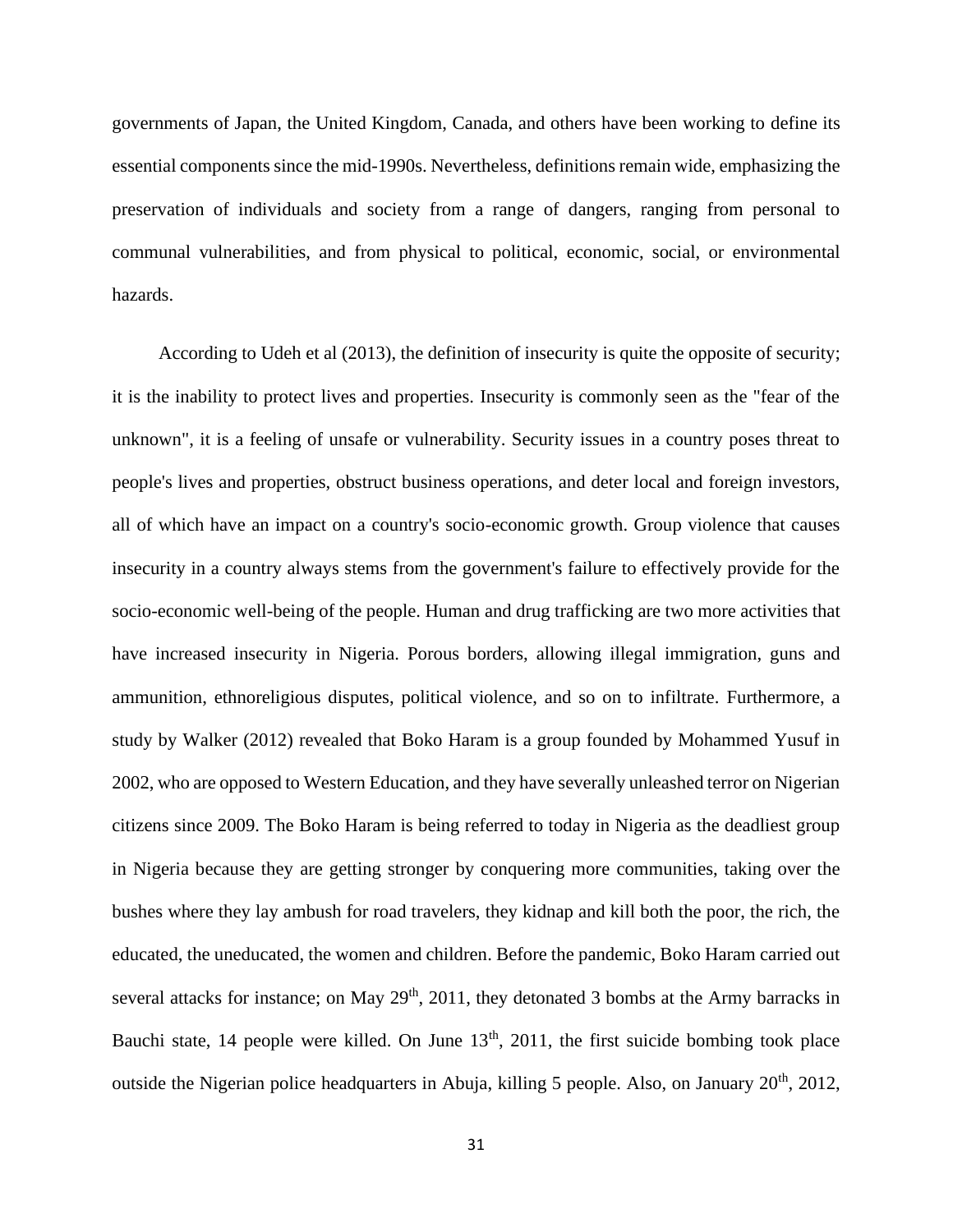Boko Haram attacked several areas in Kano, killing nearly 200 people, they further carried out more attacks in the Federal capital territory Abuja, for instance, the bombing of the United Nations headquarters in Abuja, bombing of some churches and mosques to instigate religious tension (Eme et. al., 2012:45). Olisemeka (2011:26) stated that the bombings and killings constantly left the people in Maiduguri and other cities of the northeast in fear, and many migrated to other parts of the country, abandoning their homes, business, etc.

## **2.5.2 Governance in Nigeria: Economy**

Adewale (2011) in his study from 1996 to 2009 used a simulation method to explore the economic ramifications of bad governance in Nigeria, applying the Error Correction Mechanism (ECM) to resolve the difficulties of the regression model, and to determine the degree of stationary of variables in the study and the co-integrating characteristics of the data, he discovered that all of the econometric tests used in the study indicate a statistically significant link between the model and, as a result, he concluded that bad governance slows economic growth in Nigeria, that is, bad governance has a crowding-out impact on growth.

According to Abubakar and Abdullahi (2018), there are two (2) separate philosophies in research (Leff, (1964); Friedrich (1972) on corruption, bad governance, and economic security. The first school of thought holds that corruption and bad governance contribute to economic independence or growth. This is because corruption and bad governance (i.e., the payments of bribes to officials in various forms) function as lubricants in the catalyst for economic growth, allowing public officials to speed up the project authorization. What these researchers imply is that corruption improves productive viability and has a favorable impact on economic security, i.e., growth rate. From this perspective, corruption serves as a lubricant, smoothing activities and so increasing an economy's efficiency (Abubakar and Abdullahi, 2018). Corruption, according to Leff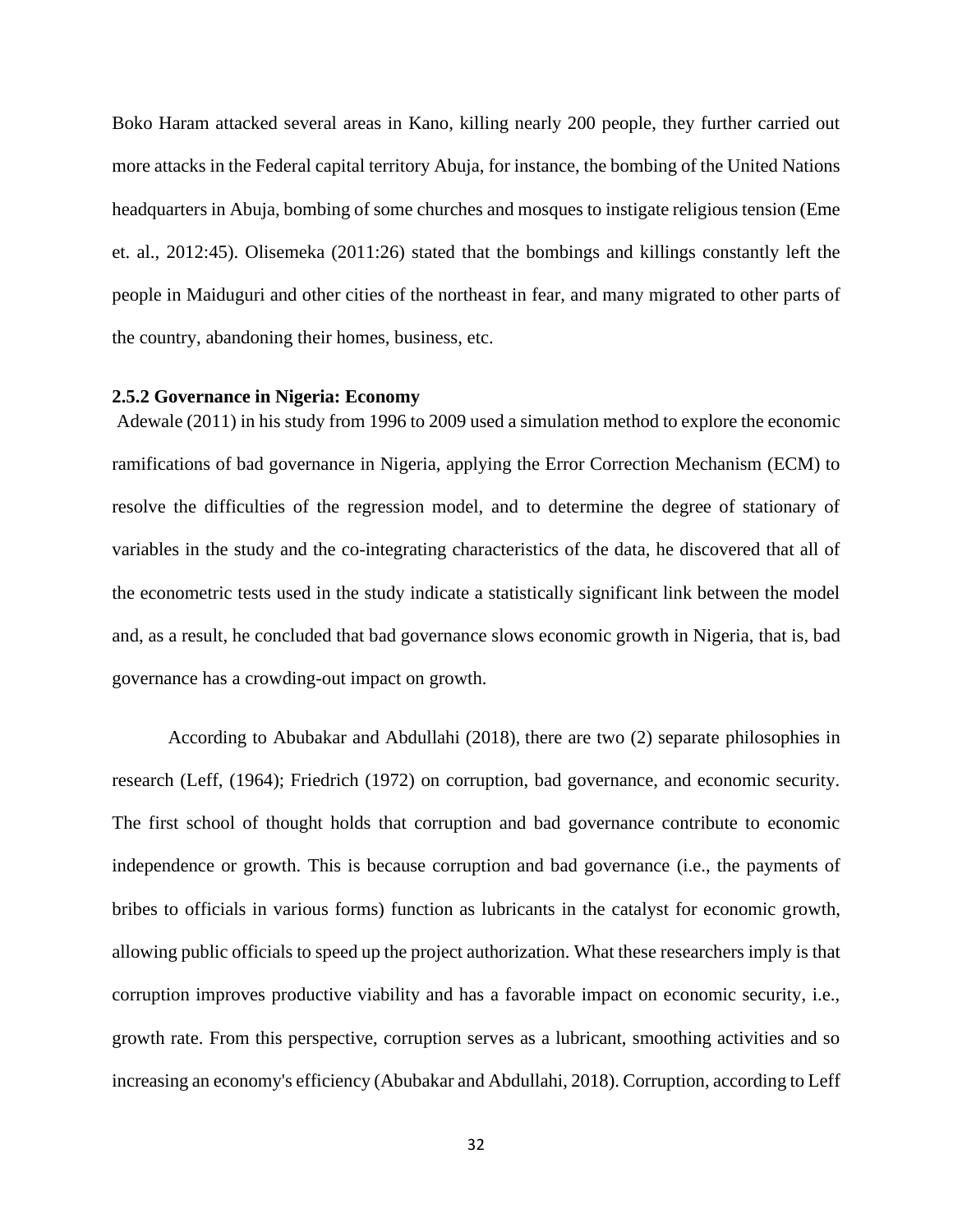(1964) can improve efficiency by removing government-imposed impediments that stifle investment and interfere with other growth-friendly economic decisions. As a result, corruption lubricates the system or lubricates the wheel. This logic was frequently used to explain the high growth rates in several Southeast Asian countries.

 The performance perceptive is promoted by the second school of thought. Corruption and bad governance, according to McMullan (1961), Mauro, (1997), and United Nations (1989) assessments, impedes economic security and growth, alters markets, and misrepresents service provision. Corruption favors sectors where it is difficult to detect corruption, such as security, education, and health. It also leads to increasing the extent of public investment while decreasing the productivity of the country's infrastructure. Because it jeopardizes the government's capacity to collect taxes and customs, it has a propensity to diminish taxation.

# **2.5.3 Governance in Nigeria: Brain Drain**

According to Imafidon, (2018), Nigeria has always struggled with the problem of brain drain. The trend of physicians, engineers, and other professionals traveling to other nations in search of better pastures is at an all-time high. The cause for this is a result of bad governance. The doctors themselves have blamed this mass exit at the doorstep of poor working conditions dilapidated health care infrastructure, lack of motivation, etc. Over 2000 physicians are thought to have already fled Nigeria's borders. Doctors in Nigeria were on strike during the onset of the new coronavirus pandemic, a circumstance that jeopardized the country's attempts to combat the spread of Covid-19 (Amzat et al, 2020).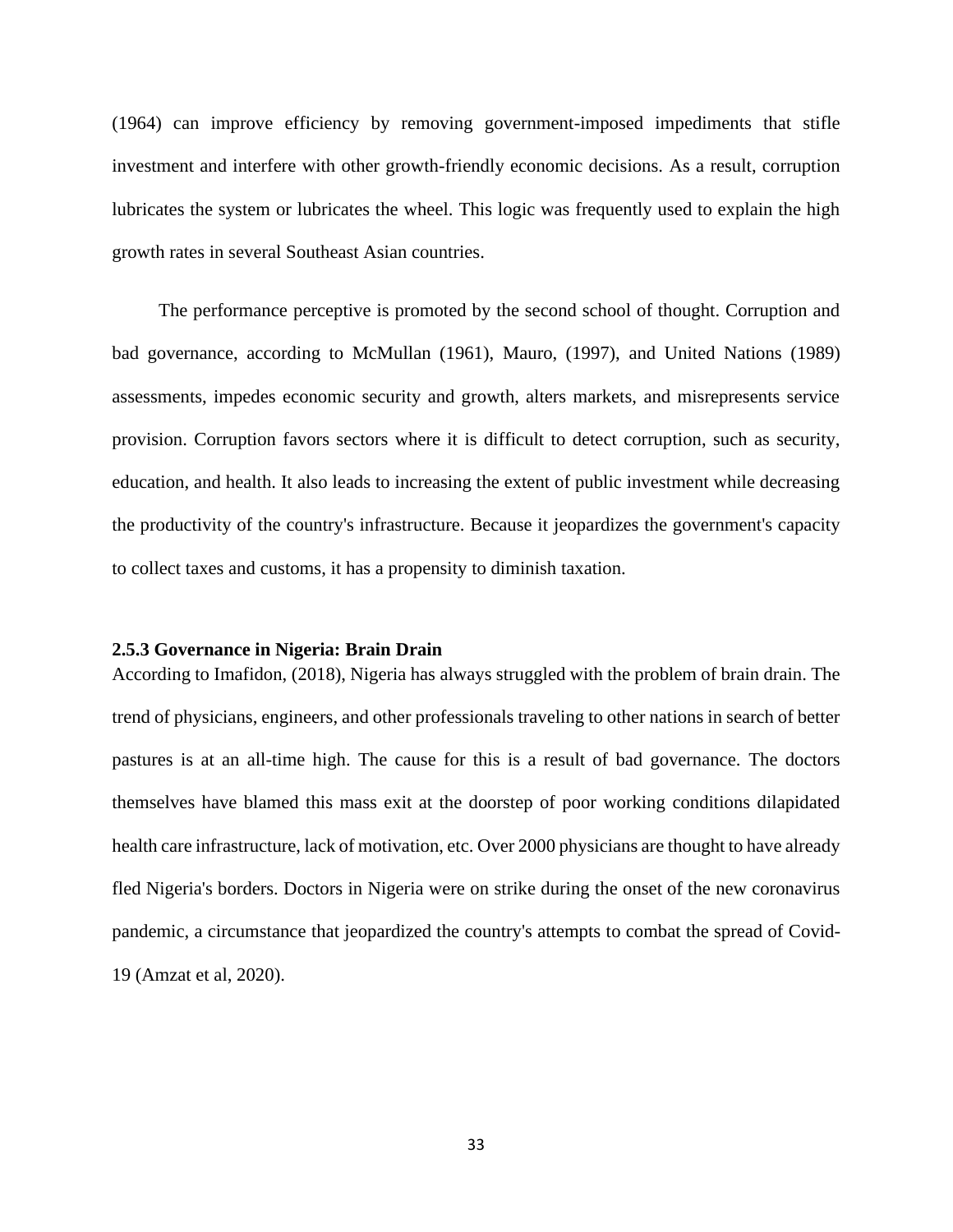### **2.5.4 Governance in Nigeria: Education**

Lewis and, Gunilla (2009), opined that the successful delivery of education services is aided by good governance in educational systems. Education is the cornerstone for the successful development of any nation. Its significance therefore cannot be overstated. The educational system in Nigeria, like every other sector, is underfunded, which leads to strikes by teachers and school staff (Omotor, 2004). In some developed nations online learning has been incorporated in their educational system (Adarkwah, 2021). Before the outbreak of the covid-19 epidemic, the Ghana government took several steps to encourage online learning in the country. Ghana's Ministry of Education adopted the "one laptop, one pupil" program, delivering 1,000 computers to 30 schools around the country (three in each region) (Amorighoye, 2020).

 Before 1960, Nigerian schools were mainly reliant on missionaries and international teachers. Most of these expatriates, according to Akindutire and Ekundayo (2012), lacked teaching credentials. Shortly after the Nigerian independence, there was a rise in pupil enrolment, leading to the establishment of new schools. Both the West African Examination Council (WAEC) and the Scientific Teacher Association of Nigeria (STAN) were established in 1952 and 1957, respectively, bringing significant improvements to science education in Nigeria. Biology, Chemistry, and Physics have introduced into Nigerian schools in 1968 thanks to cooperation with STAN, the Ministry of Education, and the Comparative Education Study and Adaptation Centre (CESAC) (Aina and Adedo, 2013). However, a significant scarcity of trained instructors to teach these topics exists.

# **Conclusion**

Nigeria, the largest country in Africa, is bereft of genuine statesmen. The lack of political will is also relevant and significant. Within the context of patriotic nationalism, political will is the compelling force for sound leadership qualities, the ability to accomplish what is right, what is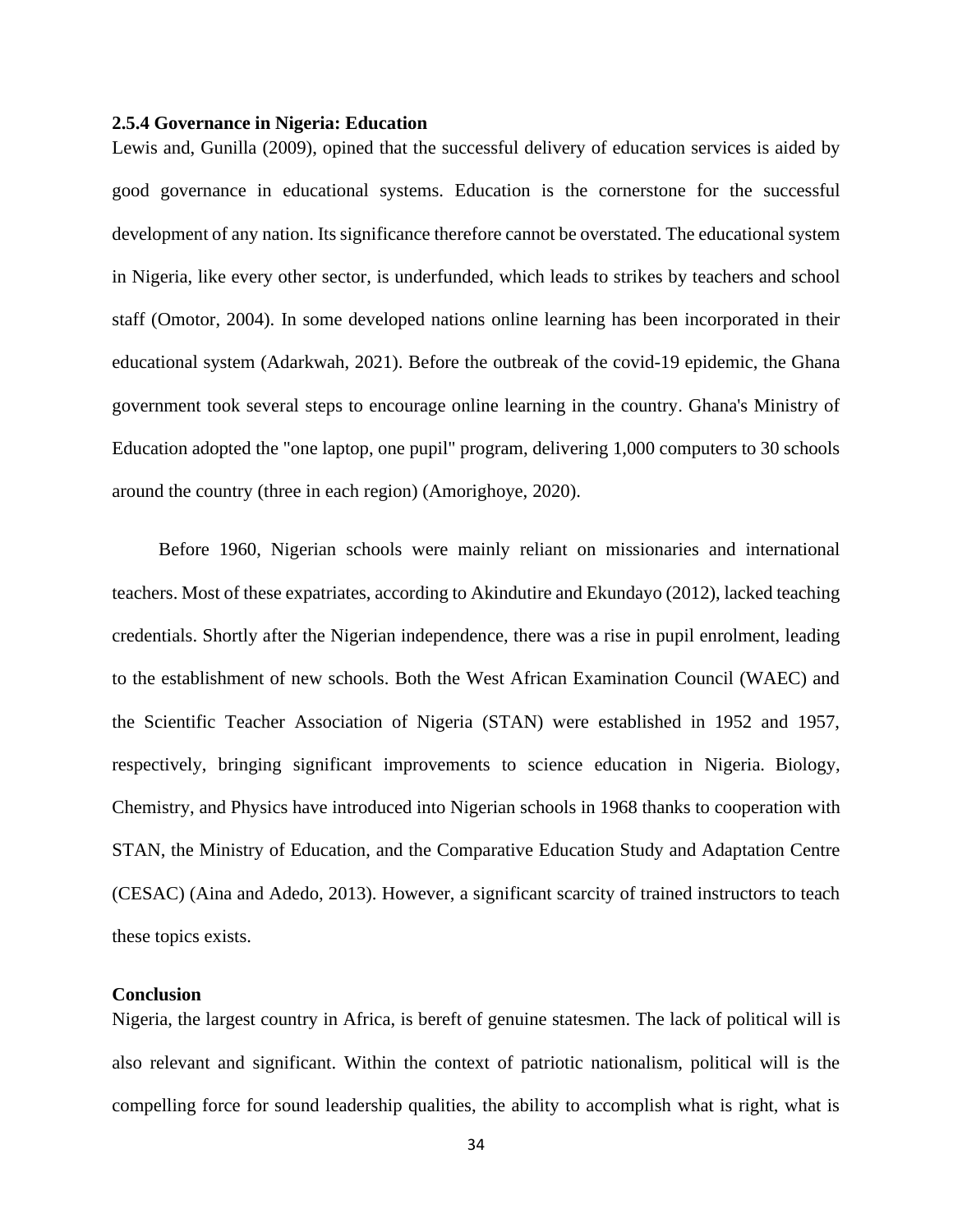important, and what is attainable. Political will frequently necessitate individual or communal sacrifices. It entails the ability to put policies in place that are both significant and relevant to the country, without letting vested interests detract from what should naturally be of national benefit (Ibrahim et al., 2018). Nigeria's leadership selection procedure, unfortunately, follows the imposition pattern, either directly or indirectly. Worrying is the fact that Nigeria's political structure is based on tribal and ethnic groups, which means visionary leaders are typically overlooked while mediocre leaders are often chosen or imposed on the populace (Wachira, 2020).

 Further, bad governance before the COVID-19 pandemic can allude to the following discussed above. With regards to security, Human and drug trafficking are two more activities that have increased insecurity in Nigeria. The borders are porous, allowing illegal immigration, guns and ammunition, ethnoreligious disputes, political violence, and so on to infiltrate. The unemployment percentage is ever-increasing which leaves the teeming youth with no work. These affected people engage in numerous social vices. Poverty is also on the rise due to bad governance since the government is not able to provide for these youth which lives an impact on the economy. With regards to education, little provision has been made to cater to the needs of both teachers and students. There is a lack of trained teachers to facilitate subjects taught in schools. Again, the lack of motivation results in brain drains. People travel outside to seek greener pastures.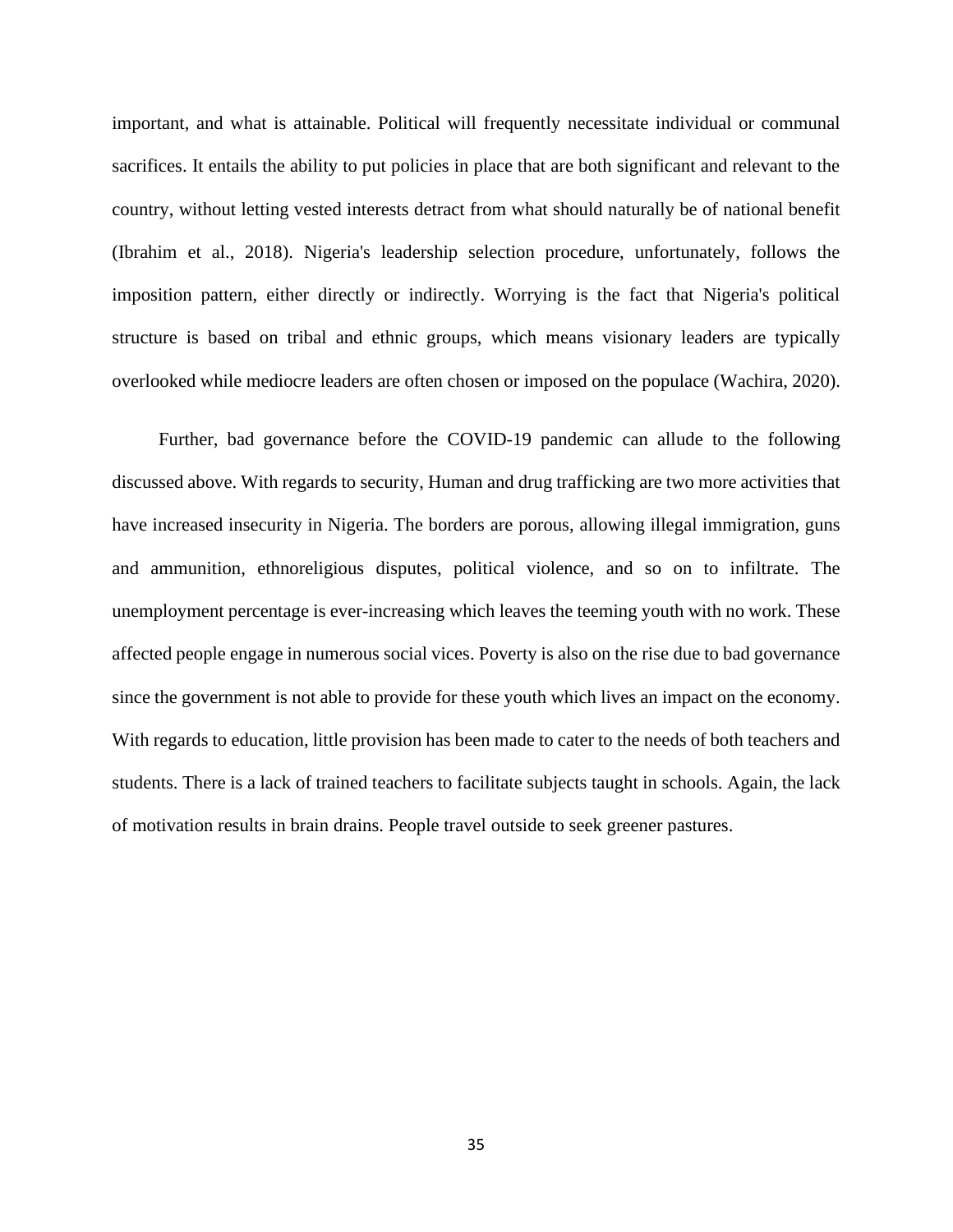#### **CHAPTER THREE**

# **COVID-19 AND THE AMPLIFICATION OF BAD GOVERNANCE IN NIGERIA AND IN AFRICA**

# **3.1 INTRODUCTION**

Having set the tone for what good and bad governance is in the previous chapter of this study, this chapter shall be divided into two parts which are the question postulated for this study which is how the COVID-19 pandemic worsened bad governance in Nigeria and the second part makes a comparative analysis of governance in other African countries and governance in Nigeria during the pandemic. This analysis will highlight key measures put in place by leaders to mitigate the harsh effects of the pandemic on their citizens. Nonetheless, this analysis will be linked to the central question of this study.

## **3.2 HOW COVID-19 WORSENED BAD GOVERNANCE IN NIGERIA**

The first case of COVID-19 in Nigeria was discovered on the  $27<sup>th</sup>$  of February 2020 when an Italian man who flew into Nigeria and presented symptoms like that of coronavirus tested positive for the virus. From then on, the incidence of COVID-19 grew steadily with cases being recorded daily thereby overwhelming the already poor health system. By March  $30<sup>th</sup>$ ,  $2020$ , the number of COVID-19 cases has grown so high that the government began to consider a total lockdown of the country as a way of slowing down the spread (Okolie-Osemene, 2021).

According to Okolie-Osemene (2021), the coronavirus crisis was a major turning point in Nigeria's socio-economic and political landscape, causing fear in states. Security governance is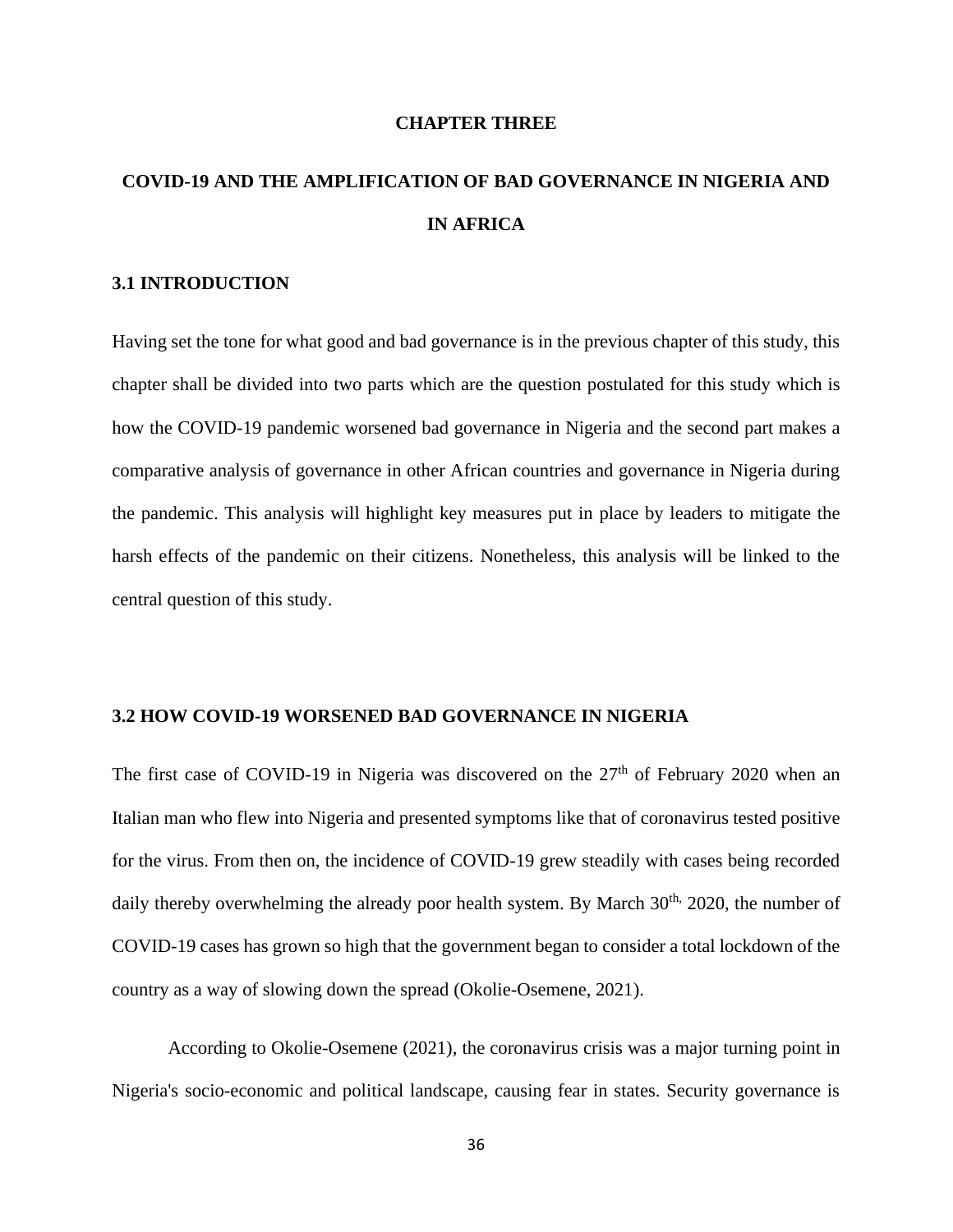one of the components for societal peace and stability, but difficulties can arise when the criminal justice system fails. There is evidence of bad governance during the pandemic. The implications of maladministration have left many underprivileged and marginalized Nigerian's suffering. The subsequent discussions will focus on selected themes or in other words areas that exposed how worsened bad governance in Nigeria.

## **3.2.1 Lockdown and its Implications**

The first phase of the lockdowns was announced by the president on April 27th, 2020, and will last two weeks, from May 4th to 17th. In addition, the government enforced a dusk-to-dawn curfew in the impacted areas. Lockdown might be declared by state governments in their respective geographical domains. The government has also taken other efforts to restrict the spread of the Covid-19, and these include the closure of all schools, suspension of all religious activities, closure of all land and sea borders to prevent inward and outward-bound travelers, partial closure of markets, and cessation of movement within the country especially inter-state travels. The masses, many of whom rely on daily revenue to support their families, began to feel the effects of the lockdown just a few days after it began. The federal administration considered distributing palliatives<sup>1</sup> to the most vulnerable members of the population after significant agitation and threats of mass disobedience to the lockdown restrictions. The Covid-19 infection spread like wildfire over the whole country. The leaders of many countries swiftly implemented several steps to preserve the lives of their populations.

 $1$  According to the Collins dictionary, Palliative is an action that is designed to lessen the severity of the impacts of a problem but does not actually solve it (collinsdictionary.com)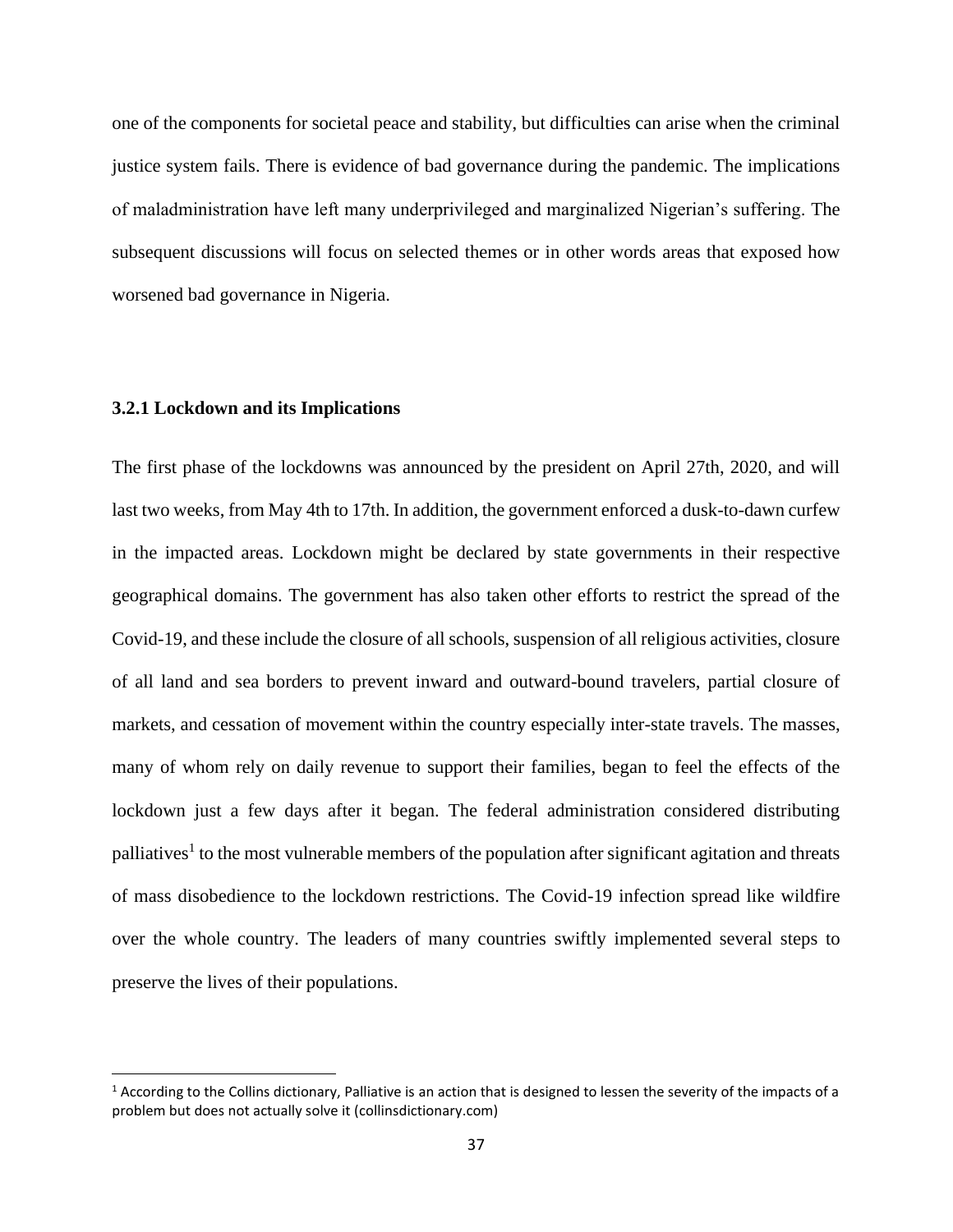As elucidated by Wæver (1995), survival, growth, freedom, and identity are the four essential requirements that must be met for an issue to be securitized, although individuals have the freedom to securitize whatever they choose. The procedures put in place to monitor people's actions and adherence through the deployment of security operatives and task forces along the highways and streets are the link between security governance and lockdown enforcements. The goal of security governance, and lockdown enforcement is no exception, is to protect people and property (Okolie-Osemene, 2021). However, considering curbing the spread of the virus the World Health Organization (WHO) has indicated that lockdown is the best step (WHO, 2019). Campbell, (2020) asserted that Lock-down was the most popular of these measures. To stop the spread of this terrible illness, everyone was ordered to stay at home, all borders were blocked, and all companies, schools, and gatherings were shuttered. Bonardi et al, (2020) pointed out in their study that lockdown measures were effective in limiting the spread of the virus.

However, for the first time in the history of Nigeria, there was a lockdown that affected all sectors due to the COVID-19 pandemic. On March 30th, 2020, the federal government of Nigeria issued the stay-at-home order in some states of the nation as Lagos, Ogun State, and Abuja, intending to contain the spread of the disease in these states and the capital territory to other parts of the country, some state governors followed suit in imposing the same restrictions in their states. The two-week restriction order was extended for another two weeks and further extended to a few months, prohibiting all social gatherings and parades in churches, mosques, weddings, and funerals (Campbell, 2020). The lockdown lasted longer than expected (Kalu, 2020).

It is unfortunate to note that Nigerians did not get the needed support from the government to help them through this difficult period. They were not provided with even their basic amenities like electricity, food, water, in some cases shelter, especially in the rural areas. A study by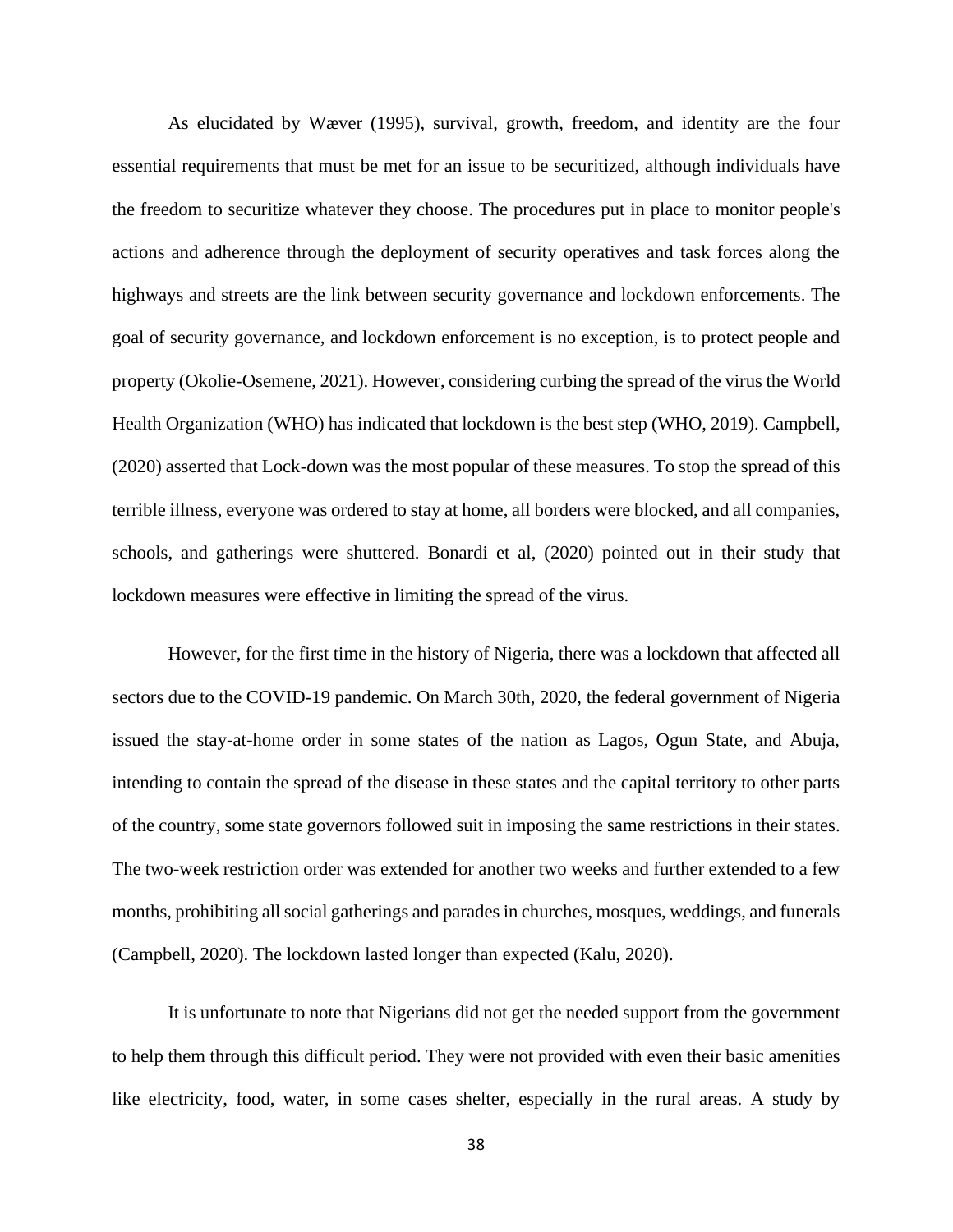(Azubuike, et al, 2021 pp. 32-34) revealed that though the lockdown helped in reducing the transmission of the disease, the impact on the people living especially in slums is unimaginable. Mrs. Ogunsola cried out that all four of her children lie down on the floor while it rained outside because the house, they are living in is dilapidated. She also said that she must go and sell her vegetables and fruits because her family survival solely depends on the little profits, she makes daily. These are some concerns raised by some citizens in respect of the implications of the lockdown which was a response by the government putting measures in place to curb the spread of the virus.

## **3.2.2 Diversion Palliatives**

During the outbreak, the government of Nigeria has put up measures to ensure that the livelihood of citizens is improved. Resources were mobilized to respond to the outbreak. Medical supplies and food items were distributed. The essences of these palliatives were to mitigate the effects of the lockdown. However, because of the corruption inherent in the Nigerian system, the federal government palliatives were hijacked by politicians. Most state and local governments used the palliative as campaign materials giving only to party faithful instead of the vulnerable in the society. Many of the palliatives were also locked up in many warehouses across the country as was revealed during the crises against police brutality in Nigeria. During the protests, many of these warehouses housing the palliatives were looted by the protesters (Okolie-Osemene, 2021).

 Another difficulty that hampered the seamless distribution of palliatives to the vulnerable in society is the lack or absence of accurate data: Nigerian governments lack statistics on the group referred to as vulnerable or poor in Nigerian society (Abiodun, 2020). As a result, it became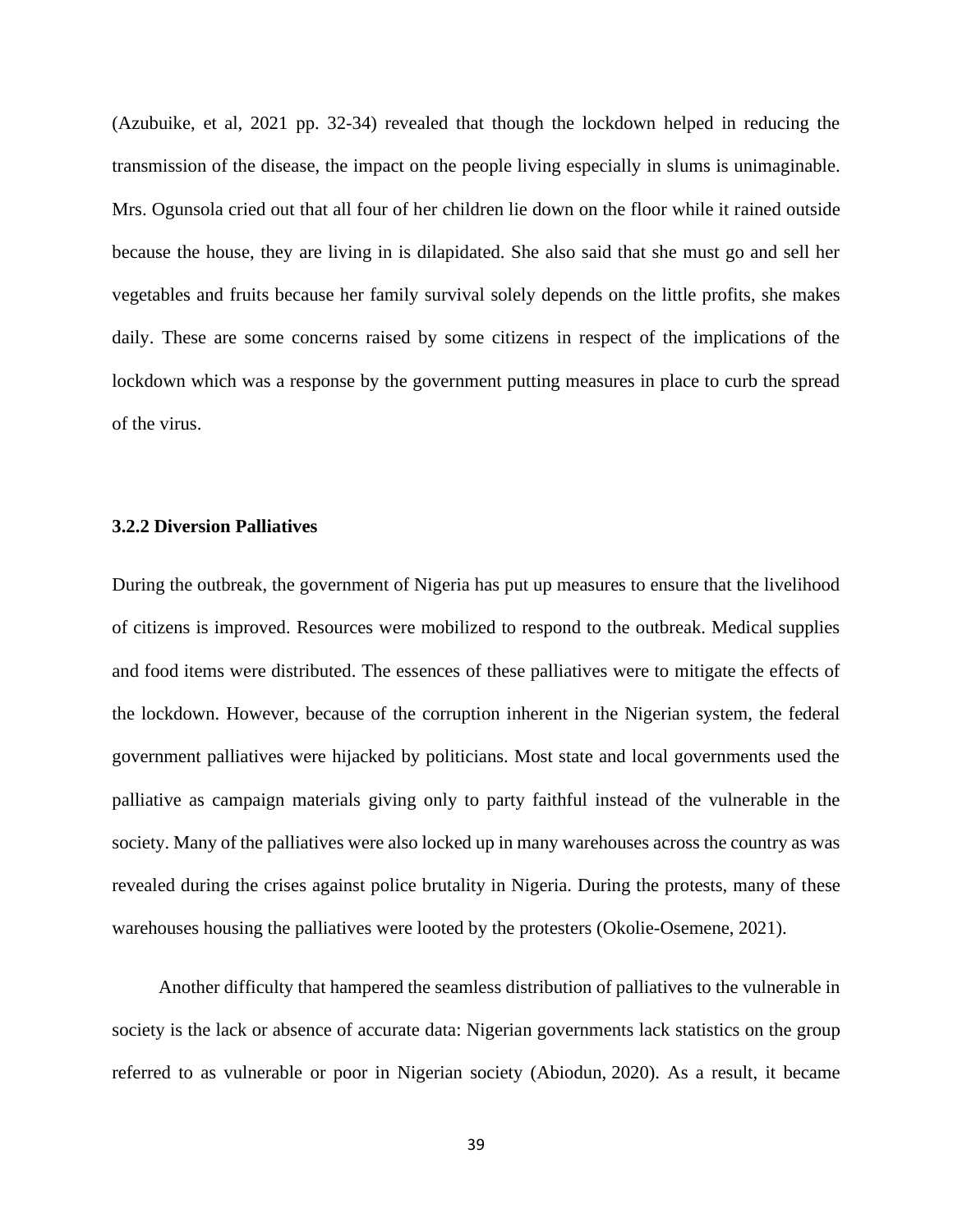exceedingly difficult for palliatives to reach the intended audience, culminating in the materials being diverted by a corrupt politician. Nigerians questioned the federal government's sincerity in responding, particularly in terms of accepting donations and distributing palliatives to the needy (Odekunle, 2020). Furthermore, many warehouses were discovered loaded with food products during the Nigerian 'Endsars' protest, which the politicians refused to distribute, preferring to save them for their re-election campaign. Angered Nigerians stormed these warehouses and damaged them, stealing the food and other essential items needed for their well-being. Pictures of Nigerians fighting and scrambling for food were shown in a story written by Timothy Obiezu and broadcast by Voice of America (www.VOA.com/news). Some persons were interviewed, and the following is what they had to say: An individual by name, David Ojo was stubborn and insisted that they (him and his group), would not leave until they had food. He said "Palliatives are needed. It is our right to do so. Because of COVID-19, my neighbour was on the verge of starvation Ojo remarked. He used to work as a security guard for a government agency before being shot. So, what exactly do you want him to do? I fed him beans and rice, and he was on the verge of starvation (Timothy Obiezu, www.VOA.com/news). Another Nigerian named Chukwu, who lives in Abuja, stated that the government has failed to assist them. "They didn't provide us anything here, Chukwu expressed his disappointment. Perhaps they shared for personal benefit. However, they did not share it with anybody, and now these politicians are stockpiling the palliative to make people forget about it, which they would later distribute or sell to their constituents (Timothy Obiezu (2020); [www.VOA.com/news\)](http://www.voa.com/news).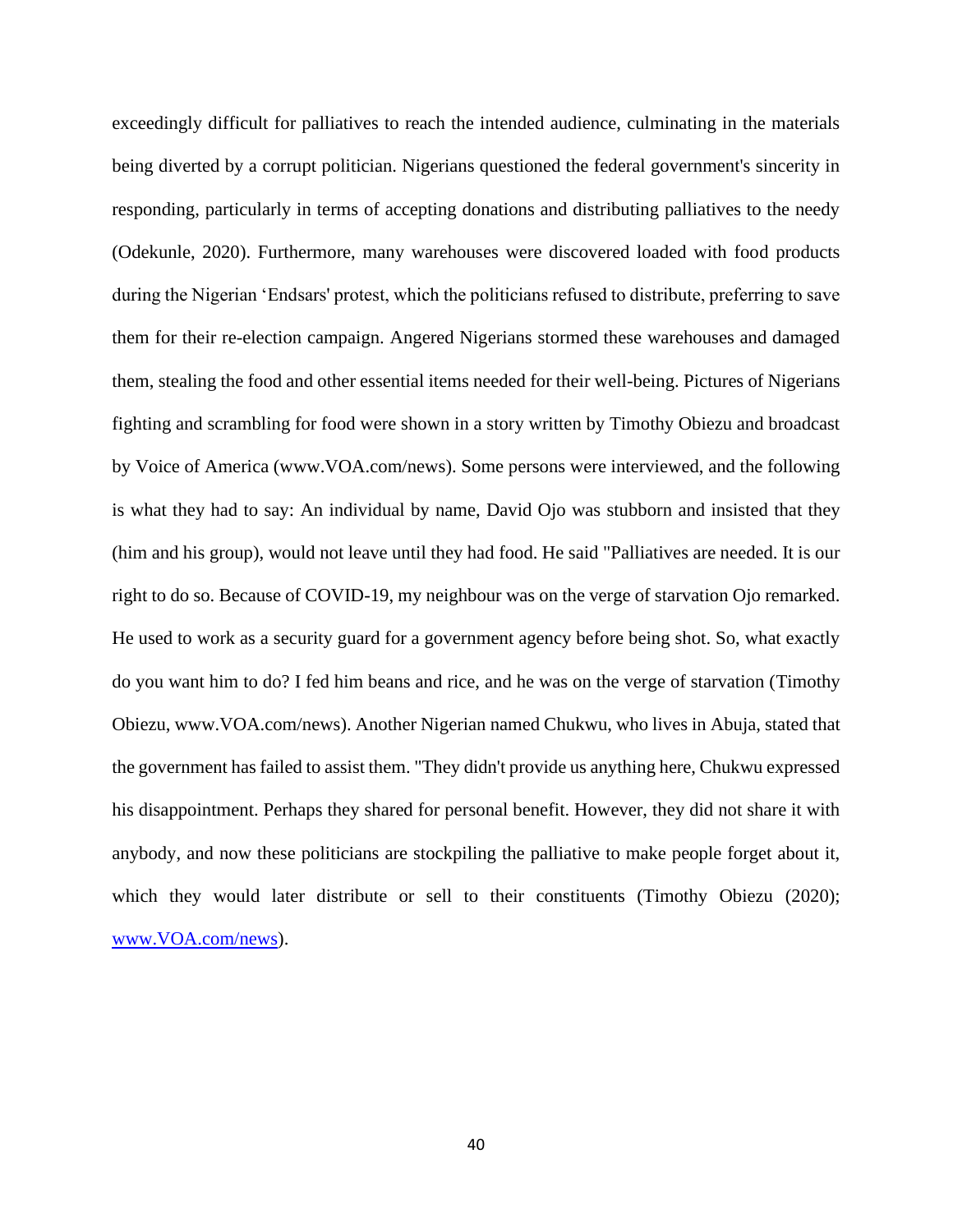

**Fig 3.2. Picture of Nigerians looting** 

# **Figure 4.2.2.1 a picture of Nigerians forcefully taking away the food items found hidden in a warehouse in Abuja federal capital territory on the 26th of October 2020 (https://www.voanews.com/a/covid-19-pandemic)**

 From the picture, one can see that these people do not care about social distancing, wearing of face mask, or washing off their hands; their major challenge is hunger because of bad governance and not Covid-19. The amount of food kept in storage, according to Vivian Bellonwu, the head of Social Action Nigeria, is a sign of "systemic failure" (https://guardian.ng/tag/mrsvivian-bellonwu-okafor/). "It's unimaginable that these people will lock down this amount of food and resources as we see them in their premises, in their custody, and watch as people wallow in poverty and difficulty," Bellonwu described the act as very disappointing (https://guardian.ng/tag/mrs-vivian-bellonwu-okafor/).

Conclusively, the factors discussed above show how Covid-19 exposed bad governance in Nigeria. The lockdown which was a step to curb the spread rather saw many agitated youths fight for what they duly deserve since measures put in place were not properly structured to ensure that citizens enjoy necessities. The measures enrolled by the government saw many youths and marginalized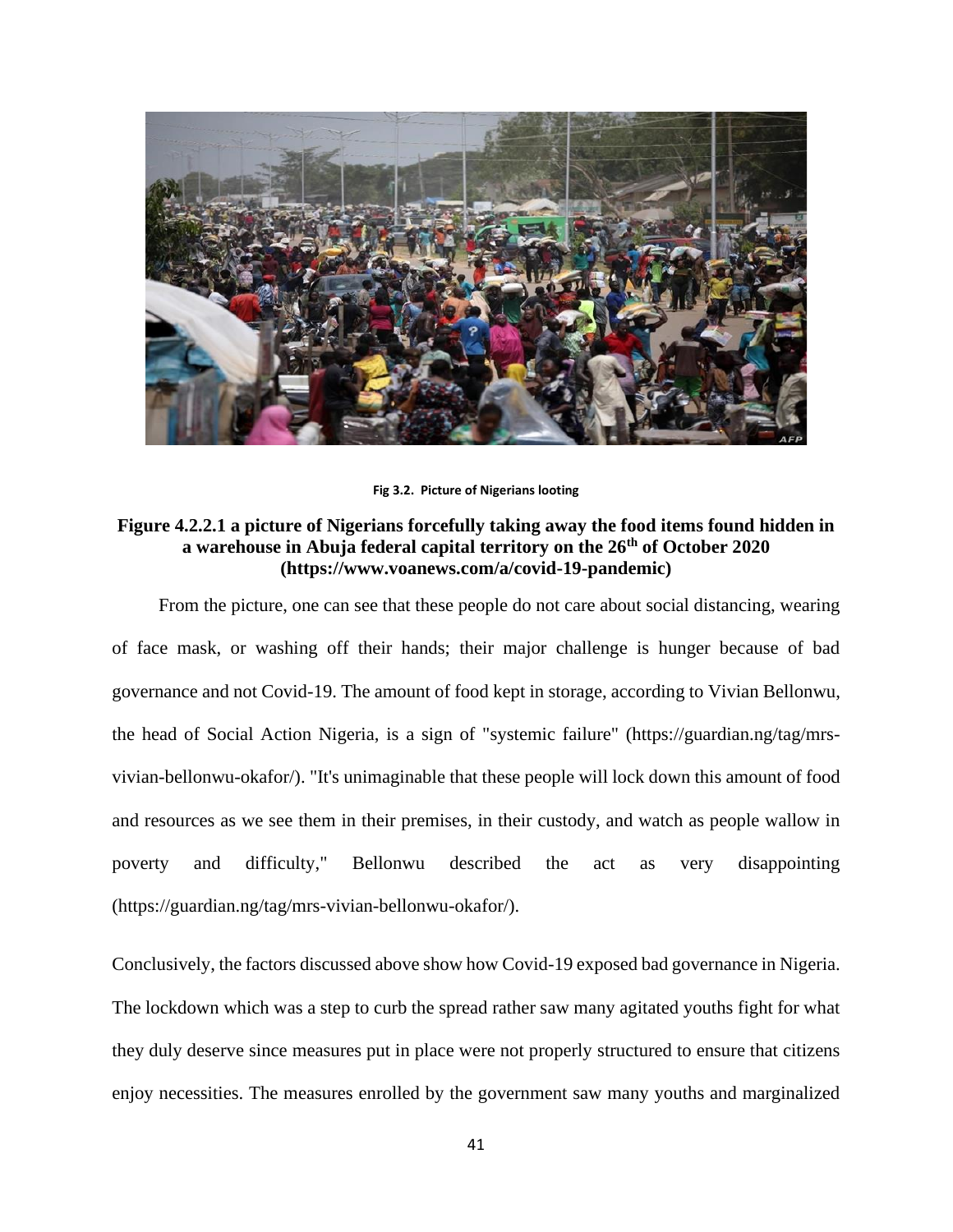citizens jobless. The government could not do anything to alleviate the hardship that they were going through. This situation led to many recorded police brutality which in my opinion was against the elements of good governance as discussed in this study. A key focus of good governance is safeguarding the lives and properties of citizens. However, during the pandemic many marginalized and underprivileged citizens who felt they were deprived of what they deserved rather got brutalized by the police and other law enforcement agencies when they use peaceful and democratic means like a protest to channel their grievances. Again, governments must provide for the essentials that citizens need for their well-being in other to improve upon the standard of living but then again this has been the opposite. Nigerian politics rather hoard items that were meant for the general well-being of the populace. This was to serve their selfish interest. As indicated above some citizens lamented about how difficult it was to survive and the image above also demonstrates how citizens were agitating just to get food items and other necessities to support their household.

# **3.3 COMPARISON OF GOVERNANCE IN SOME COUNTRIES TO GOVERNANCE IN NIGERIA DURING THE COVID-19 PANDEMIC**

The focus here is to make an analysis of measures put in place by leaders of some countries to lessen the burden that comes with the strict requirements to reduce the spread of the virus. Some literature recalls specific socioeconomic policy mechanisms put in place by the government of some African nations as well as countries across the globe (Eribo, 2020). I must add that these policies have boosted the confidence of citizens in their governance system (Eribo, 2020). The reason for this comparison is that evidence shows how many marginalized Nigeria received poor treatment during the pandemic. The government did not put in much to cushion the harsh effects of the strict measures like lockdown and stay home that was in place to reduce the spread (Barua,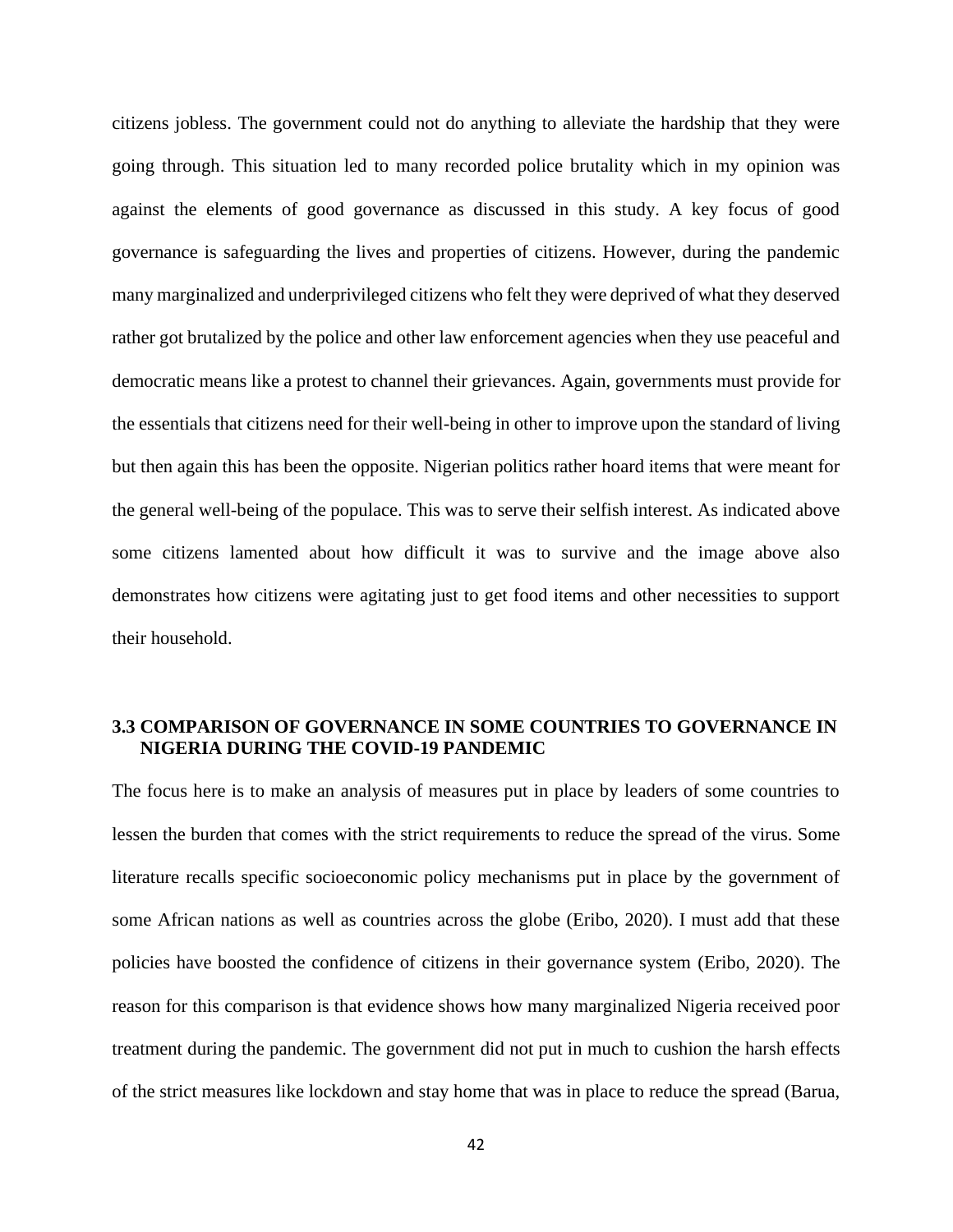2020). Again, in this current study, Nigeria is a representative case study of how African countries and other nations have fared on the governance front during COVID. The subsequent sections detail how these measures helped citizens', juxtaposing against Nigeria's government provisions which reveal bad governance.

#### **3.3.1 Economy**

According to data from the United Nations Trade and Development Agency (UNCTAD), the impact of the covid-19 outbreak will be close to 2 trillion U.S. dollars by 2020 (World Bank 2020). Most central banks, finance ministries, and independent economic analysts around the world have taken solace in the forecast that the effects will be severe but brief, and that economic activity will then return to normal. A study by Barua (2020) showed that before covid-19, the Nigerian government was trying to recover from the 2014 oil price fall, which led to the slow growth of GDP with 2.3% in 2019. For this reason, the IMF amended the 2020 GDP growth rate from 2.5% to 2% in February He further stated that Nigeria being plunged into so much debt is a major challenge facing the country.

Nigeria received donations from philanthropists both local and international to support the teeming number of Nigerians who are dying of hunger because of the effects of the Covid-19 pandemic. A study by Eribo (2020), listed some of these donations made to the Nigeria government and they include; donation of 110 isolation beds by the Guarantee Trust Bank of Nigeria,  $\epsilon$ 50M was donated to Nigeria by the European Union, UN Women donated the equivalent of US\$100,000 to help the most vulnerable women in Nigeria's 14 states purchase and distribute palliative and medicine; 50 A30 ventilators and personal protective equipment, valued at US\$2.2 million were donated by the United Nations to Nigeria.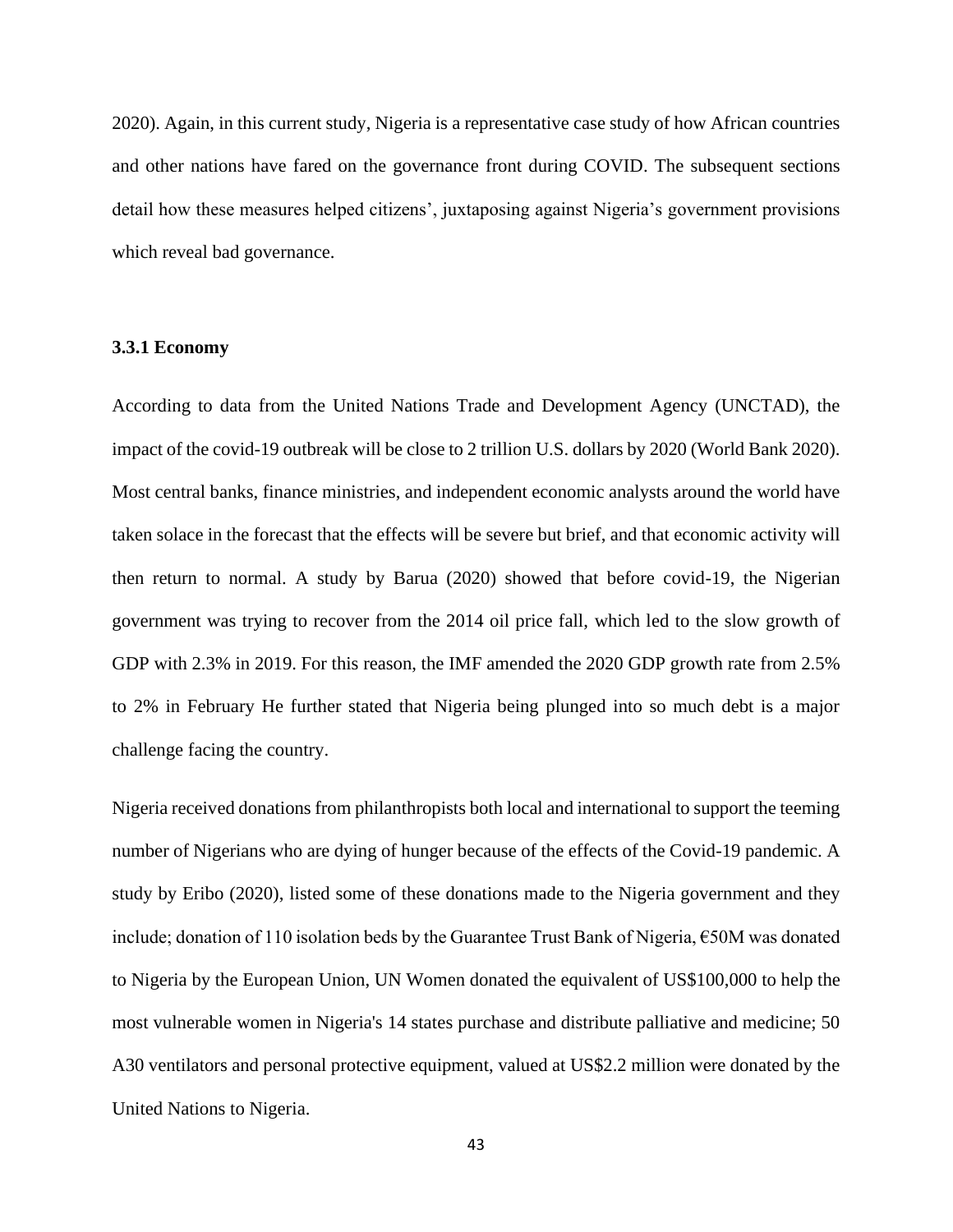Though the negative impact of the Covid-19 is reflected in every country of the world with good leadership and functional institutions, the citizens are hopeful and believe that there will be a light at the end of the tunnel. For instance, in Canada incentives were rolled out to support people living in the country (www.deloitte.com/ca/en/pages/tax/articles/covid-19-tax-other-incentivemeasures.html), but the reverse is the case in Nigeria, where workers' salaries were not paid for up to seven months in 2020 (https://www.premiumtimesng.com/news/headlines/419037-covid-19 nigerian-health-workers-lament-non-payment-of-allowances-after-closure-of-isolationcentres.html). Dr. Jerry, a lecturer at Imo State University Owerri, stated in a chat with The Leader Newspaper on the 23<sup>rd</sup> of October 2020, that he has not been paid any salary since April 2020. This is because the elected governor was suddenly removed by a court order and a new governor sworn in. The new governor immediately made some changes in the state university administrative units, and this complicated the payment system. Consequently, upon this, many workers did not receive salaries for several months. Many of these workers have families and children that solely depend on them. This singular act plunged so many people into untold hardship during this period.

The prices of food drastically increased in Nigeria during the Covid-19 pandemic. In 2019, a bag of rice (which is a regular food in every family in Nigeria) sold for 19,000 Naira, but now, a bag of rice sells for 34,000 Naira (www.icrc.org/en/document/nigeria-sharp-increase-food-pricescaused-covid-19-raises-fear-hunger). The Nigeria government has refused to lift the ban on the importation of rice and the irony of this act is that nothing much is being done to increase the production of rice locally. With this, the level of hunger got from bad to worst. There was a sharp increase in the price of petroleum which was from 87 Naira per liter in January 2015 to 121 Naira in 2020, thereby leading to an increase in transportation, food, etc. (BBC News,  $4<sup>th</sup>$  September 2020). With a high level of unemployment, non-payment of salaries, 50% increase in electricity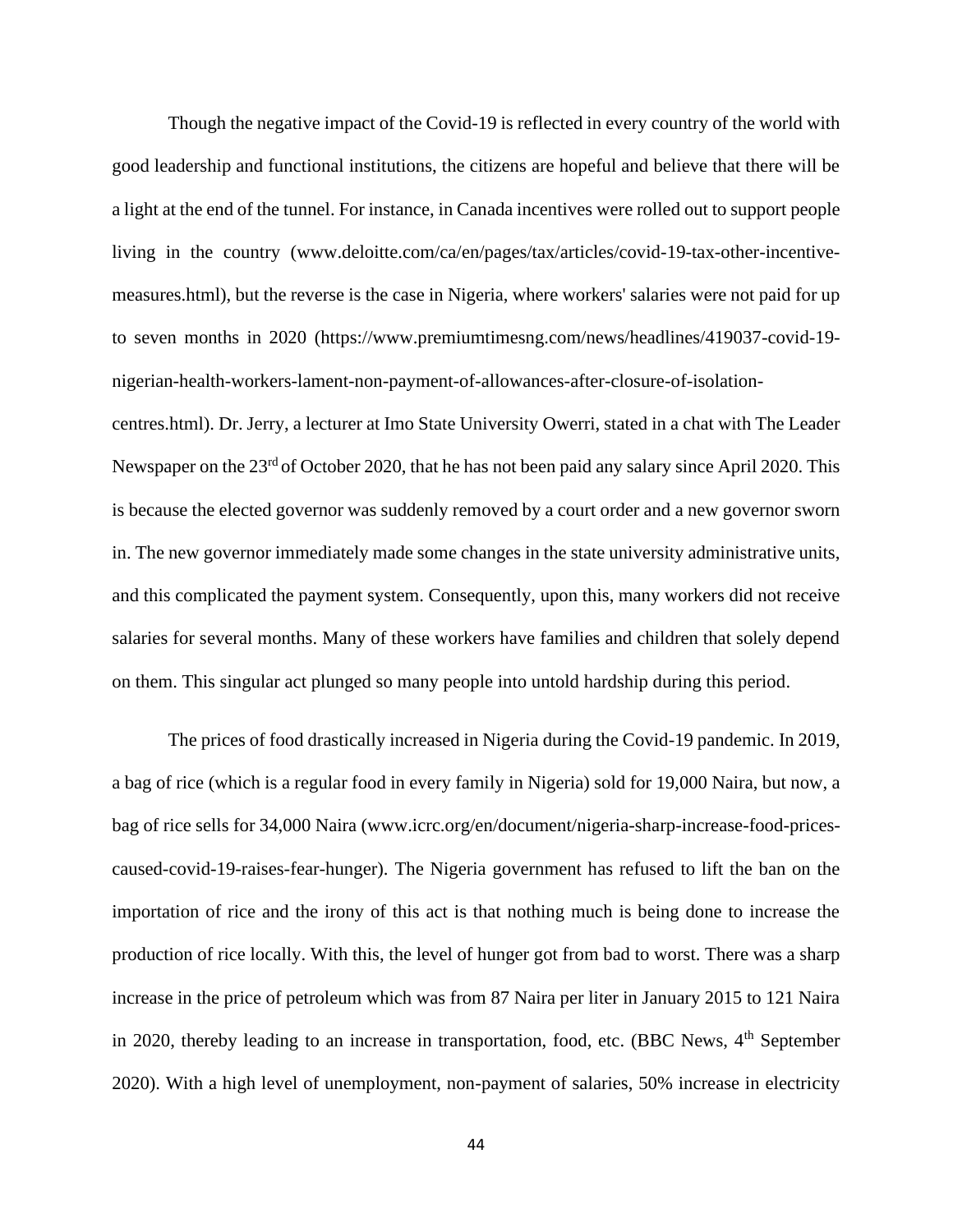bill, increase in fuel pump price, many Nigerians live in misery. The government has failed them, the institutions have failed them, and the consequence is many youths going into crimes to survive.

#### **3.3.2 Energy Sector (Ghana vs Nigeria)**

One of the major challenges that faced Nigerians during the lock-down is the lack of power supply to preserve food, relax at home or keep the internet working. The issue of lack of constant power supply in Nigeria has defiled all solutions. And as Nigeria is still lagging in this sector, other African countries are improving the supply of power to their citizens. On the other hand, Ghana celebrated one year of uninterrupted power supply (Rupp, 2013). An article was written by Simon Echewofun Sunday in Daily Trust Newspaper on the 22nd of April 2021, revealed that Nigeria has overtaken the Democratic Republic of Congo with the highest number of citizens that lack access to the power supply World Bank Group, officials who announced a virtual engagement with Power reporters in Abuja on the Power Sector Recovery Programme (PSRP), said Nigeria has 25% of people without access to electricity. The international financial agency's officials revealed that while electrification in the country has been growing at 1.1% yearly since 2010, it has not kept pace with the population growth of 3% yearly. This issue has increased the deficit by 3 million people to 85 million, which is 57% of the population. The group further said that Nigeria now has 25% more electrified people than the second most electrified country. For the bottom, 40% of the population (mostly rural), access to grid electricity is even lower at about 31% nationwide.

 This situation had remained largely the same at the outbreak of COVID-19 in Nigeria. The problem of poor electricity supply in Nigeria is presently hampering the efficient storage of the COVID-19 vaccines in the country. Vaccines are very important in the ongoing fight against the COVID-19 virus (Rupp, 2013). In a screening headline, the Sunday Sun newspaper of March 21,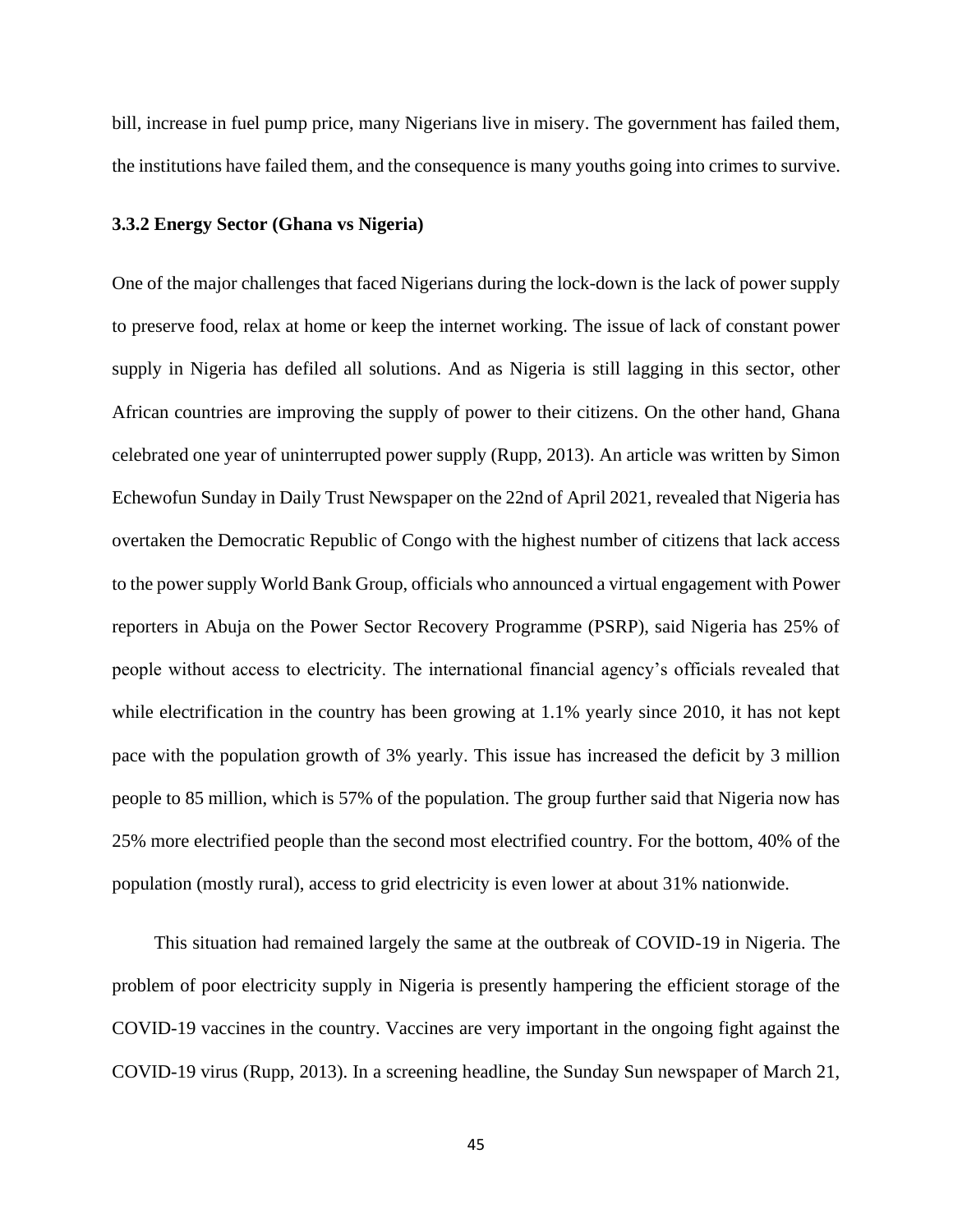2021 'Covid-19 Vaccine Storage Exposes Nigerian's Power Supply Woes' According to the newspaper, Nigeria's embarrassing electricity was continued and lasted for more than a week with the reported disqualification of the country by the World Health Organization WHO from benefiting from the organization's global COVID-19 vaccine bid over what was described as the nation's poor power supply and storage systems (Rupp, 2013).

## **3.3.3 Education**

In March 2020, Nigerian lecturers embarked on an indefinite strike that lasted for 9 months. The president of the association, Biodun Ogunyemi announced the suspension of the strike on 20<sup>th</sup> December 2020 but said the strike would be back on if the government failed to stick to the agreement (guardian.ng/tag/biodun-ogunyemi/). The union sympathized with students for the harm caused during the strike action. He further stated that it would strike again without notice if the government failed to honor its part of the agreement reached with the university lecturers (Pokhrel and Chhetri, 2021). During the lockdown, countries like Canada, the United States of America, supported their educational system by moving the classes online. Students were provided with laptops and some educational materials during this period. But in Nigeria, the schools both private and government-owned were closed without any further support for the students. Several private schools are now permanently closed because they could not pay and maintain their teachers during the lockdown (Pokhrel and Chhetri, 2021).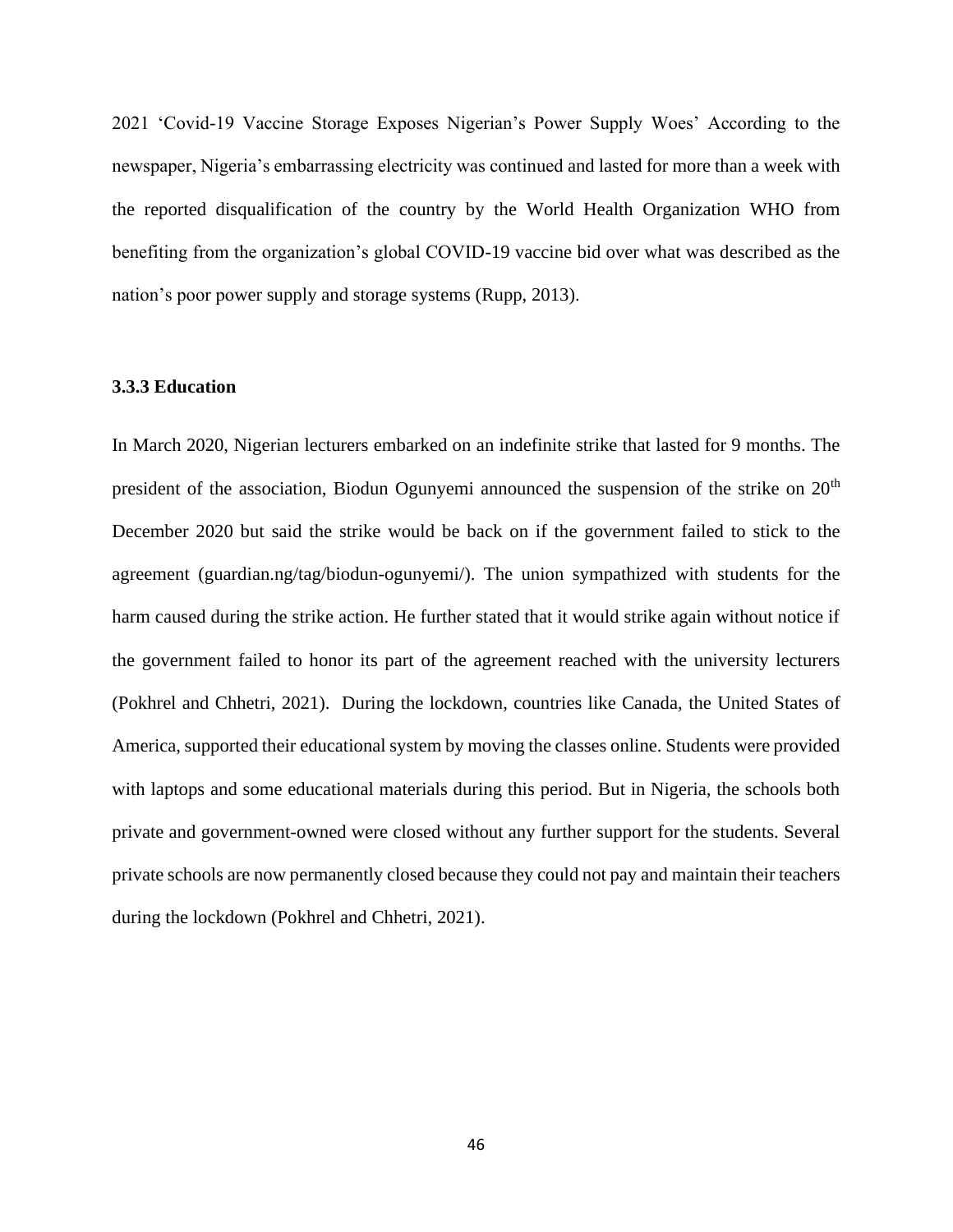## **3.3.4 Health Sector**

According to Mo Ibrahim Foundation for Covid-19 in Africa, most African countries, including Nigeria do not have the economic and manpower to fight the Covid-19 pandemic (Ohiaa et al., 2020). They lack enough testing kits and capacity, they have few numbers of trained staff for the intensive care unit, they lack personal protective equipment (PPE), and they lack funds to pay the health care workers (Ohiaa et al., 2020). Akindare Okunola in his article on the Global Citizen website dated April 8<sup>th</sup>, 2021, disclosed that the Resident doctors in Nigeria embarked on an indefinite strike because of the following reasons: underfunding of the health sector, non-payment of almost six months' salary, the payment of 5,000 Naira (\$13) to doctors as hazard allowance despite being the front liners in the fight against Covid-19, lack of insurance coverage and review of the agreement between the Association and the government (www.globalcitizen.org/en/). As this strike is ongoing, millions of Nigeria suffer and die because the doctors are not there. The rich politicians can afford to travel to other countries to enjoy good healthcare and abandon the poor masses.

On Monday, June 15<sup>th,</sup> 2020, resident doctors in Nigeria began two weeks warning strike to press home their demand for better working conditions. At the time of the strike, Nigeria has already recorded about 16,000 COVID-19 cases in the country and 420 deaths (Ohia C. et. al. 2020), strikes have become an integral part of the Nigerian health system such that on Monday, September  $7<sup>th</sup>$ , 2020, the resident doctors began an indefinite strike action because the federal government could not meet their earlier demands.

 The attitude of the federal government of Nigeria towards the medical doctors' demands shows how insensitive the government is to the health care needs of Nigerians during the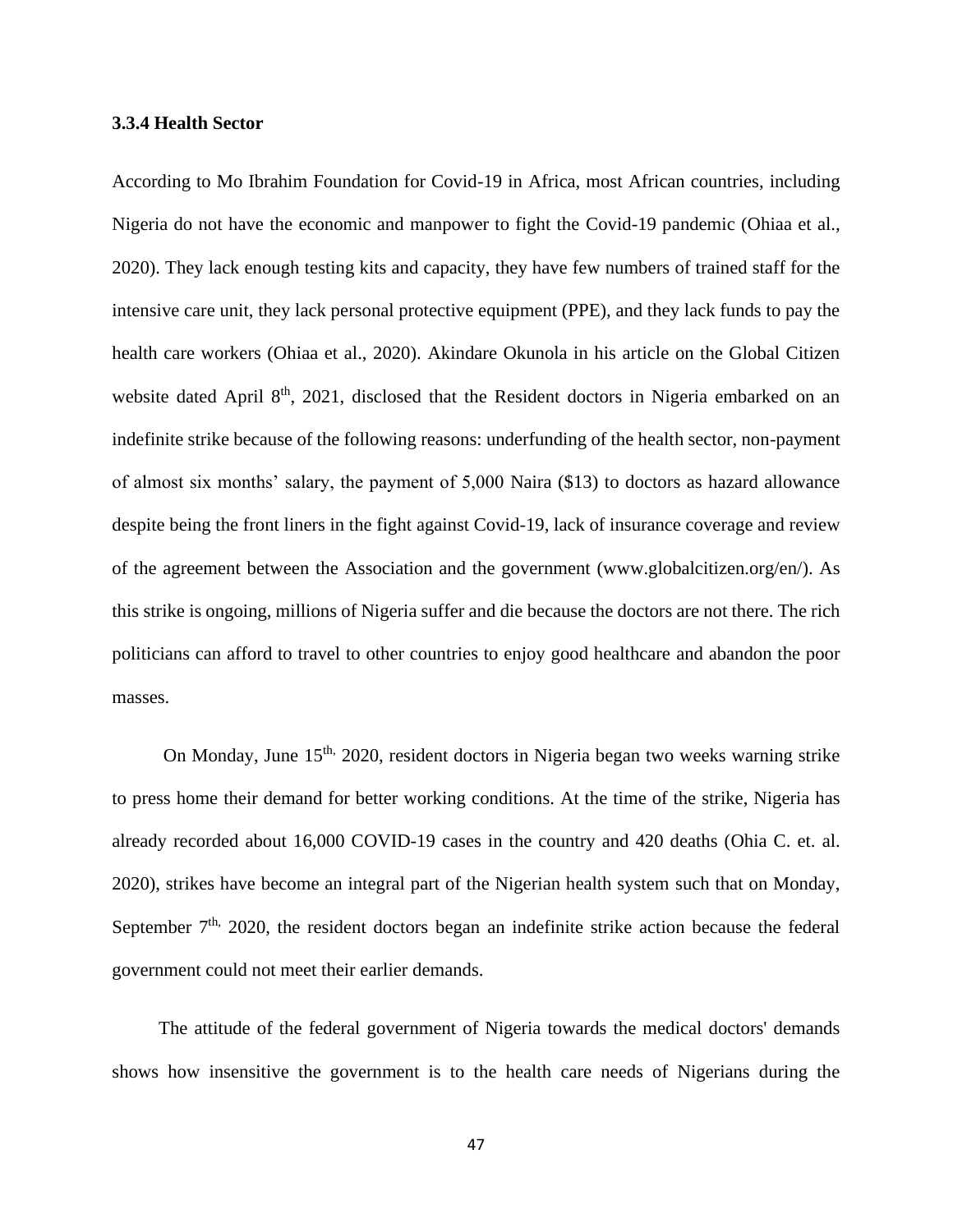pandemic. More Nigerian's may have died not because they contracted COVID-19 but because they couldn't get the care, they needed to stay alive simply because the doctors were on strike and the government is playing politics with the situation.

 At this point, I will add a personal experience to illustrate the sorry state of the health sector in Nigeria and how Covid-19 exposed bad governance more. My mom died out of carelessness and bad governance in April, the 17<sup>th</sup> 2020 in the Federal Medical Center Owerri, Imo State southeast Nigeria. Her health condition got worse, but the doctors were on strike and the nurses refused to offer any first aid or any kind of treatment because they do not have adequate PPE. My mom was left in the emergency unit for days without any medical attention. Finally, a doctor that is a friend to the family came from another state to see her, she was rushed in for surgery because her wound had gotten infected. She died hours after the surgery because the doctor left and there was nobody to approve the transfusion of more blood. When I think of all that happened, I weep for Nigeria. We were able to get a doctor for my mom at least, even though it was late, then what of the people that do not know anybody or has any doctor friend that can sacrifice for their sake? This is one case out of millions of other cases of neglect that eventually leads to death.

 Dr. Ikehukwu Okeke, the chief medical director of new creation Hospital Orji, Owerri, disclosed in an interview on the  $3<sup>rd of</sup>$  November 2020, that the Nigerian Medical Association banned them from admitting any patient from February 2020 till around October 2020 without making adequate provisions for these patients (nigeria24.me/new-creation-medical-consultantslimited). They were asked to direct all patients to federal or state hospitals where Covid-19 protocols will be properly followed. He further stated that these patients were abandoned and left to die in these government-owned hospitals because the government does not have what it takes to care for the patients.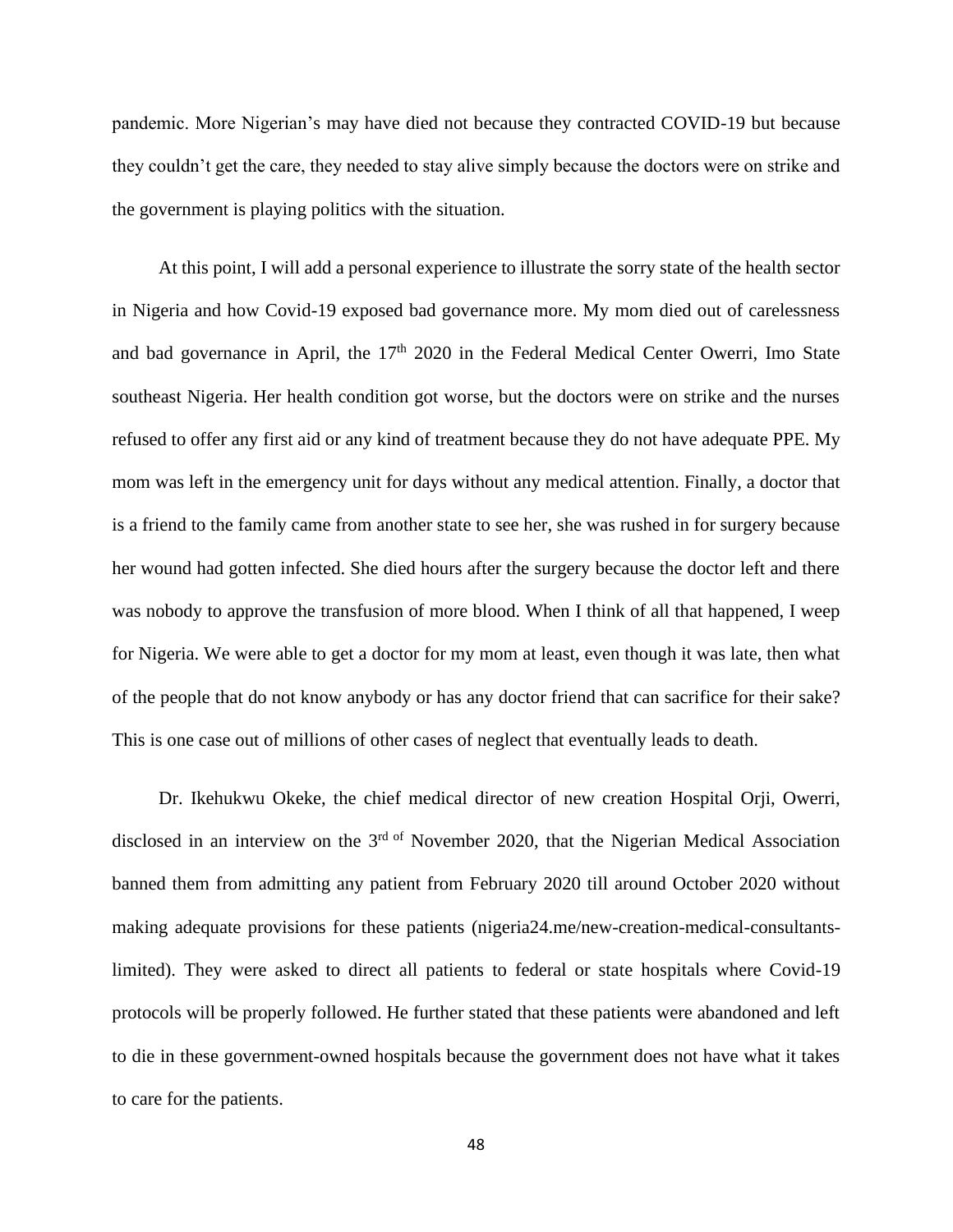Moreover, in Kenya for instance, according to Barasa et al., (2021), the president proposed the following steps in addition to tax cuts to help his citizens during the lockdown: Immediate disbursement of KES 1 billion from the Universal Health Coverage kitty to fund the recruitment of additional health staff to help with the COVID-19 outbreak; State and public officers, excepting those in the security sector and other critical facilities, who have pre-existing medical conditions and/or are 58 years or older and are working in Job Group S or below or their equivalents, to leave or work from home immediately; Reduction of the President's and Deputy President's salaries by 80% and his cabinet's salaries by up to 30% voluntarily; Allocate 10 billion Kenyan shillings to the elderly, orphans and other members of society in need; and from April 1, 2020, temporarily suspend the listing of credit reference agencies to people who have not fulfilled their loan obligations. All these and more things are done by the Kenyan government to alleviate the suffering of its citizens (Nikhil Hira, 2020). But in Nigeria, workers were being owed seven months' salary and the youths were sacked from their jobs especially youths from the federal government Npower program. The Npower is a program designed by the Nigerian government in 2017, to help Nigerian graduates by providing them with temporary employment and skills (Ayobami, and Adeagbo, 2019). Every graduate engaged in this program receives a monthly pay of N30, 000 (thirty thousand Naira), less than \$100. Many youths embraced this opportunity because it is better than nothing. Erezi. (2020), illustrated in his article in the Guardian Newspaper, dated May 28, 2020, how the federal government planned to disengage over 500,000 youths, who are beneficiaries of this program. He further pointed out that this action will increase the number of unemployed youths in Nigeria. The last official figures released by Nigeria's statistics office put the unemployment rate at 23.1%. Labour minister Chris Ngige said that figure could rise to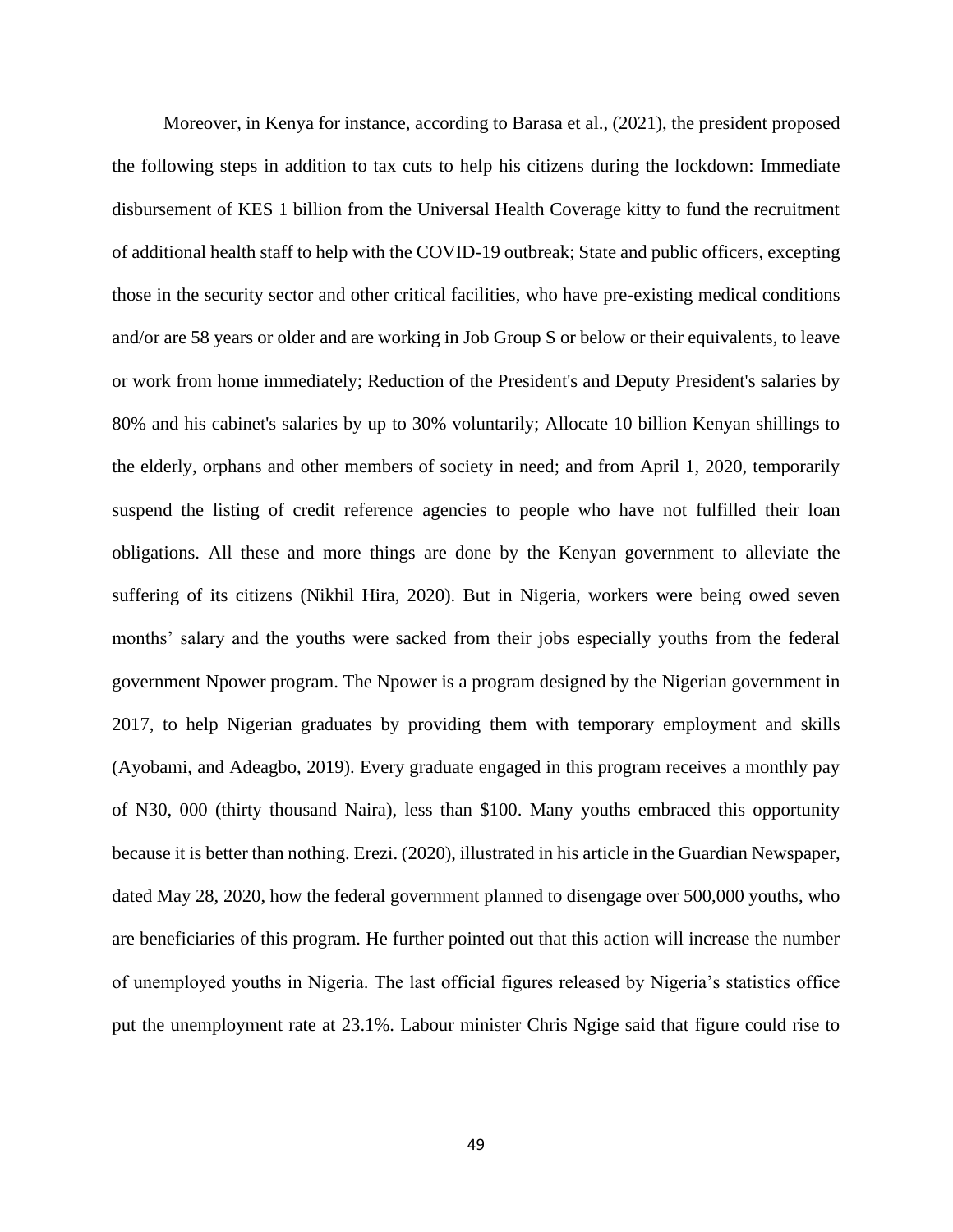33.5 this year. The Nigerian government in July 2020, exited all the 500,000 graduates from this program, consequent upon this, the level of crime increased in the country (Erezi, 2020).

 Conclusively, the human and state security of every nation should be of paramount position to the leaders (Southhall, 2003). Nigerian leaders have failed woefully to protect their citizens from an internal threat. They have failed to provide for them in all ramifications and consequent upon this, the citizens today see the Covid-19 pandemic exposing how poor Nigerian governance was during the period. Again, they see the betrayal and disappointment on the part of their leaders as something that poses more threat to their lives. Suffice it to say that all the problems discussed in this chapter were all products of bad governance in Nigeria which were exacerbated during the Covid pandemic. Bad governance as already noted is when a government is not responsive, irresponsible, not accountable, not transparent, and is outrightly corrupt and not able to provide for the needs of her citizens' governance is also bad when the resources of the nation are not efficiently and equitably managed and distributed. It is generally believed that in the absence of a good democratic process, political participation, equality, accountability, effectiveness, and transparency, governance could be said to be bad. The above aptly describes the state of the Nigerian nation. Bad governance in the country is what gave to insecurity, poor health facilities, brain drain, poor standard of education, corruption, bad economy, and inefficient power sector. With the above discussion, Covid-19 worsened bad governance in Nigeria; it exposed all the flaws and loopholes in governance in Nigeria. Nonetheless, the subject matter discussed above concentrating on other African countries is because they all consist of emerging economies within the sub-Saharan region and Nigeria have been the largest economy would be expected to do more for her vulnerable and marginalized citizen during a global pandemic yet the exigency of the time rather exposed and worsened bad governance.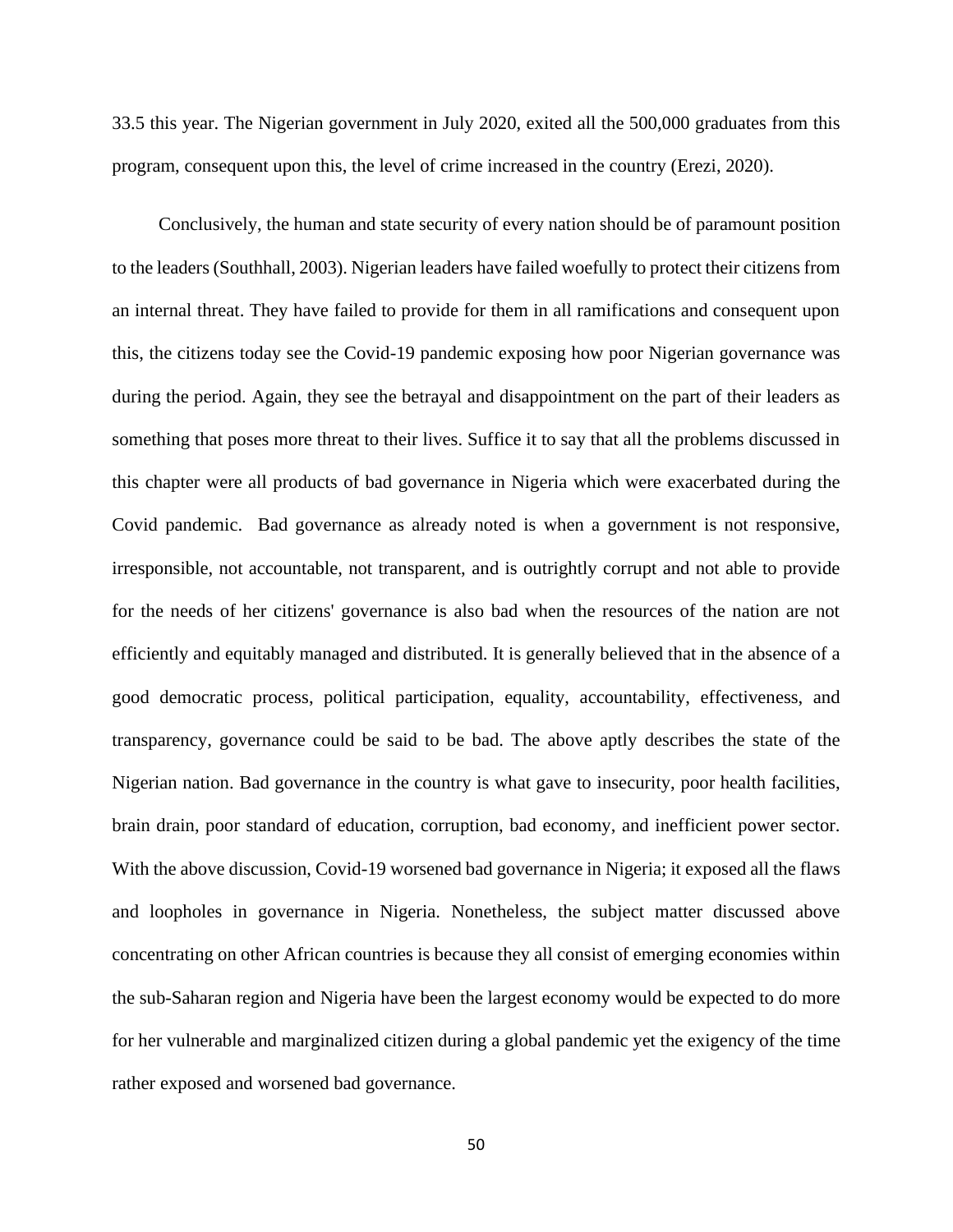## **CHAPTER FOUR**

## **SUMMARY OF FINDINGS, CONCLUSION, AND RECOMMENDATION**

# **4.1 INTRODUCTION**

The study has discussed the concept of governance and highlighted the difference between good and bad governance discussing its implication. The questions that were resolved are how Covid-19 has exposed bad governance in Nigeria and how democratic institutions can be strengthened to ensure good governance. Moreover, secondary data such as articles, books, newspapers, journals, and other relevant resources were used in the research. This chapter summarizes the study's findings, concludes, and offers some recommendations for prospective studies.

## **4.1.1 Good Vs Bad Governance**

This study, which is titled a threat to human wellbeing, a case study of bad governance during the COVID pandemic in Nigeria is an attempt to unravel how the pandemic exposed bad governance in Nigeria. The study waded into conceptual issues where the meaning of the concepts of governance, bad governance was thoroughly considered. With regards to good governance, it was noted that it is a method of administration that aims to build a system based on justice and peace while safeguarding people's human rights and civil freedoms and instances where governments are being sensitive to public expectations, being honest in resource distribution, and being fair and equal in the distribution of goods and services (Abubakar & Abdullahi, 2018). On the other hand, bad governance is the failure of a government to satisfy the demands of society while making the best use of all resources available; failure of a public institution to handle public affairs and state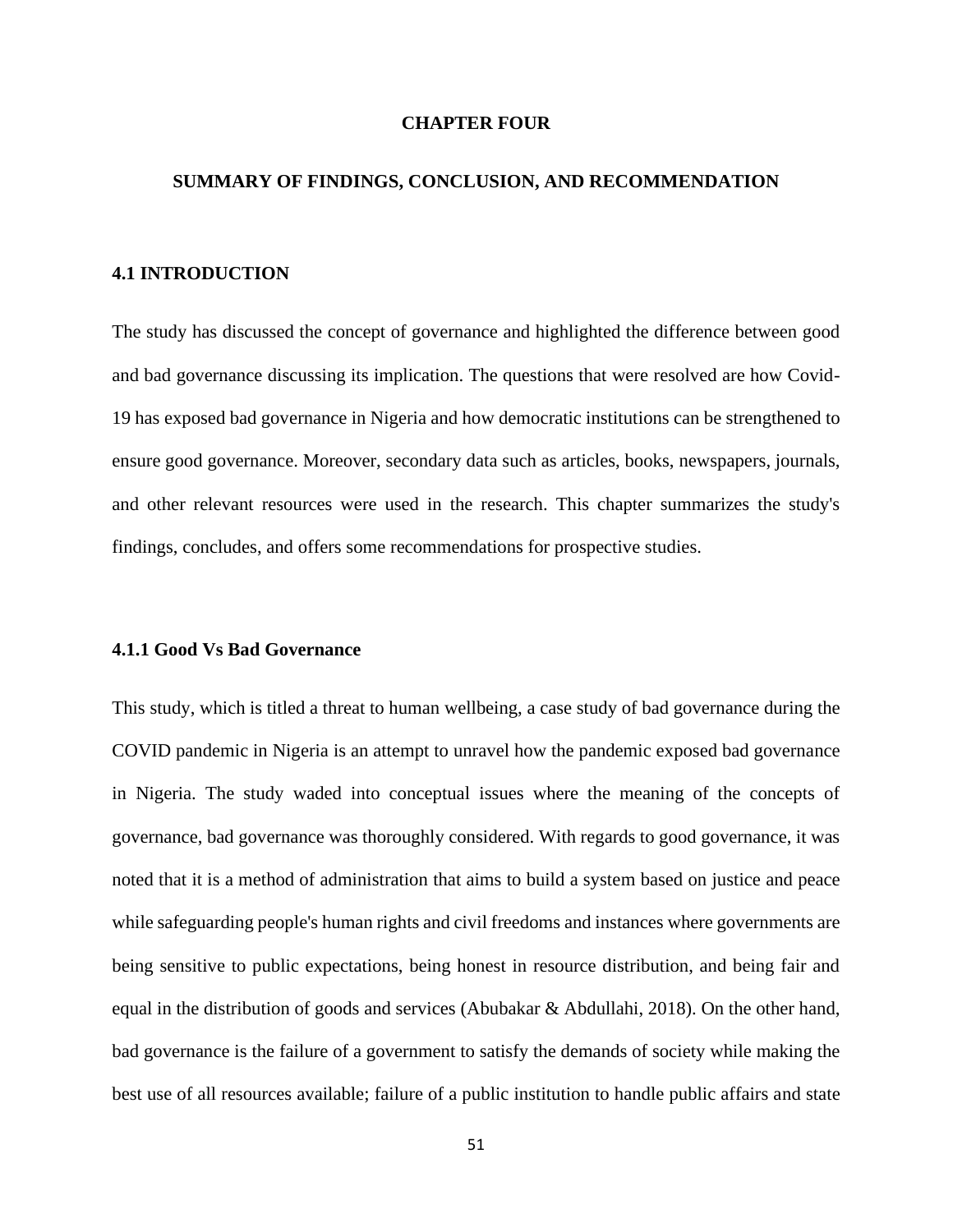funds. In governmental bodies, it is distinguished by corruption, criminality, and a lack of freedom of expression, among other things. Subsequently, having discussed the concept of good governance above, the discussion of the key elements of bad governance was highlighted. However, if efforts are made to discuss all governance indices in Nigeria, time, and poor reportage of issues as well as undocumented events will be constraints to the analysis hence the need to focus on key areas of safeguarding life and property, corruption, leadership question, rule of law and poverty alleviation cannot be said of Nigeria since the ideals of good governance is the opposite of what is witnessed in Nigeria. Concerning bad governance and how the coronavirus pandemic exposed and worsened it, the study focused on the social-economic sphere of Nigeria particularly on security, economy, health sector, education, and power supply, among others. Therefore, the study did a review of related literature that directly has to bear to the theme of the study. The major challenge of the study, in this case, is the scantiness of literature-relevant data needed to enrich the study. As a qualitative study that was descriptive and narrative in approach, the analysis of secondary data revealed that Nigeria is a failed state due to the absence of almost all indicators of good governance poor management and control of coronavirus are also linked to it. Hence, the consequences of coronavirus have not yet done much harm or constituted many threats more than bad governance in Nigeria.

# **4.1.2 Effects of Covid-19**

The study revealed that during the outbreak of the COVID-19 the measure which was put in place to curb the spread which includes lockdown has exposed how bad governance poses a threat to citizens. The effect of the lockdown and how it affects the citizens is what exposed the state of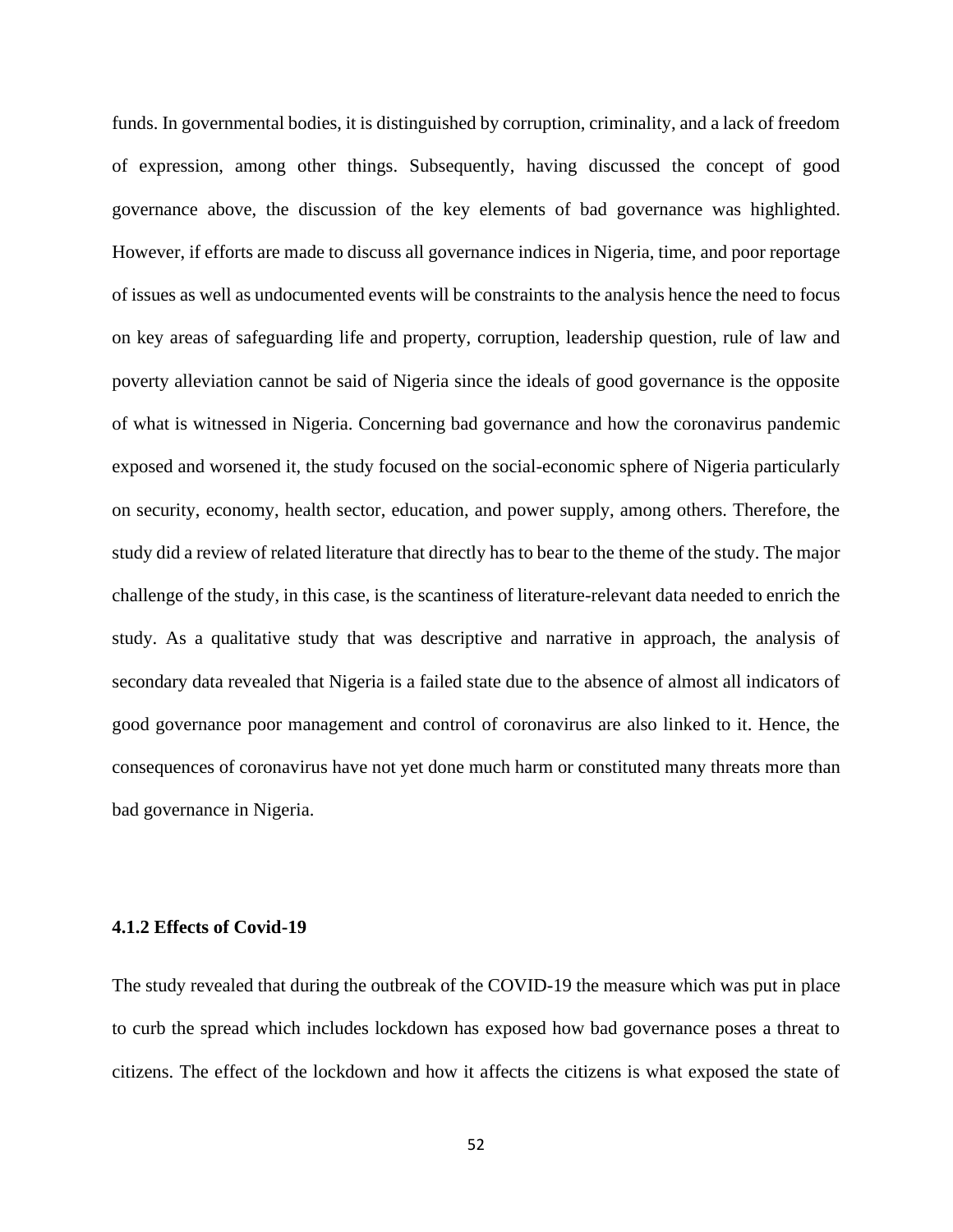poor governance. The public, many of whom rely on daily income to maintain their families, began to experience the consequences of the lockdown only a few days after it began. Following widespread unrest and threats of mass disobedience to the lockdown restrictions, the federal government contemplated providing palliatives to the most vulnerable segments of the populace. These essential needs were not provided due to poor accountability, and improper structures put in place to help distribute this essential. Nigerians, however, did not receive the necessary government assistance to help them get through this tough era (Amorighoye, 2020). They were deprived of even the most necessities, such as electricity, food, and water, as well as, in some circumstances, shelter, especially in rural regions. Even though the lockdown helped to reduce disease transmission, the impact on those living in slums was unfathomable. Furthermore, it was revealed that the lack or absence of reliable data has impeded the smooth delivery of palliatives to the vulnerable in Nigerian society. Nigerian governments lack statistics on the group referred to as vulnerable or impoverished in Nigerian society (Amorighoye, 2020). As a result, getting palliatives to the target audience became extremely difficult, ending in the supplies being diverted by a corrupt politician. Nigerians questioned the federal government's sincerity in reacting, especially when it came to collecting gifts and giving palliatives to the poor. Moreover, during the Nigerian "Endsars" demonstration, several warehouses were discovered filled with food items that politicians refused to distribute, preferring to keep them for their re-election campaigns. Angry Nigerians attacked the warehouses and vandalized them, taking food and other necessities for their survival (Amorighoye, 2020).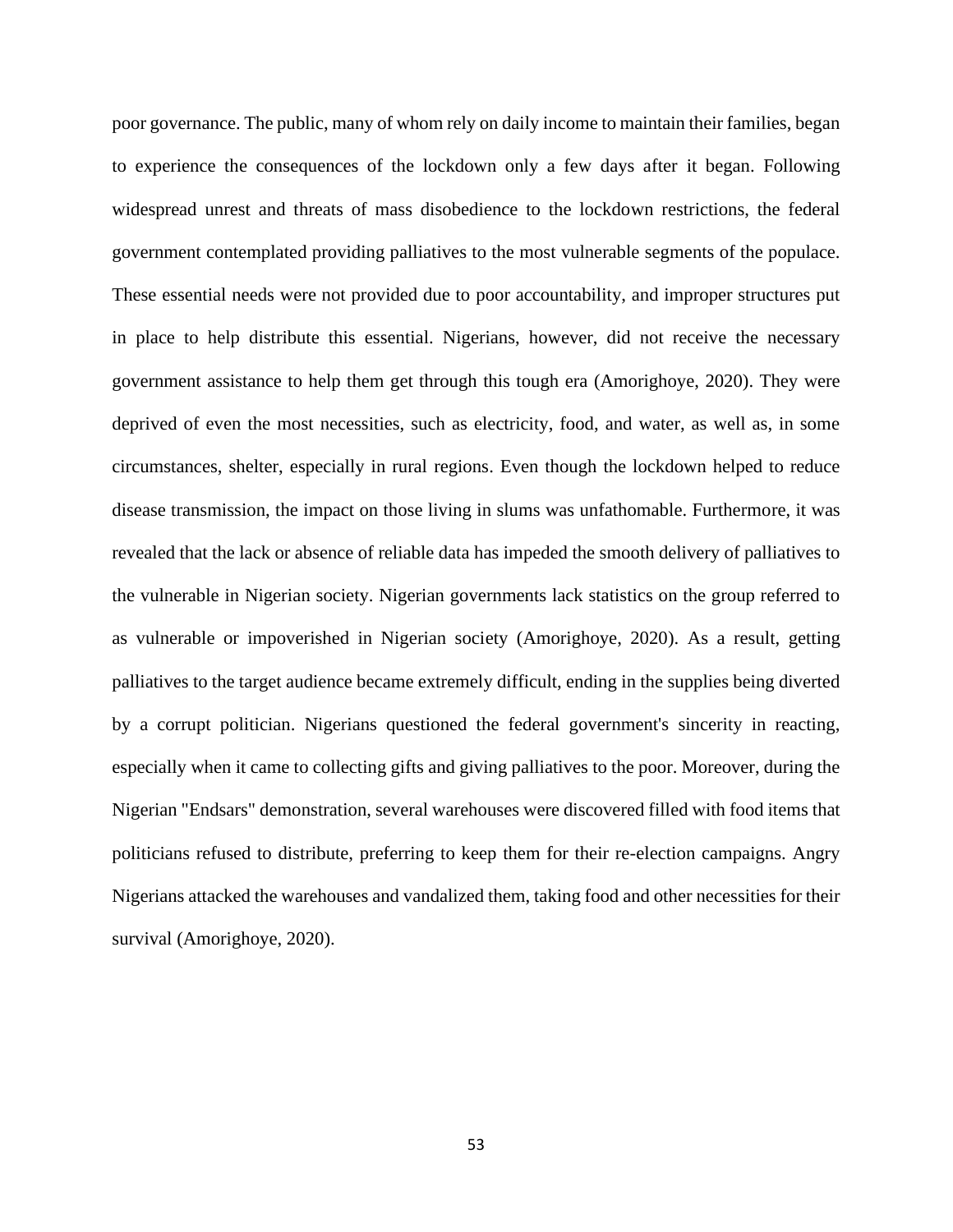## **4.2 CONCLUSION**

In a nutshell, bad governance has been a threat to human well-being and COVID-19 has exposed and worsened it in Nigeria and this is evident from the study. As a nation that has everything required to be great, Nigeria since its independence in 1960 has not been lucky to have good governance and leadership. It has been the story of bad governance which undermines active participation, engagement, and empowerment of its citizenry in governance. There is an incessant absence of rule of law and strong institutions of accountability and transparency, coupled with the penchant for the political leadership to undermine responsiveness and consensus-oriented governance. This has undermined the ability of the state to promote equity and inclusiveness leading to social tension, violence, separatist agitations with grans danger to national stability and security. The failure of governance in Nigeria also shows in the inability of the state to deliver public goods and services (Coker & George-Genyi, 2014). Unfortunately, the welfare of the people is no longer the priority of the 60 federal states as can be seen in the poor health, education, road, electricity services as well as the non-payment of workers and high rate of unemployment. Unfortunately, the intrusion of the COVID-19 pandemic in Nigeria has exposed the fragility and vulnerability of Nigerian governance. The poor management and control of the coronavirus indicate the failure of governance. Although people are worried about the increased adverse of coronavirus in Nigeria, bad governance has rather had more devastating effects (Coker & George-Genyi, 2014). It is, however, directly accountable for the high death rate, the emergence of Boko Haram insurgents and Niger Delta militants, separatist agitations by the Indigenous People of Biafra (IPOB), Movement for Actualization of Sovereign State of Biafra (MASSOB), Herdsmen – farmers conflicts, Banditry, kidnapping etcetera, posing a major threat to the existence of Nigeria. Indeed, what Nigeria needs to salvage these situations is good governance promised on citizens'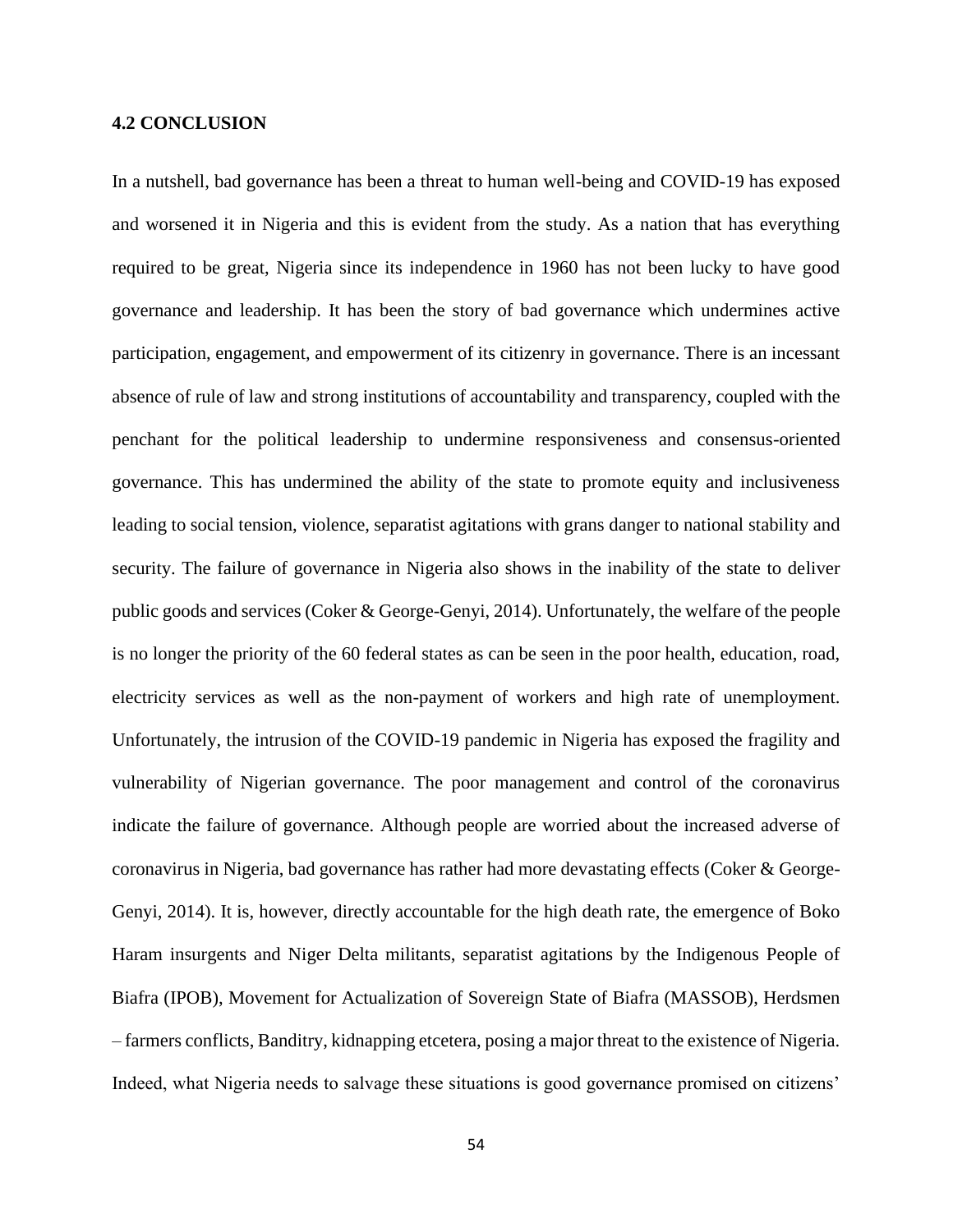participation and engagement, the institutionalization of the rule of law, stronger enforcement of accountability and transparency, responsiveness and consensus-oriented governance, equity, and inclusiveness as well as efficient social service delivery.

 Moreover, while evidence recognizes bad governance and its consequences when we see them, there is no widely recognized concept of good government, much alone a master plan. Some initiatives have been remarkably successful, while others have provided little value, squandered limited resources and opportunities, or caused more harm than good. What are the key obstacles to be aware of, and what blunders should we eliminate (Schoeberlein, 2020).

 Lysias and Fidelis (2014) asserted that it's all too easy to fall back on legislation and topdown policymaking when trying to enhance policy and execution. Therefore, administrative, fiscal, and personnel system controls can become so stringent that managers are unable to govern, and elected officials are unable to implement their programs. Discretion can be whittled down to the point that cases with unique characteristics require weeks or months to settle. Furthermore, the inflexibility that results in wastes resources and opportunities, generates policies that are insensitive to social realities (thus undermining the legitimacy of good-government efforts) and can enhance corruption incentives. Instead of relying just on restrictions, policies that enhance the space for debate and dialogue, stimulate innovation and seek desirable results with positive incentives are needed (Southhall, 2003). Procedural controls may create enormous amounts of information, but if it is presented in formats that only certain officials understand, or if it is generated primarily by citizens providing information to the government rather than the government opening to citizens, transparency is harmed, and people are less likely to develop a personal interest in reforms.

55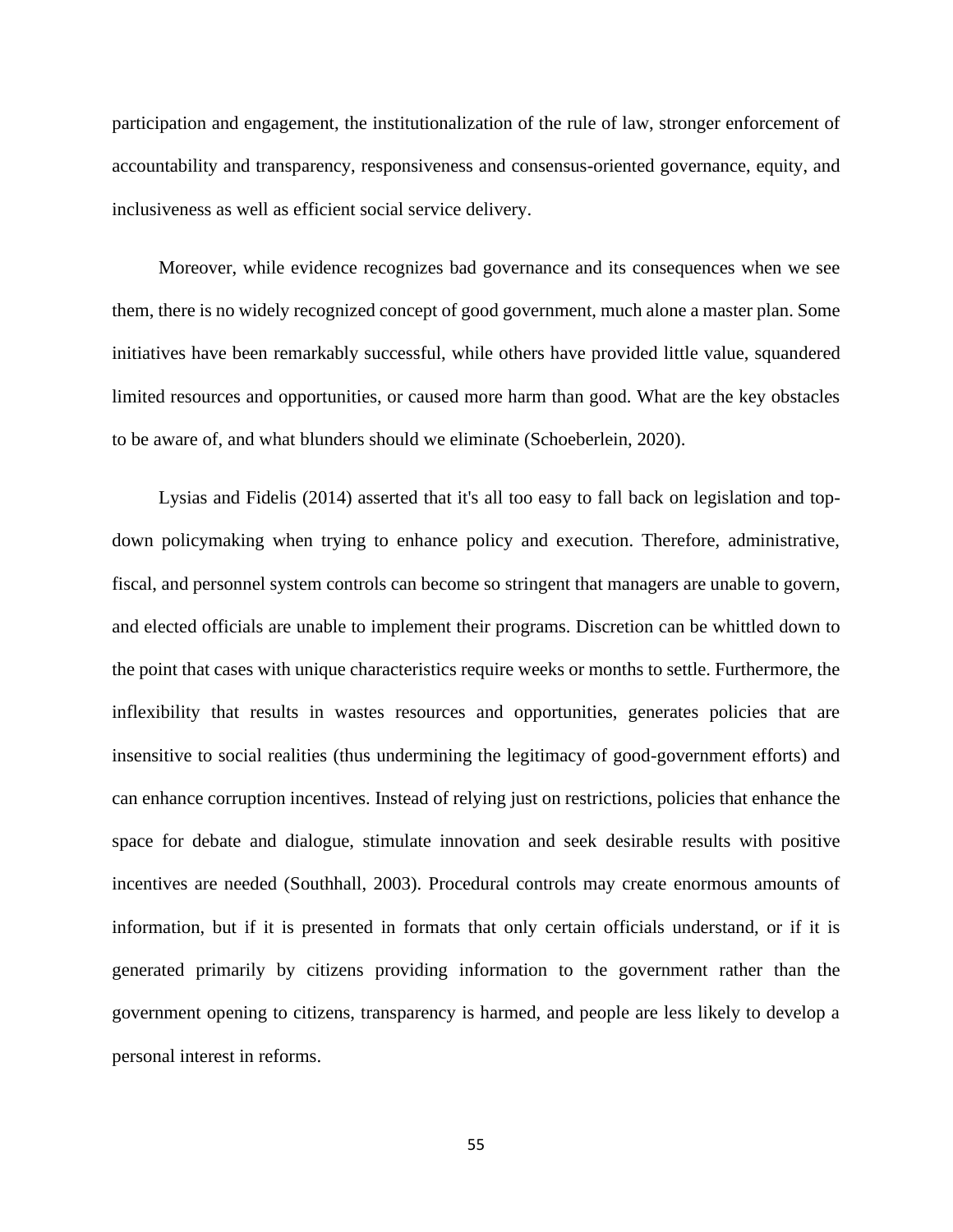According to Frey (2008), there is little question that governance change needs long-term commitment and leadership from the top, and that selecting reform "champions" is a crucial first step in providing such leadership. However, such attempts will be ineffective if they are limited to blue-ribbon committees that issue proclamations or a "one-man show" reform paradigm. It is far preferable to reach out into communities, learn about common issues, and create a broad base of support, even if it takes time, effort, and resources, and even if it means sharing credit for improved governance (Schoeberlein, 2020).

 Frey (2008) further noted that leaders must pay particular attention to difficulties and controversial issues, these concerns may mobilize popular energy and commitment considerably more effectively than "excellent ideas" alone. Citizens will see few connections between the rule of law, clarity, and transparency on the one hand, and the tangible concerns of everyday life on the other, and they will not develop a sense that change for the better necessitates their approval, involvement, and adherence if these types of connections are not made. Also, it will be far more difficult for reform leaders who cannot demonstrate wide and deep societal support to persuade authorities and interest groups that are dubious about or outright opposed to, reform. Actively corrupt persons will interpret this lack of support as proof that the reform movement will be shortlived, and they will frequently be correct. High-profile attempts that fail over time will engender public skepticism, making the next wave of reform much more difficult (Johnston, 2017).

While some degree of government-to-government cooperation is necessary, it is just one component of the whole. The government must be able to rein in its excesses as well. The court is critical for interpreting and implementing new laws and regulations, and it will be ineffectual if it is not independent of the current administration. Similarly, executive agencies require monitoring, and parliamentary oversight and trustworthy external "watchdogs" can help ensure that policies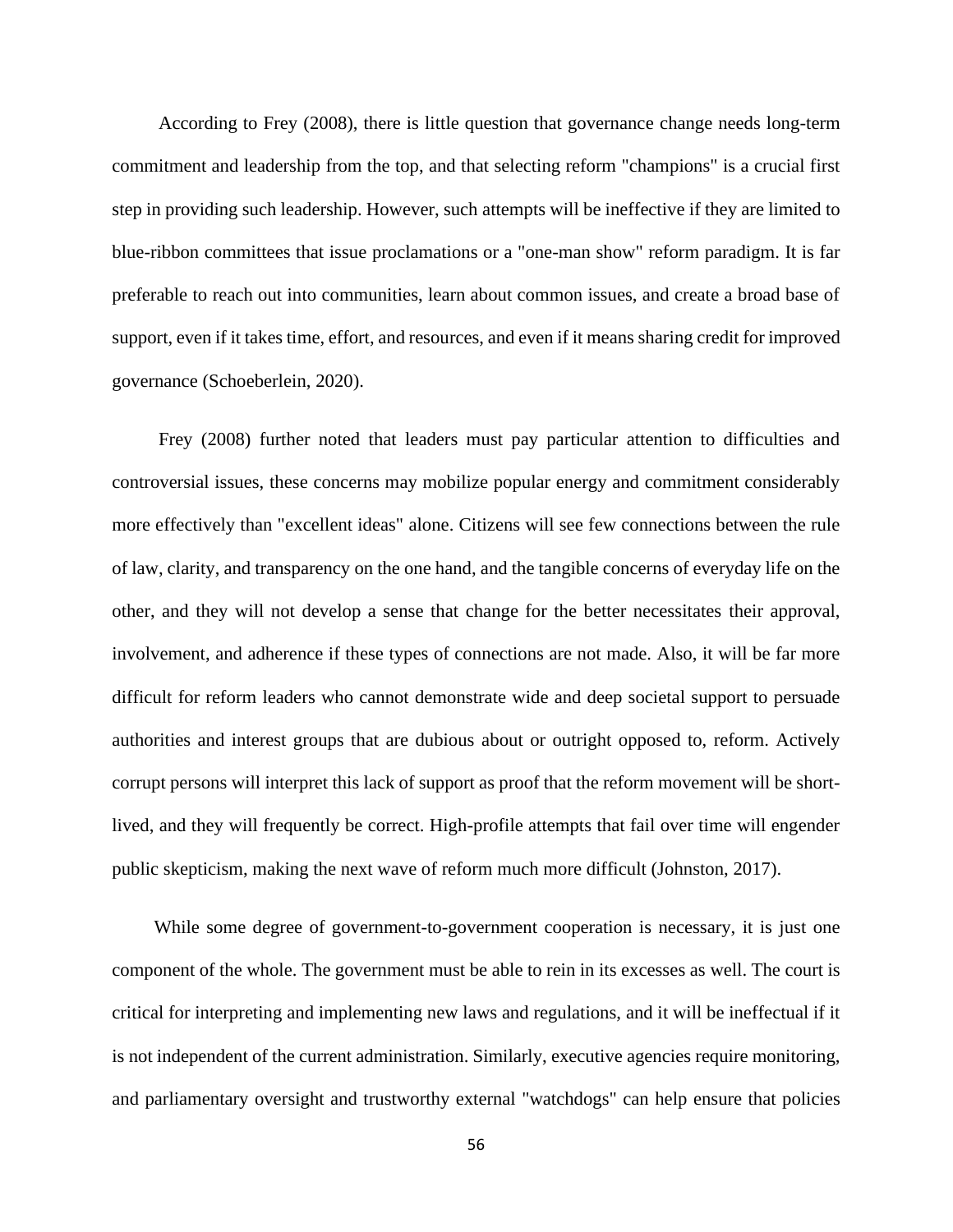are implemented effectively and that abuses are prevented (Johnston, 2017). People can file complaints and reports to an ombudsman system, but citizens must be satisfied that they will not be retaliated against and that their reports will be handled seriously. (Even yet certain citizens in some civilizations will refuse to file reports for cultural or historical reasons.) These types of oversights and controls must be active, constant, and long-term; they will be of little use if used only in crises or in the aftermath of failures (Southhall, 2003; Johnston, 2017).

 Again, Johnston, (2017) espouses that in the absence of personal gain, governance changes frequently prioritize public goods like effectiveness, transparency, cultural empathy, and the like. Even when the objective is to recruit the involvement and support of civil society, other types of pleas improved governance will lower taxes, make it easier to find employment in a restored economy, safeguard one's family and property—receive too little attention. He further stated, as a result, good-governance activities run into collective action issues: individuals believe that if reform improves governance for one person, it will enhance governance for everyone and that their actions are thus insignificant or even undesired. Efforts must be taken to persuade individuals, government officials, and political leaders that reform will benefit them—that is, to establish the type of long-term stake in reform mentioned earlier.

 Nonetheless, the study made its greatest contribution by outlining ways through which the pandemic worsened bad governance in Nigeria by highlighting key aspects which the leadership of the country should step in to mitigate the harsh effects of the measures put in place to reduce the spread of the virus, however, these measures key among them are lockdown and stay home rather placed marginalized Nigerians in a state of hardship.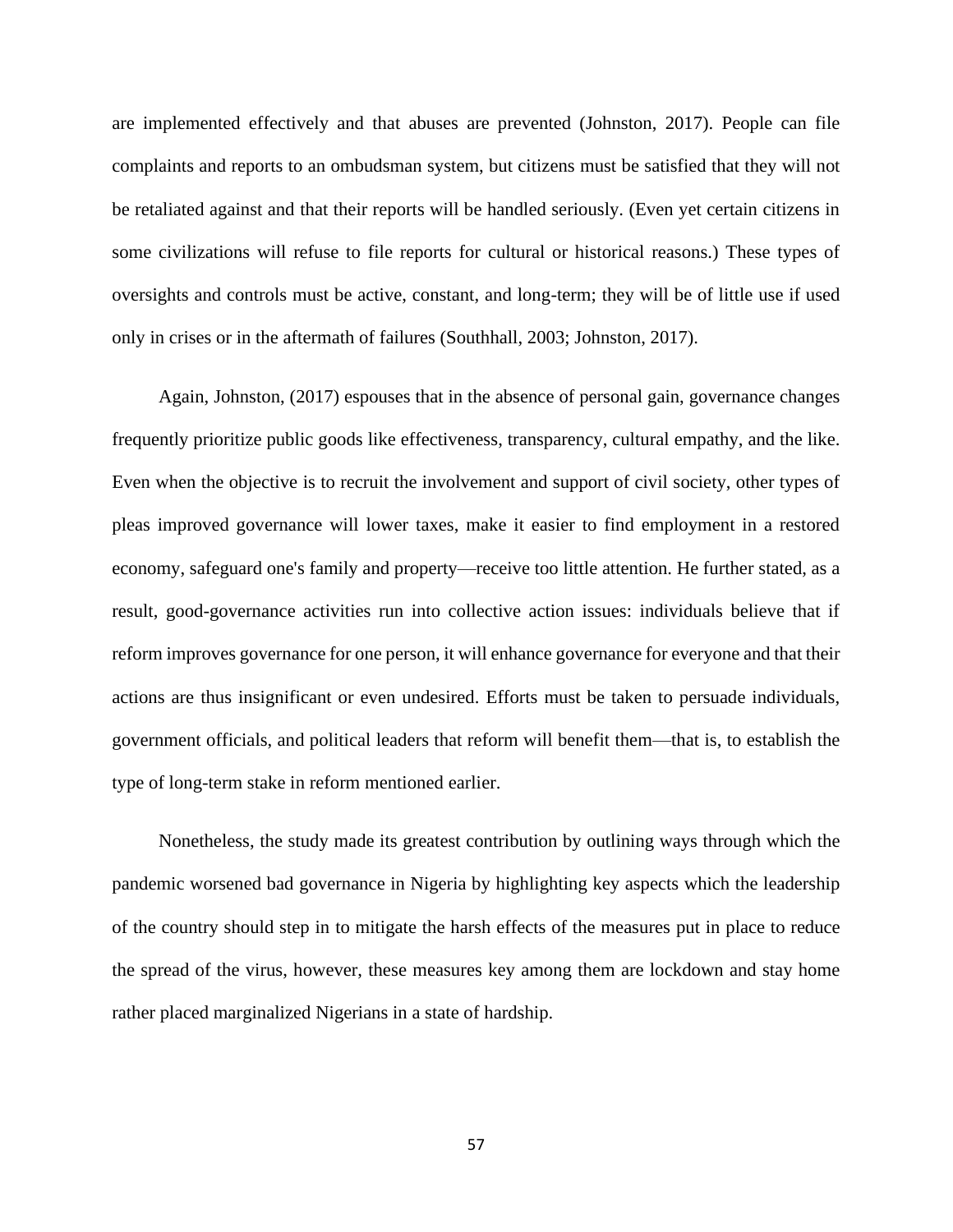# **4.3 RECOMMENDATIONS**

It was also revealed that in strengthening institutions to enhance good governance in Nigeria, certain factors must be adhered to. Leaders must pay special attention to problems and contentious topics since these concerns may galvanize public support and commitment far more effectively than "great ideas" alone. Citizens will see connections between the rule of law, clarity, and transparency on the one hand, and the tangible concerns of everyday life on the other, and they will not develop 59 a sense that change for the better requires their approval, involvement, and adherence unless these types of connections are made. Also, there is a need to strengthen checks and balances. Here, the court is critical for interpreting and implementing new laws and regulations, and it will be ineffectual if it is not independent of the current administration. Similarly, executive agencies require monitoring, and parliamentary oversight can help ensure that policies are implemented effectively and that abuses are prevented. People can file complaints and reports to an ombudsman system, but citizens must be satisfied that they will not be retaliated against and that their reports will be handled seriously. Finally, paying close attention to incentives. Efforts must be taken to persuade individuals, government officials, and political leaders that reform will benefit them, that is, to establish the type of long-term stake in reform mentioned earlier.

By all standards, Nigeria is a failed state. This is because of the absence of almost all indicators of good governance. What holds sway in bad governance. In recent times, following the intrusion of the coronavirus pandemic, people have experienced greater fear and worries over its adverse effects in Nigeria. However, the poor management and control of coronavirus are due to bad governance. To stem this tide, the following are considered: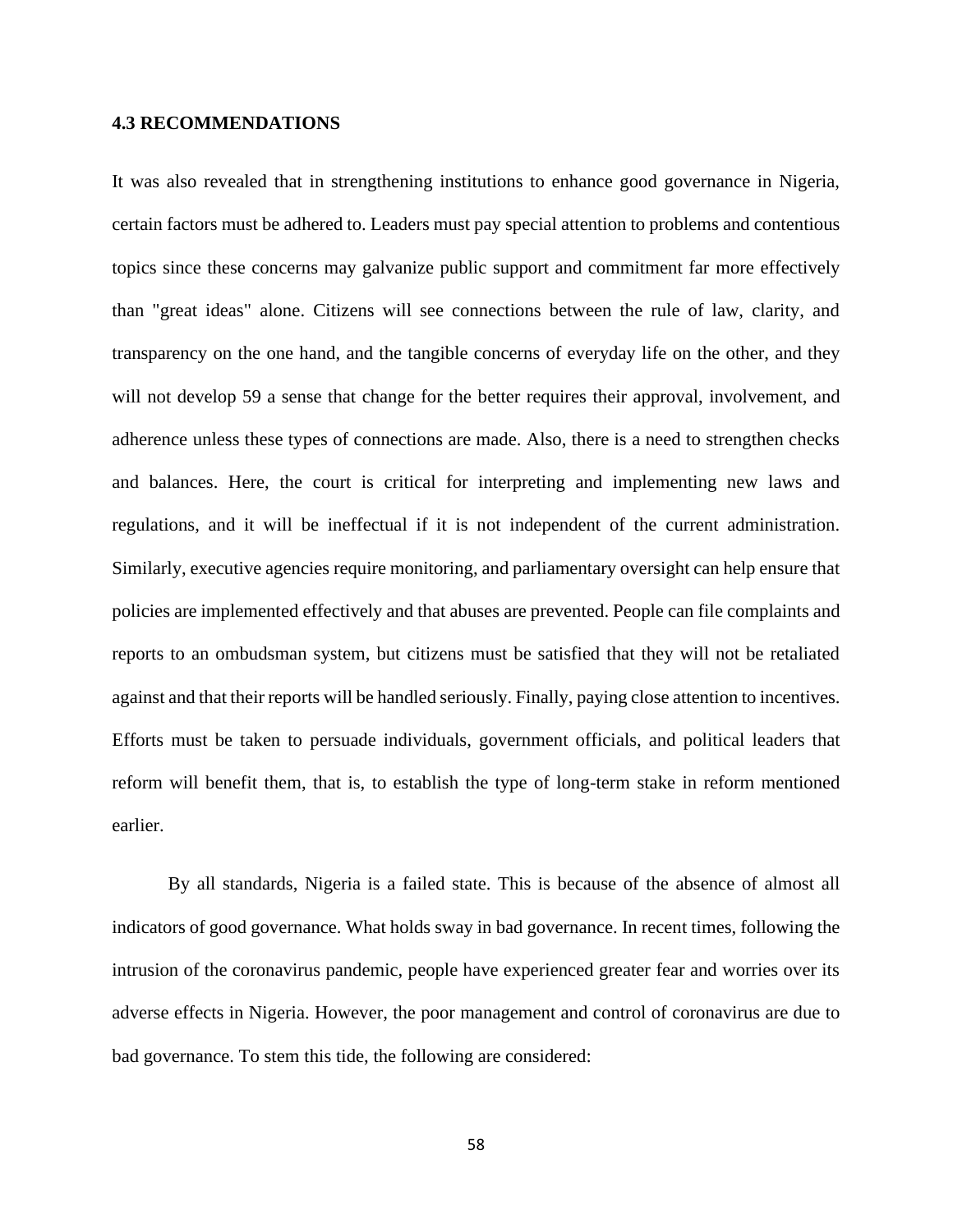- 1. **Citizens Participation and Engagement**: Governance in Nigeria is elitist rather than populist. It reflects the interest of those who make policies for their own practical and personal interest. Hence, there is a need for active consultation and participation of the people in governance for the achievement of collective goals. Therefore, good governance necessitates mass participation, engagement, and empowerment of the people in the democratic governance process.
- 2. **Institutionalizing the Rule of Law**: The fundamental truth is that the country has always been ruled on emotions and sentiments. It has always been governed by the rule of men rather than the rule of law, where legal domination, legitimate authority, and constitutionalizing should be prevalent. There is, therefore, an overriding need to institutionalize the rule of law for the conduct of government business, and where government institutions and private actors should be subjected to the rules and regulations which is common in the state.
- 3. **Stronger Enforcement of Accountability and Transparency**: The problem in Nigeria, however, is that there is corruption everywhere. Corruption has been a key problem in Nigeria since 1960, and since then, it has continued to be reinforced owing to a lack of accountability and transparency in governance. Accountability and transparency should be stronger enforced in the public office to ensure openness, scrutiny, probity, and availability of information in government decisions and actions to reduce corruption. Stronger institutions of accountability and transparency should be encouraged.
- 4. **Responsiveness and Consensus Orientation**: Bad governance is the main factor that made the Nigerian leaders undermine responsiveness and consensus orientation in governance. There is a need for government programs to serve and yield to the needs and welfare of the people. This is because the essence of creating government is the provision of the good life to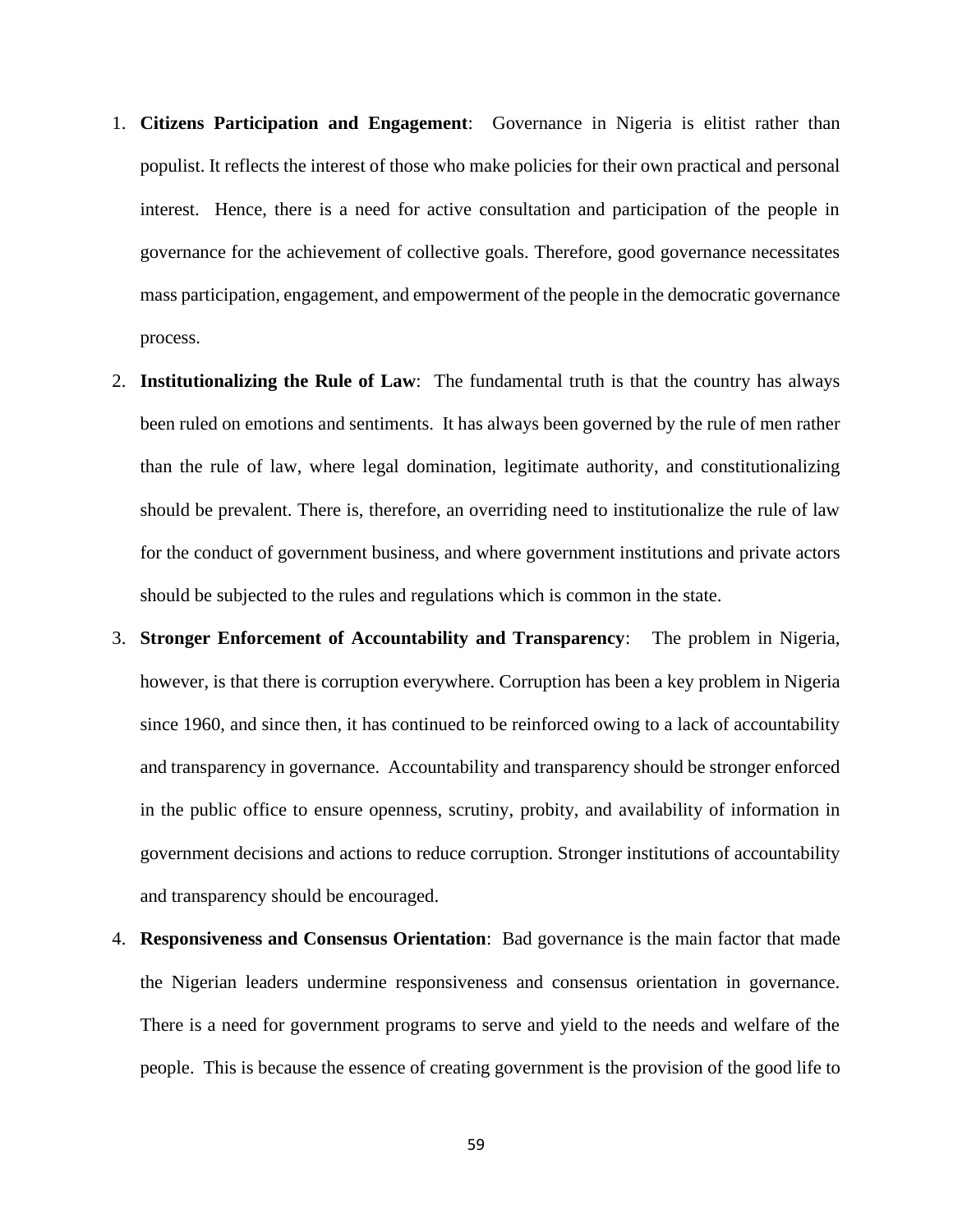the citizenry who are the stakeholders of the state. To realize this, there should be an agreement of opinion and reconciliation of various interests in the state.

- 5. **Equity and Inclusiveness**: There is no doubt that Nigeria is deficient on the issue of equity and inclusiveness. When the government fails to care about equity and inclusiveness in governance, by to be an agent of distributive justice, especially where oppression, suppression, and exploitation follow neglect, marginalization, and exclusionism, and refuses to dialogue, aggrieved groups may create non-state actors to challenge the state position and raise issues on the national question. This is more accountable for the failure of Nigeria to have a dialogue with aggrieved groups in Nigeria as a way of resolving issues peacefully and building peace and confidence in the state.
- 6. **Efficient Social Service Delivery**: The fact is that bad governance is the main reason or factor that led to poor social service delivery by the state. There is still no steady electricity, the supply of pipe-borne water has remained very poor, most of our roads are impassable and constitute, death traps, health centers are dysfunctional, unemployment remains high, salaries are not paid to workers which continue to spread poverty, hardship, and death and increase in crime and insecurity,

 This study will further recommend that in future studies relating to governance, researchers must focus on the various elements like corruption, nepotism that constitutes the canker of bad governance and highlight the dire impacts it has on the citizens.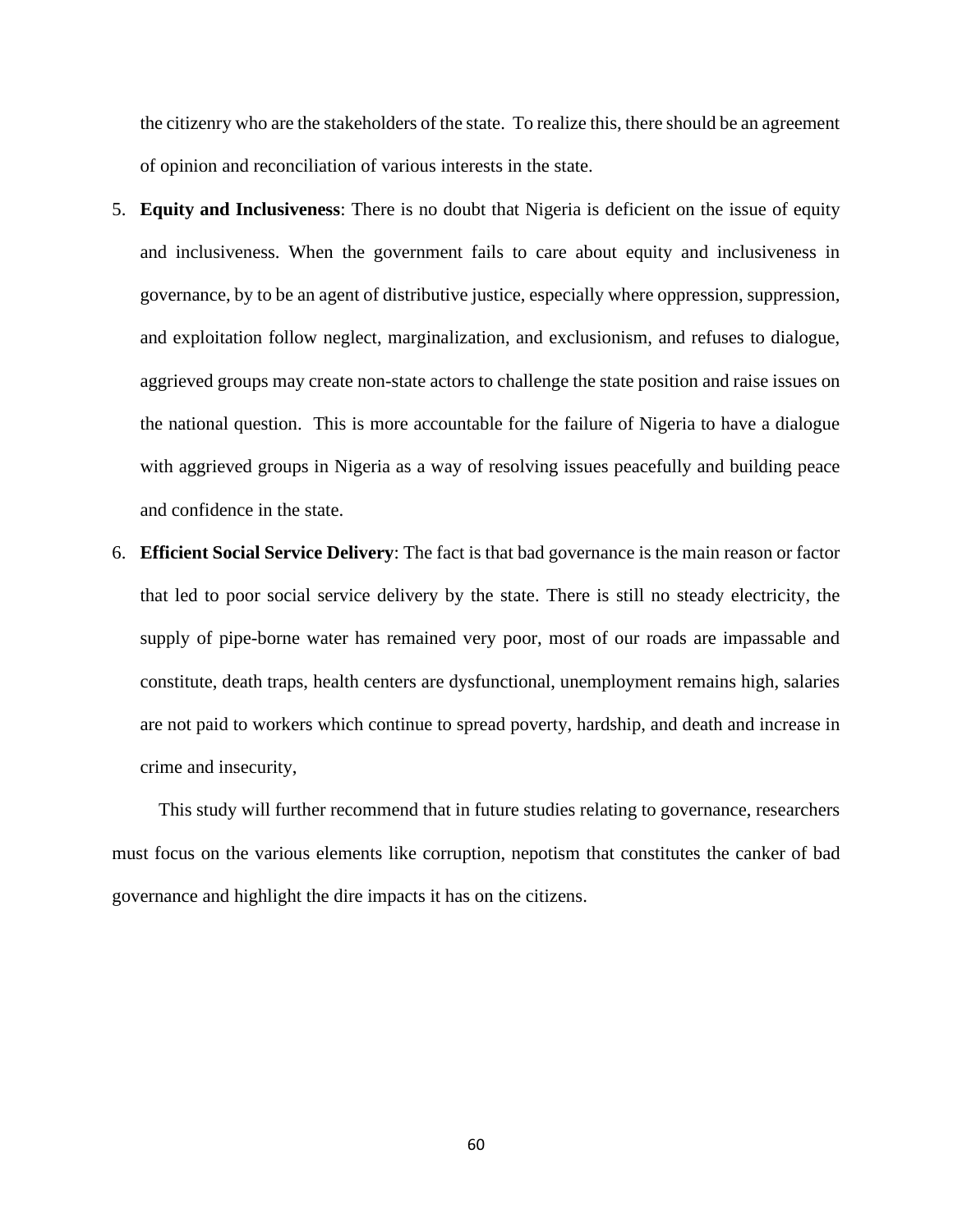# **BIBLIOGRAPHY**

ABIODUN, P. D. (2021). BROADCAST DELIVERED BY THE GOVERNOR OF OGUN STATE, HIS EXCELLENCY, PRINCE DAPO ABIODUN MFR, AT THE 45 TH ANNIVERSARY OF OGUN STATE, HELD ON WEDNESDAY, 3RD FEBRUARY 2021.

Abubakar Sani, I., & Abdullahi, U. M. (2018). Corruption and Bad Governance: A Threat to National Economic Security in Nigeria During Democratic Dispensation. *Ubali Muhammad, Corruption and Bad Governance: A Threat to National Economic Security in Nigeria During Democratic Dispensation (April 1, 2018)*.

Achebe, C. (1988). *The university and the leadership factor in Nigerian politics*. Abic Books.

Achebe, C. (1984). *The trouble with Nigeria*. Heinemann.

Adamolekun, L. (2016). The idea of Nigeria: two challenges–unity in diversity and prosperity. *Convocation Lecture, Lead City University, Ibadan*, *9*.

Adarkwah, M. A. (2021). "I'm not against online teaching, but what about us?": ICT in Ghana post Covid-19. *Education and Information Technologies*, *26*(2), 1665-1685.

Adebayo, Akin, et al. (2021) "Outcomes of COVID-19 patients with comorbidities in southwest Nigeria." *PloS one* 16.3 (2021): e0248281.

Adeleke, A. A. (2017). Nigeria and conflict resolution in the sub-regional West Africa: the quest for a regional hegemon?. *Insight on Africa*, *10*(1), 37-53.

Ademoyega, A. (1981). Why we struck: The story of the first Nigerian coup.

Ademuyiwa, A. O., Bekele, A., Berhea, A. B., Borgstein, E., Capo-Chichi, N., Derbew, M., ... & Wren, S. M. (2020). COVID-19 preparedness within the surgical, obstetric, and anesthetic ecosystem in sub-Saharan Africa. *Annals of surgery*.

Adewale, S. B. (2011). "The Crowding-out Effects of Corruption in Nigeria: An Empirical Study". Journal of Business Management and Economics 2(2).: 059-068.

Agbaje, A. A., Diamond, L. J., Onwudiwe, E., & Oyediran, O. (Eds.). (2004). *Nigeria's Struggle for Democracy and Good Governance: A Festschrift for Oyeleye Oyediran*. Ibadan University Press.

Agulanna, C. (2006). Democracy and the crisis of leadership in Africa. *The Journal of Social, Political, and Economic Studies*, *31*(3), 255.Aina, J.K. and Adedo, G.A. (2013), "Correlation between continuous assessment (CA) and students' performance in Physics", Journal of Education and Practice, No.4 No.6, pp.6-9.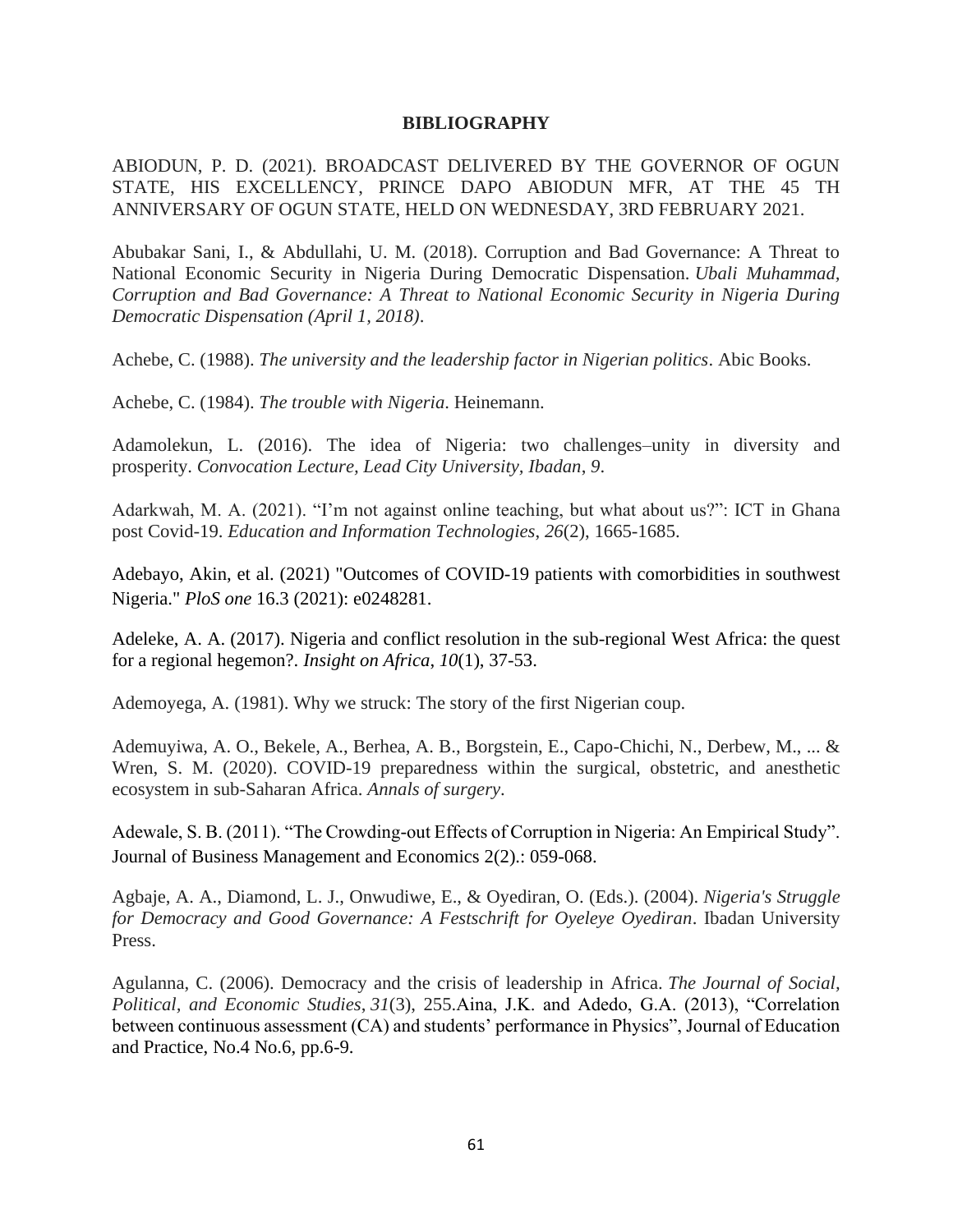Aina, J. K., & Adedo, G. A. (2013). Correlation between continuous assessment (CA) and students' performance in physics. *Journal of Education and Practice*, *4*(6), 6-9.

Akhakpe, I. I. (2014). Bureaucracy and good governance. *Lagos: Pumark Nigeria Limited*.

Akindutire, I.O. and Ekundayo, H.T. (2012), "Teacher education in a democratic Nigeria: Challenges and the way forward", Educational Research, Vol. 3 No. 5, pp. 429-435.

Akinola, A. O. (2019). Crisis of governance, political leadership and the complicity of the 'followership'in Nigeria. *AFFRIKA Journal of Politics, Economics and Society*, *9*(2), 135-151.

Akinola, A. O., & Uzodike, U. O. (2014). Combating or condoning corruption? The two faces of anti-corruption agencies. *Ubuntu: Journal of Conflict and Social Transformation*, *3*(1\_2), 35-61.

Akinola, A. O., & Wissink, H. (2018). Public Sector Performance in the Nigerian Downstream oil sector: A critical reflection. *Journal of Asian and African Studies*, *53*(3), 476-490.

Akinseye-George, Y. (2000). *Legal System, Corruption and Governance in Nigeria: Including the Corrupt Practices and Other Related Offences Act 2000*. New Century Law Publishers.

Amorighoye T.A., (2020) *Coronavirus has exposed the education divide in Nigeria. The World EconomicForumCOVIDActionPlatform (2020)*.https://www.weforum.org/agenda/2020/06/educa tion-nigeria-covid19-digital-divide/Africa since independence: Promise, pugnacity, and failure in the post-colonial contexts, University of Ibadan, Nigeria.

Amzat, J., Aminu, K., Kolo, V. I., Akinyele, A. A., Ogundairo, J. A., & Danjibo, M. C. (2020). Coronavirus outbreak in Nigeria: Burden and socio-medical response during the first 100 days. *International Journal of Infectious Diseases*, *98*, 218-224.

Anekwe R. (2020) Leadership Challenges and Nigeria Development The Issues and Imperatives. 4. 1-5.

Anetoh, B. C., & Onwudinjo, V. G. (2020). Emigration and the problem of brain drain in Nigeria: a philosophical evaluation. *Journal of African Studies and Sustainable Development*, *3*(1).

Anifowose, R. (1982). *Violence and politics in Nigeria: The Tiv and Yoruba experience*. Nok Pub International.

Aning, K. (2016, August). Negotiating the west African conundrum: developing society through human security and social justice. In *Keynote address at the international conference, Africa since Independence: Promise, Pugnacity and Failure in the Post-Colonial Contexts, University of Ibadan* (pp. 3-5).

Anthonia Obi-Ani, N., Ezeaku, D. O., Ikem, O., Isiani, M. C., Obi-Ani, P., & Janefrances Chisolum, O. (2021). Covid-19 pandemic and The Nigerian primary healthcare system: The leadership question. *Cogent Arts & Humanities*, *8*(1), 1859075.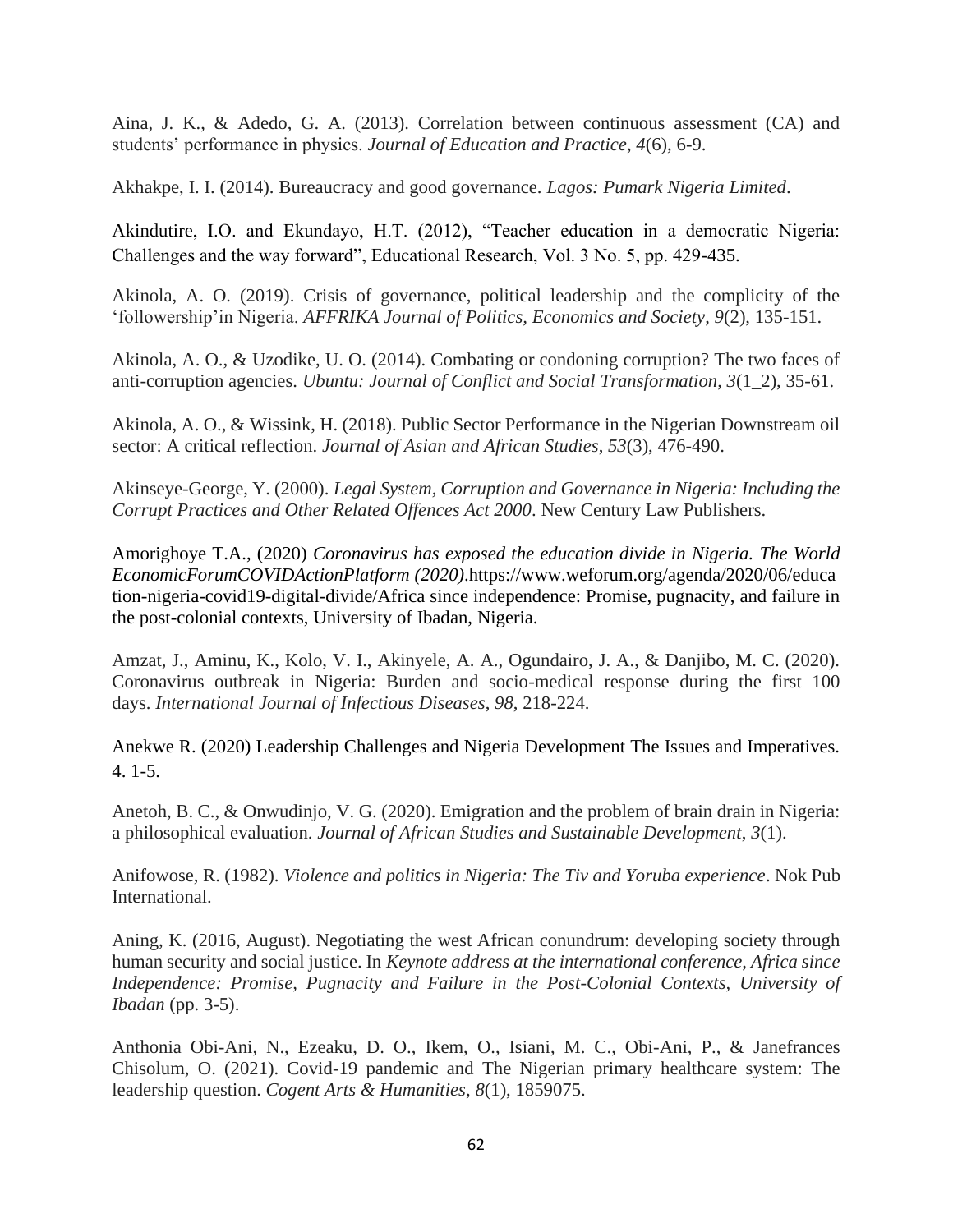Anyanwu, A. (1998). Governance and Africa politics. *African Politics. Owerri: Achugo Publications*.

Arndt, C., & Oman, C. (2006). Uses and Abuses of Governance Indicators. Paris: Organization for Economic Cooperation and Development. *Development Centre Series*.

Asante, L. A., & Helbrecht, I. (2020). Conceptualising marketplaces in Anglophone West Africa: a sexpartite framework. *GeoJournal*, *85*(1), 221-236.

Asante, L. A., & Mills, R. O. (2020). Exploring the socio-economic impact of COVID-19 pandemic in marketplaces in urban Ghana. *Africa Spectrum*, *55*(2), 170-181.

Asefa, S., & Huang, W. C. (2015). The challenges of good governance and leadership in developing countries: cases from Africa and China.

Audette, M., Baker, W., Cajee, K., Francoli, M., Jhinjar, H., Juneau, T., ... & Roy, J. Définition, mesure et institutionnalisation de la transparence en matière de sécurité nationale.

Azubuike, O. B., Adegboye, O., & Quadri, H. (2021). Who gets to learn in a pandemic? Exploring the digital divide in remote learning during the COVID-19 pandemic in Nigeria. *International Journal of Educational Research Open*, *2*, 100022.

Barua, S. (2020). Understanding Coronanomics: The economic implications of the coronavirus (COVID-19) pandemic. *Available at SSRN 3566477*.

Bello, T. O. (2017). Writing the Nigeria–Biafra War. *Canadian Journal of African Studies/Revue canadienne des études africaines*, *51*, 324-25.

Berman, S. (2007). How democracies emerge: Lessons from Europe. *Journal of Democracy*, *18*(1), 28-41.

Biersteker, T. J. (2010). Targeted sanctions and individual human rights. *International Journal*, *65*(1), 99-117.

Bonardi, J. P., Gallea, Q., Kalanoski, D., & Lalive, R. (2020). Fast and local: How did lockdown policies affect the spread and severity of the covid-19. *Covid Econ*, *23*, 325-351.

Boyce, J. K., & Ndikumana, L. (2001). Is Africa a net creditor? New estimates of capital flight from severely indebted sub-Saharan African countries, 1970-96. *Journal of Development Studies*, *38*(2), 27-56.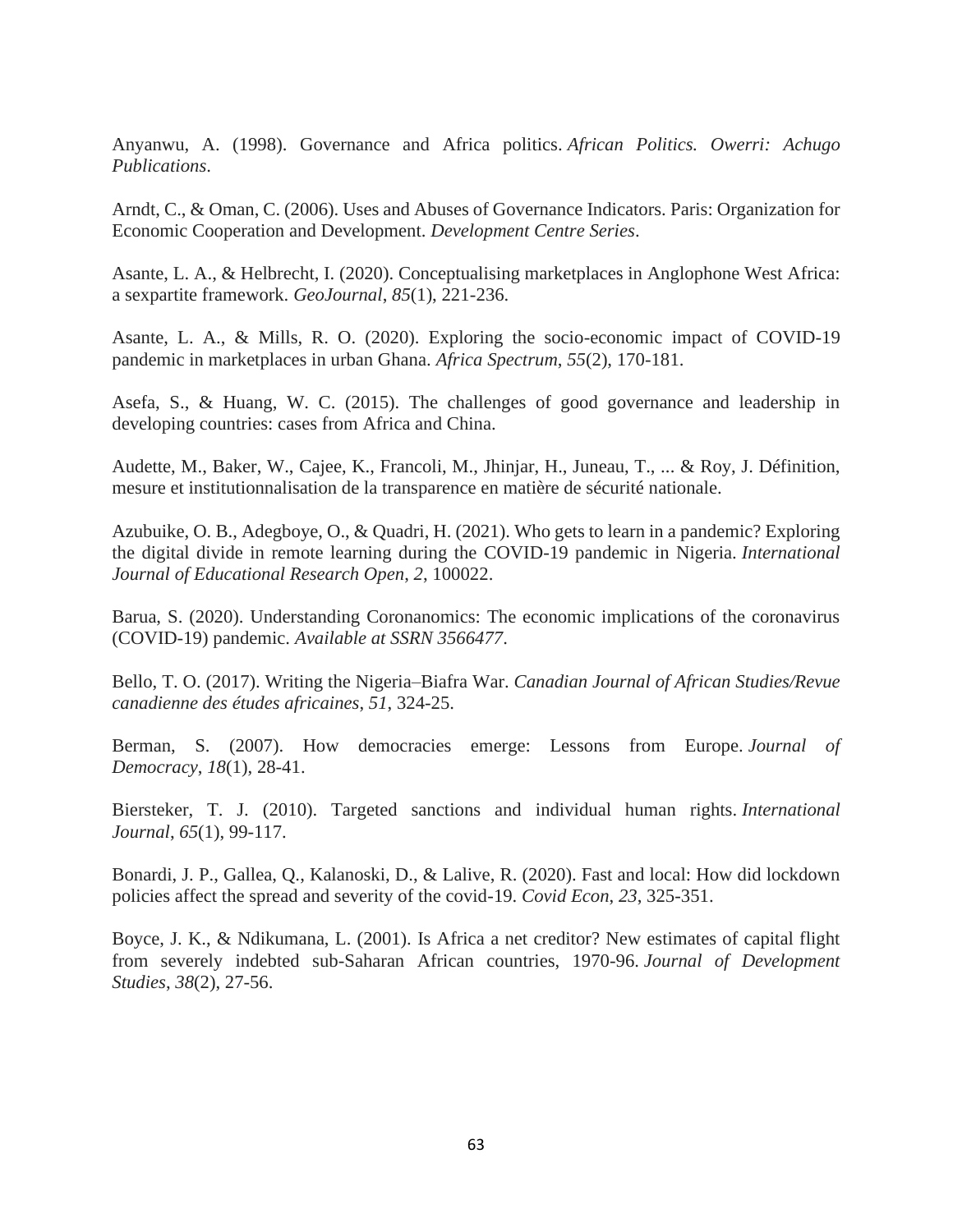Campbell, J. (2020) Proportion of asymptomatic infection among COVID-19 positive persons and their transmission potential: A systematic review and meta-analysis https://journals.plos.org/plosone/article?id=10.1371/journal.pone.0241536

Ciulla, J. (ed.) (1978). Ethics, the heart of leadership. London: Praeger.

Coker, M. A., & George-Genyi, E. M. (2014). Bad governance: The bane of peace, security and sustainable development of Nigeria. *International Journal of Development and sustainability*, *3*(5), 1121-1146.

Collier, P. (2007). Why the poorest countries are failing and what can be done about it. *Wider Angle*, *2*, 1-3.

Collier, P. (2008). *The bottom billion: Why the poorest countries are failing and what can be done about it*. Oxford University Press, USA.

Creswell, J. W. (2008). Planning, conducting, and evaluating quantitative ad quantitative research. *Educational Research. Upper Saddle River, NJ: Pearson Education Inc*.

Dankwart, R. (1970). Transitions to democracy: toward a dynamic model. *Comparative Politics*, *2*(3), 337-363.

Dummar, F. C. (2002). *The History of the Nigerian Army and the Implications for the Future of Nigeria*. ARMY COMMAND AND GENERAL STAFF COLL FORT LEAVENWORTH KS.

Economic Sustainability Committee. (2020). BOUNCING BACK: NIGERIA ECONOMIC SUSTAINABILITY PLAN.

Education Sector Performance Report, (2010) [https://new-ndpc](https://new-ndpc-static1.s3.amazonaws.com/pubication/2010+Education+Sector+Performance+Report.pdf)[static1.s3.amazonaws.com/pubication/2010+Education+Sector+Performance+Report.pdf.](https://new-ndpc-static1.s3.amazonaws.com/pubication/2010+Education+Sector+Performance+Report.pdf)

Egunjobi, T. A. (2013). An econometric analysis of the impact of corruption on economic growth in Nigeria.

Erezi, D. (2020). NUC orders closure of all universities nationwide. *The Guardian*.

Eribo, S. (2020). In Nigeria, philanthropy's COVID-19 response raises questions. Alliance magazine.

Essien, E. D. (2012). Manifestations of bad governance on the threshold of African democratic process and development. *Ghana Journal of Development Studies*, *9*(2), 22-42.

Ezeibe, C. C., Ilo, C., Ezeibe, E. N., Oguonu, C. N., Nwankwo, N. A., Ajaero, C. K., & Osadebe, N. (2020). Political distrust and the spread of COVID-19 in Nigeria. *Global Public Health*, *15*(12), 1753-1766.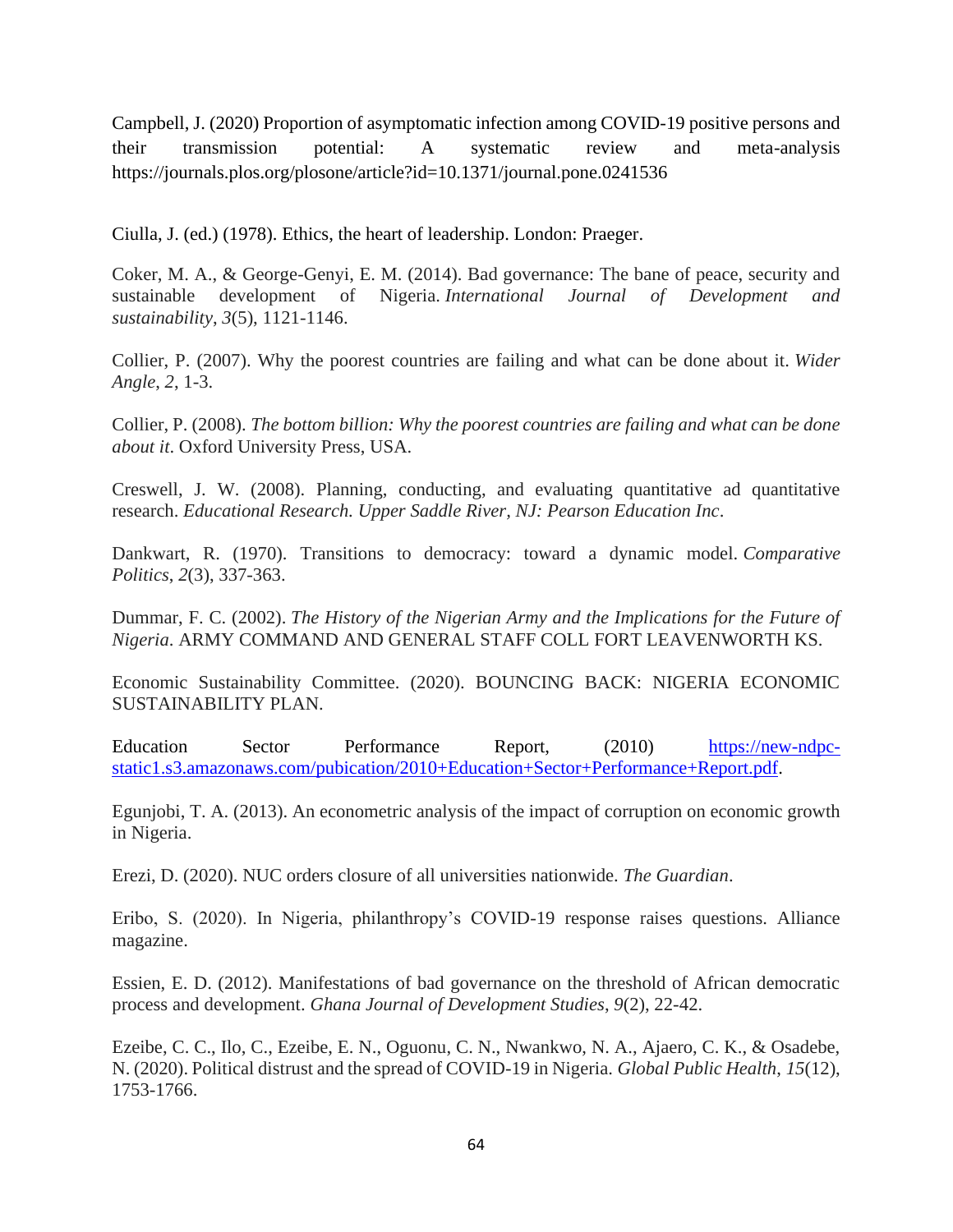Falola, T., & Ezekwem, O. (Eds.). (2016). *Writing the Nigeria-Biafra War*. Boydell & Brewer.

Feit, E. (1968). Military coups and political development: Some lessons from Ghana and Nigeria. *World Politics*, *20*(2), 179-193.

Frey, K. (2008). Development, good governance, and local democracy. *Brazilian Political Science Review (Online)*, *3*(SE), 0-0.

Friedrich, C. J. (1972). *The Pathology of Politics: violence, betrayal, corruption, secrecy, and propaganda*. New York: Harper & Row.

Habiba, M. A. (2018). *Conflicts in the Niger Delta: Analysis of Causes, Impacts and Resolution Strategies* (Doctoral dissertation, Coventry University).

Hackman, M. (2006). The challenges of Defining leadership: The good, the bad, and the ugly. In *A paper presented at International Leadership Association Conference, November, Chicago* (Vol. 11).

Hall, P. A., & Taylor, R. C. (1996). Political science and the three new institutionalisms. *Political studies*, *44*(5), 936-957.

Harding A. (2021) Constitutional implications of Myanmar's Coup on 1 February 2021 [https://constitutionnet.org/news/constitutional-implications-myanmars-coup-1-february-2021.](https://constitutionnet.org/news/constitutional-implications-myanmars-coup-1-february-2021) [https://www.voanews.com/a/covid-19-pandemic\\_nigerians-justify-massive-looting-covid-19](https://www.voanews.com/a/covid-19-pandemic_nigerians-justify-massive-looting-covid-19-supplies/6197611.html) [supplies/6197611.html.](https://www.voanews.com/a/covid-19-pandemic_nigerians-justify-massive-looting-covid-19-supplies/6197611.html)

Imafidon, J. (2018). *One Way Traffic: Nigeria's Medical Brain Drain. A Challenge for Maternal Health and Public Health System in Nigeria?*. University of California, Los Angeles.

James, A. T., Ayobami, A. O., & Adeagbo, A. (2019). Raising Employability Bar and Building Entrepreneurial Capacity in Youth: A Case Study of National Social Investment Programme in Nigeria. *Covenant Journal of Entrepreneurship*, *3*(2).

Kalu, B. (2020). COVID-19 in Nigeria: a disease of hunger. *The Lancet. Respiratory Medicine*, *8*(6), 556.

Karl, M. (2000). This House has fallen: Nigeria in crisis. *London: Pengium*.

Kaufman, B. E. (2010). The theoretical foundation of industrial relations and its implications for labor economics and human resource management. *ILR Review*, *64*(1), 74-108.

Kazeem Y (2020) Across Africa, a reliance on the informal sector threatens effective coronavirus lockdowns. Available at: [https://qz.com/africa/1831785/coronavirus-citizens-in-africas-informal](https://qz.com/africa/1831785/coronavirus-citizens-in-africas-informal-economy-try-to-survive/)[economy-try-to-survive/](https://qz.com/africa/1831785/coronavirus-citizens-in-africas-informal-economy-try-to-survive/)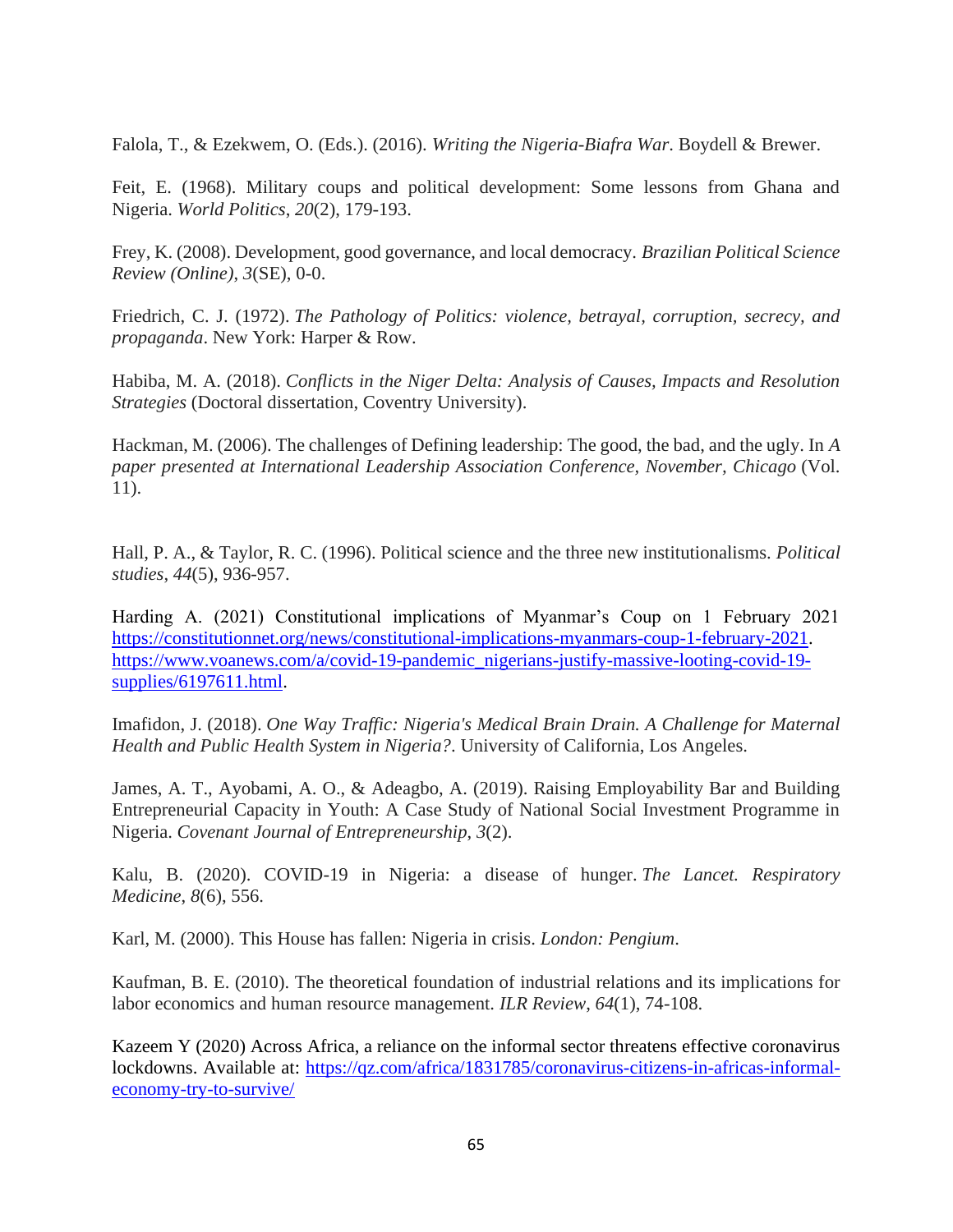Leff, N. H. (1964). Economic development through bureaucratic corruption. *American behavioral scientist*, *8*(3), 8-14.

Lewis, M., & Pettersson Gelander, G. (2009). Governance in education: Raising performance. *World Bank Human Development Network Working Paper*.

Lysias G and Fidelis A. (2014) Democracy and Good Governance: The Missing Link in Nigeria. Mediterranean Journal of Social Sciences 5 10.5901/mjss.2014.v5n16p524.

Madueke, O., Ololo, A. I., & Emmanuel, E. (2020). Post COVID-19 Pandemic Nigeria: Implications for Good Governance. *Available at SSRN 3632039*.

Mauro, P. (1997). Why Worry About Corruption (eds) IMF Publications. *Economic Issues No*, *6*.

McGrath, J. M., Brown, R. E., & Samra, H. A. (2012). Before you search the literature: how to prepare and get the most out of citation databases. *Newborn and Infant Nursing Reviews*, *12*(3), 162-170.

McMullan, M. (1961). A theory of corruption. *The Sociological Review*, *9*(2), 181-201.

Mo Ibrahim's sobering report, (2013, October 24). The Punch.

Ngozika O. and Paul O. (2016) January 15, 1966, Coup D' Etat Reconsidered. Nsukka *Journal of Humanities 25.*

Noibi, M. (2003). Shari'a and the Nigerian Constitution-The Jurisdiction of the Shari'a Court of Appeal. *YB Islamic & Middle EL*, *10*, 97.

Nunnenkamp, P. (1995). What donors mean by good governance: heroic ends, limited means, and traditional dilemmas of development cooperation. *IDS bulletin*, *26*(2), 9-16.

Nyangoro, J. E. (1993). Military Coups d'etat in Nigeria Revisited: A Political and Economic Analysis. *American Review of Politics*, *14*, 129-147.

Odeh A. M. (2015) the effects of corruption on good governance in Nigeria International *Journal of Development and Sustainability* Volume 4 Number 3 (2015): 292-307 ISDS Article ID: IJDS14091801.

Odinkalu, C. A. (2010, January). Corruption and Governance in Africa: How do we break the Cycle in Nigeria?. In *Conference proceedings. Cleen Foundation Nigeria Limited*.

Odo, L. U. (2015). Democracy, Good Governance, and Development in Nigeria: The Challenges of Leadership. *IOSR-JHSS: IOSR Journal of Humanities and Social Science*, *20*(6), 01-09.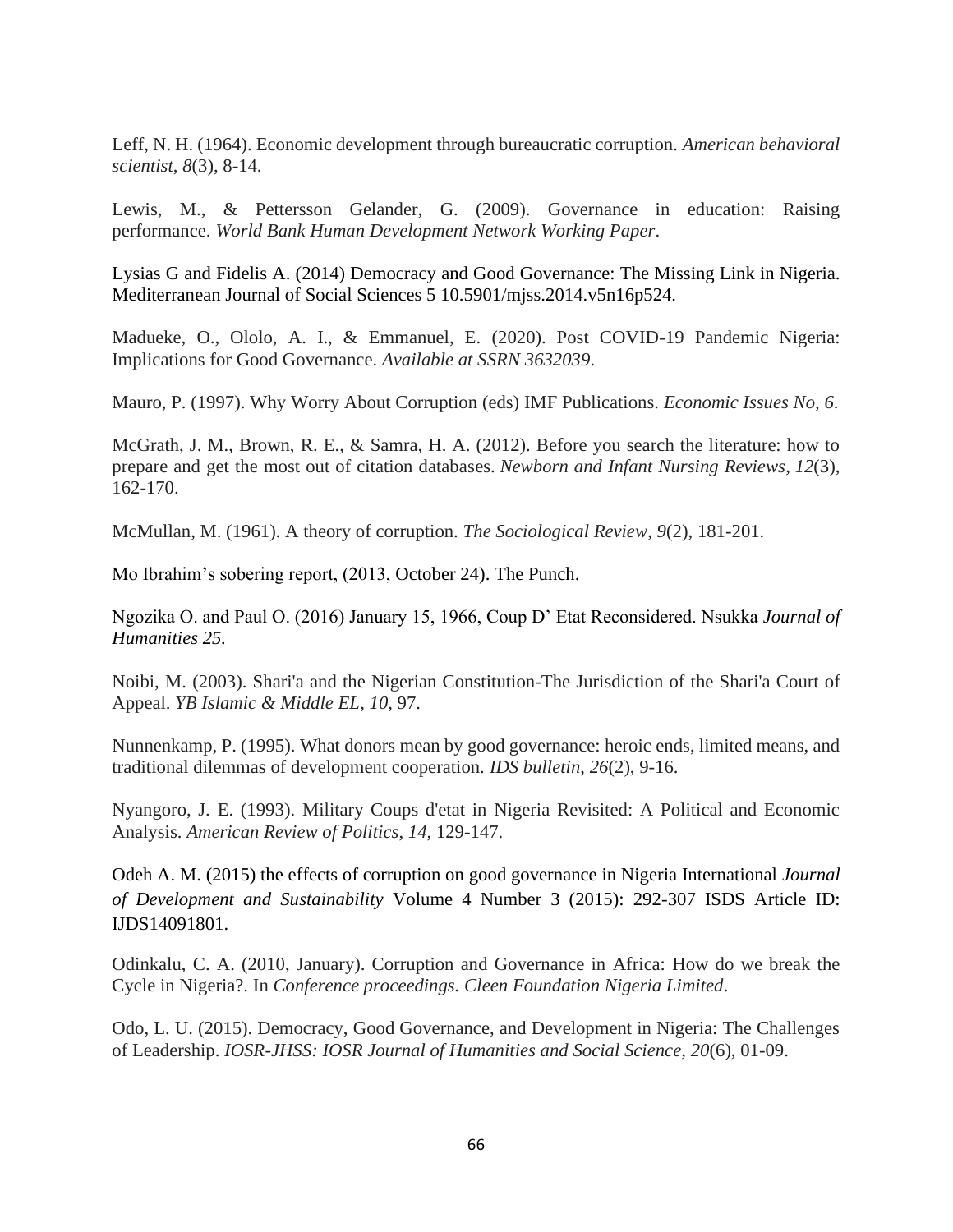Ogwuche, E. I., Dakum, N. K., Amu, C. O., Dung, E. D., Udeh, E., & Ramyil, V. M. (2013). Problems with administration of international prostate symptom score in a developing community. *Annals of African medicine*, *12*(3), 171.

Ohia, C., Bakarey, A. S., & Ahmad, T. (2020). COVID-19 and Nigeria: putting the realities in context. *International Journal of Infectious Diseases*, *95*, 279-281.

Okolie-Osemene, J. (2021). Nigeria's Security Governance Dilemmas During the Covid-19 Crisis. *Politikon*, *48*(2), 260-277.

Okere, J., & Okoroafor, G. (2019). Good governance and national development. African Journal of social and behavioural sciences, 9(2). Retrieved from https://journals.aphri apub.com/index.php/AJSBS/article/view/1 040 pp.405-415

Olisemeka, C. F., & Salim, A. (2011). Gender Needs Assessment for Kaduna Metropolis, Nigeria.

Omotor, D. G. (2004). An analysis of federal government expenditure in the education sector of Nigeria: Implications for national development. *Journal of social Sciences*, *9*(2), 105-110.

Onyishi, C. J., Ejike-Alieji, A. U., Ajaero, C. K., Mbaegbu, C. C., Ezeibe, C. C., Onyebueke, V. U., ... & Nzeadibe, T. C. (2021). COVID-19 pandemic and informal urban governance in Africa: A political economy perspective. *Journal of Asian and African Studies*, *56*(6), 1226-1250.

Osaghae, E., & Osaghae, E. (1994). Introduction: Between the individual and the state in Africa: The imperative of development. *Between state and civil society in Africa*, 1-16.

Rahi, S. (2017). Research design and methods: A systematic review of research paradigms, sampling issues and instruments development. *International Journal of Economics & Management Sciences*, *6*(2), 1-5.

Reinard, J. C. (1994). Introduction to communication research. *US: Brown & Benchmark Publishers.*

Rotberg, R. I. (2004). Strengthening governance: Ranking countries would help. *The Washington Quarterly*, *28*(1), 71-81.

Rupp S. (2013) Cultures of Energy Power, Practices, Technologies *Routledge*  <https://doi.org/10.4324/9781315430850>

Schoeberlein J. (2020), National strategies for advancing good governance in Africa *Transparency International* [https://knowledgehub.transparency.org/assets/uploads/kproducts/TI-Helpdesk-](https://knowledgehub.transparency.org/assets/uploads/kproducts/TI-Helpdesk-2020_National-Governance-Strategies-Africa-final.pdf)[2020\\_National-Governance-Strategies-Africa-final.pdf.](https://knowledgehub.transparency.org/assets/uploads/kproducts/TI-Helpdesk-2020_National-Governance-Strategies-Africa-final.pdf)

Shanum, S. (2013). Democracy and bad leadership in Nigeria. *Premium Times*, *27*.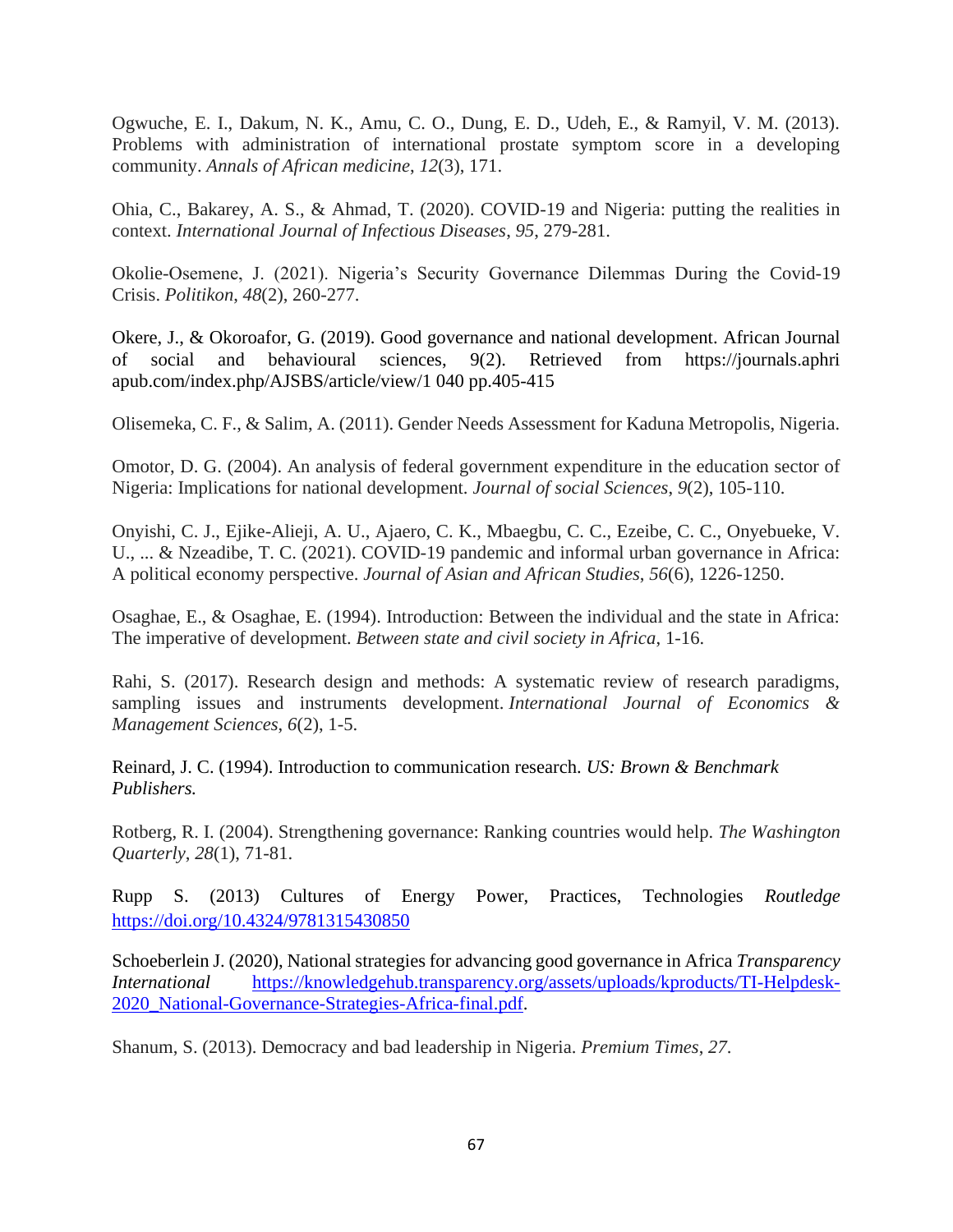Shea, B. J., Reeves, B. C., Wells, G., Thuku, M., Hamel, C., Moran, J., ... & Henry, D. A. (2017). AMSTAR 2: a critical appraisal tool for systematic reviews that include randomised or nonrandomised studies of healthcare interventions, or both. *bmj*, *358*.

Southall, R. (2003). *Democracy in Africa: Moving beyond a difficult legacy* (Vol. 2). HSRC Press.

Suberu, R. (2004). Pseudo-federalism and the political crisis of revenue allocation. *Nigeria's struggle for democracy and good governance: A festschrift for Oyeleye Oyediran*, 29-46.

Sudbury, O. N. (2013). P3E 2C6 Tel. 705-675-1151, ext. 5156 Fax 705-671-3832 homeless@ laurentian. ca sansabri@ laurentienne. ca.

Szmigiera, M. (2021). Impact of the coronavirus pandemic on the global economy-Statistics & Facts. *Diakses pada*, *31*.

Timothy Obiezu Nigerian Doctors' Strike Disrupts Health System Amid Pandemic [Timothy](https://www.voanews.com/author/timothy-obiezu/j$oym)  Obiezu - [Reporter bio -](https://www.voanews.com/author/timothy-obiezu/j$oym) VOA News.

Towah, W. (2019). *The Impact of Good Governance and Stability on Sustainable Development in Ghana* (Doctoral dissertation, Walden University).

UNICEF (2020b) Ghana: COVID-19 Situation Report – #6. Retrieved from [https://www.unicef.org/appeals/files/UNICEF\\_Ghana\\_COVID19\\_Situation\\_Report\\_No\\_6\\_\\_16\\_](https://www.unicef.org/appeals/files/UNICEF_Ghana_COVID19_Situation_Report_No_6__16_30_June_2020.pdf) [30\\_June\\_2020.pdf.](https://www.unicef.org/appeals/files/UNICEF_Ghana_COVID19_Situation_Report_No_6__16_30_June_2020.pdf)

United Nations Office on Drugs and Crime (2011) Impact of Corruption on Development and how States can Better Tackle Corruption Under the Spotlight at UN Anti Corruption Conference in Morocco.

Van der Ploeg, J. D. (2020). From biomedical to politico-economic crisis: the food system in times of Covid-19. *The Journal of Peasant Studies*, *47*(5), 944-972.

Wachira, M. (2020) COVID-19 reaffirms the importance of good governance and effective states in Africa. Accessed on 15/05/21, from – [https://ecdpm.org/greatinsights/navigating-ell-all-post](https://ecdpm.org/great-insights/navigating-ell-all-post-covid/cov)[covid/cov.](https://ecdpm.org/great-insights/navigating-ell-all-post-covid/cov)

Waever, O. (1995). Identity, integration and security: Solving the sovereignty puzzle in EU studies. *Journal of international affairs*, 389-431.

Walker, A. (2012). *What is boko haram?* (Vol. 17). Washington, DC: US Institute of Peace.

Wong, C. H. (2020). Malaysia: Coronavirus, political coup and lockdown. *The Round Table*, *109*(3), 336-337.

World Bank. (2020). Nigeria Development Update, June 2020: Nigeria in Times of COVID-19- Laying Foundations for a Strong Recovery.